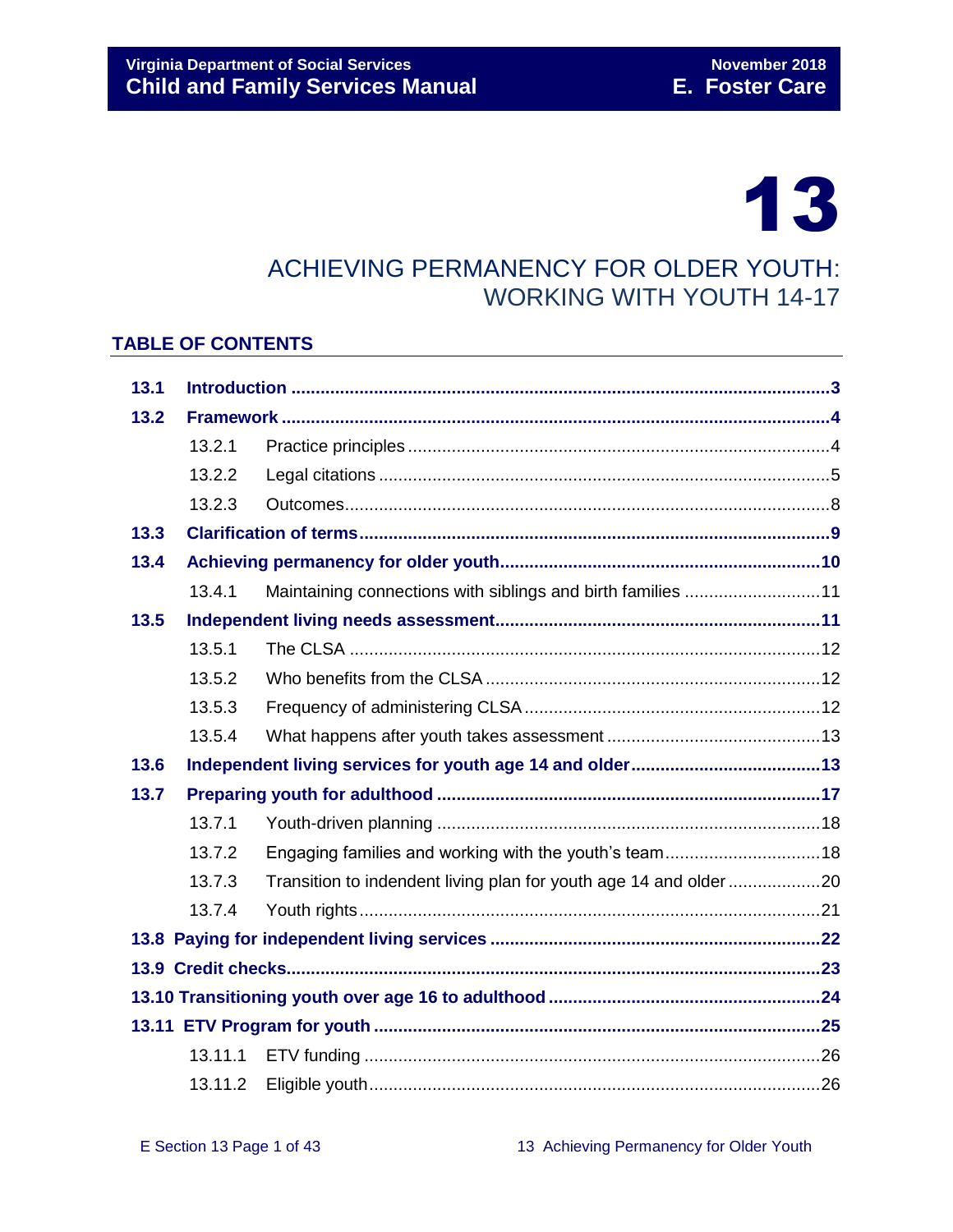|                    | 13.11.3 |                                                             |  |
|--------------------|---------|-------------------------------------------------------------|--|
| 13.11.4<br>13.11.5 |         |                                                             |  |
|                    |         |                                                             |  |
|                    | 13.11.6 |                                                             |  |
|                    | 13.11.7 |                                                             |  |
|                    |         |                                                             |  |
|                    | 13.12.1 | Assessing for benefits programs and other supports31        |  |
|                    | 13.12.2 |                                                             |  |
|                    |         |                                                             |  |
|                    | 13.13.1 | Engaging youth to participate in the NYTD Outcomes Survey34 |  |
|                    | 13.13.2 | Administering the baseline NYTD Outcomes Survey35           |  |
|                    | 13.13.3 |                                                             |  |
|                    |         |                                                             |  |
|                    |         |                                                             |  |
|                    |         |                                                             |  |
|                    |         |                                                             |  |
|                    | 13.17.1 |                                                             |  |
|                    | 13.17.2 |                                                             |  |
|                    | 13.17.3 |                                                             |  |
|                    | 13.17.4 |                                                             |  |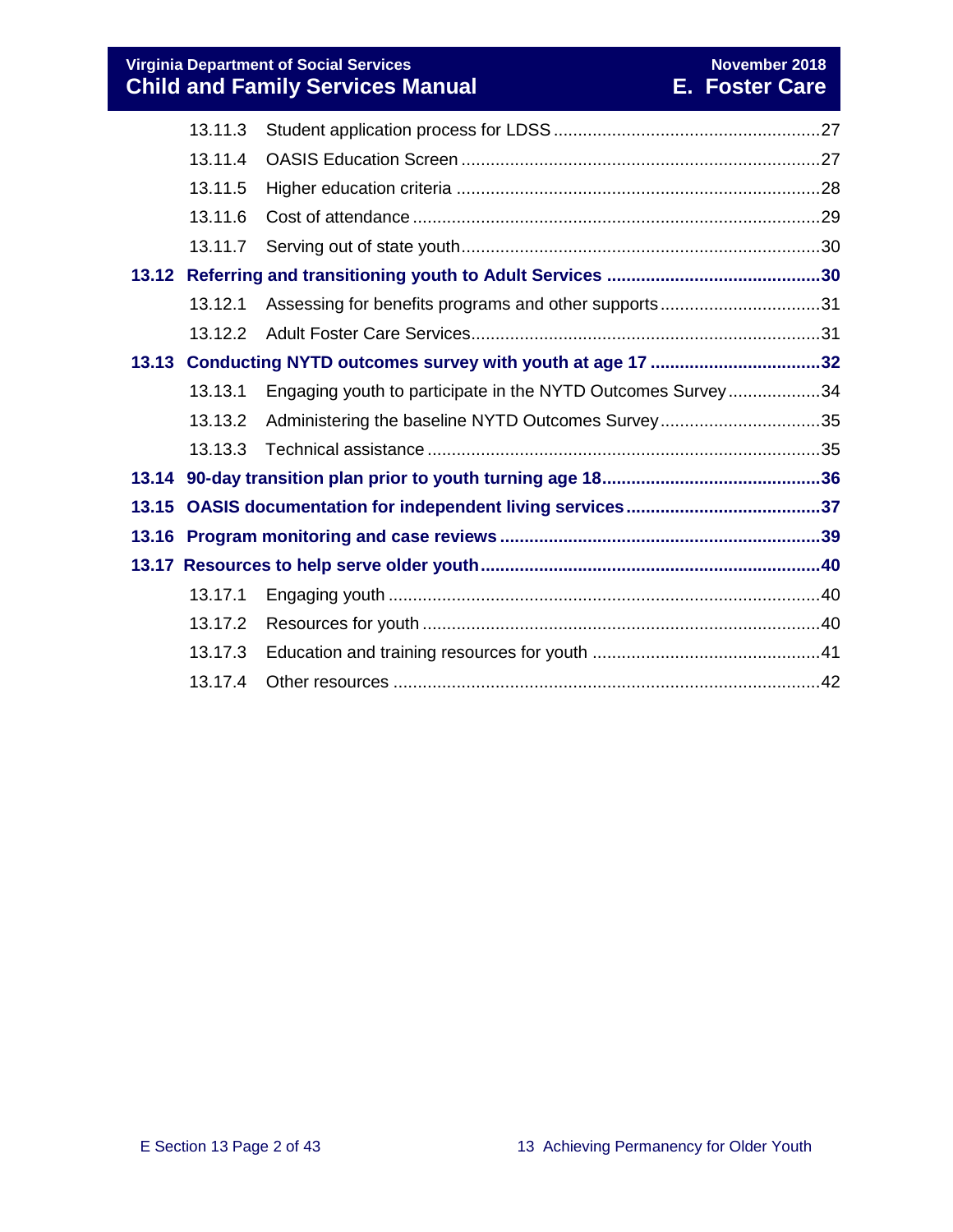# 13 ACHIEVING PERMANENCY FOR OLDER YOUTH: WORKING WITH YOUTH 14-17

# <span id="page-2-0"></span>**13.1 Introduction**

Permanency should be the goal for every child regardless of age. While there may be delays or challenges to achieving permanency, efforts to establish permanent connections for all children in foster care continue. Virginia practice and philosophy regarding older youth in care includes a strong focus on the need for permanent connections to responsible adults, as well as improved skills to manage adulthood in a successful manner at the point at which they exit foster care.

Serving youth over the age of 14 in foster care involves the same planning, procedures, and services that are provided with all youth in foster care and their families. Local departments of social services (LDSS) shall continue to focus on achieving permanency for the older youth with a sense of urgency. In addition, the LDSS shall assist the older youth in preparing for and transitioning to adulthood.

Research shows that youth who age out of the foster care system without a permanent family are more likely to experience poverty, homelessness, early parenthood, incarceration, and mental health and medical problems. They also often lack the necessary educational and life skills to be successful adults. These challenges result in significant economic, emotional, and social costs for the youth and society.

To improve outcomes for older youth, it is essential to have an integrated approach to both achieve permanent connections, ideally with a family which will be a lifelong resource for the youth, and also to offer comprehensive preparation for adulthood for all children and youth in foster care. LDSS should focus their efforts on finding families, establishing permanent lifelong connections with significant adults, and providing services and supports in areas such as education, employment, finances, health, housing, and home management.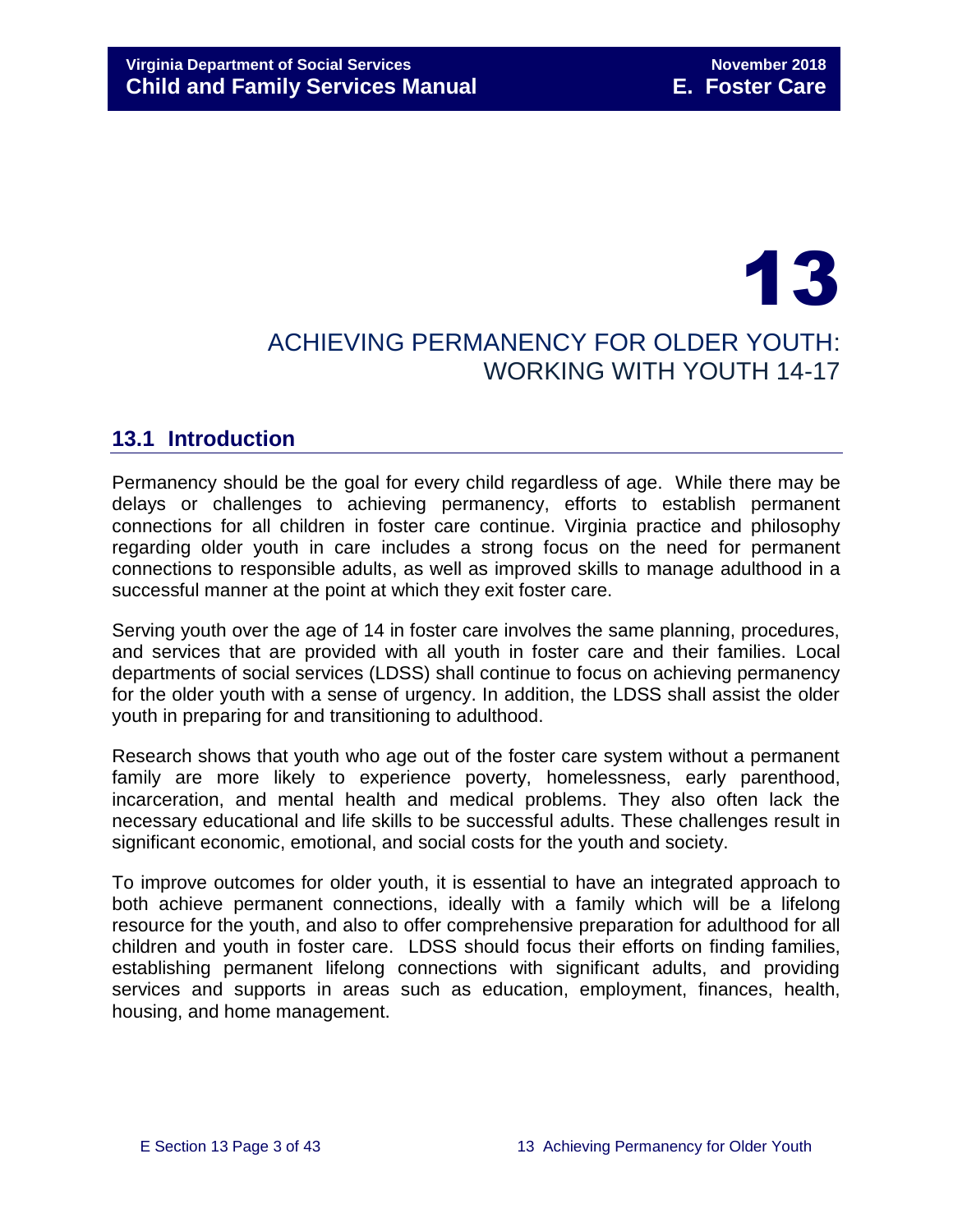### <span id="page-3-0"></span>**13.2 Framework**

The LDSS shall meet federal and state legal requirements and should use sound practice principles to achieve desired outcomes and to guide decision making in providing foster care services for children of all ages and their families.

#### <span id="page-3-1"></span>**13.2.1 Practice principles**

Fundamental principles inherent in Virginia's Children's Services System Practice Model guide service delivery:

#### **First, we believe in youth and family-driven practice.**

- Older youth are treated with dignity and respect.
- Older youth and families have the right to say what will happen to them. Their voices are heard, valued, and considered in all decision making, including safety, permanency, and well-being as well as in service and educational planning and in placement decisions. Each youth's right to self-determination is respected within the limits of established community standards and laws.
- Older youth and family members are the experts about their own families. It is our responsibility to understand youth and families within the context of their own family rules, traditions, history, language, and culture.
- Older youth have a right to connections with their biological family and other caring adults with whom they have developed emotional ties.
- We engage older youth and families in a deliberate manner. Through collaboration with youth and families, we develop and implement creative, individualized solutions that build on their strengths to meet their needs. Engagement is the primary door through which we help older youth and families make positive changes.

#### **Second, we believe all older youth need and deserve a permanent family and lifelong adult and family connections.**

- Lifelong family connections are crucial for older youth and adults. It is our responsibility to promote and preserve kinship, sibling, and community connections for each youth. We value past, present, and future relationships that consider the youth's hopes and wishes.
- Permanency for older youth is best achieved through a legal relationship such as parental custody, adoption, or kinship care. Placement stability is not permanency.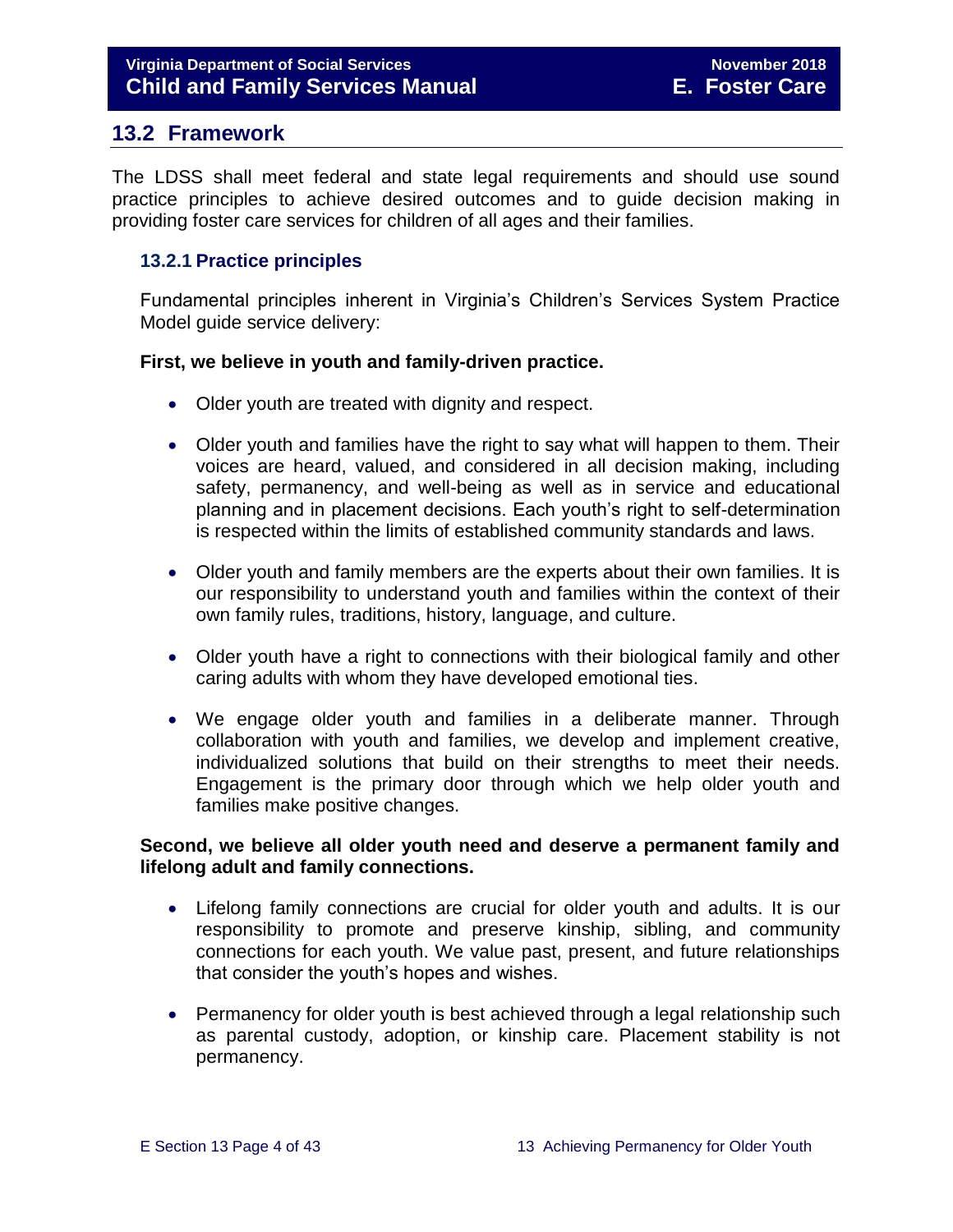- Planning for older youth is focused on the goal of preserving their family, reunifying their family, or achieving permanency with another family.
- Permanency planning for children and youth begins at the first contact with the children's services system. We proceed with a sense of urgency until permanency is achieved. We support families after permanency to ensure that family connections are stable.

#### <span id="page-4-0"></span>**13.2.2 Legal citations**

The legal framework and specific requirements for providing services for youth in foster care are delineated in federal and state law. See the law for complete language by clicking on the citation.

- **The Preventing Sex Trafficking and Strengthening Families Act of 2014 (P.L. 113-183)**
	- o Requires states to develop and implement policies and procedures related to children and youth at risk of sex trafficking as well as policies and procedures encouraging normalcy for children in foster care, supporting successful transitions to adulthood for older children in foster care, and working towards achieving permanency for children entering or at risk of entering foster care. The Preventing Sex Trafficking and Strengthening Families Act requires that:
		- Children age 14 and older are included in the development of their foster care plan;
		- Children age 14 and older are given the opportunity to choose up to two (2) members to be part of their case planning team;
		- The foster care plan for a child age 14 and older include a document identifying the youth's rights pertaining to education, health, visitation, court participation, and the right to stay safe and avoid exploitation. The plan shall also include a signed acknowledgement by the youth that the document was provided to them and that those rights have been explained in an ageappropriate way;
		- Children age 14 and older receive a *free* annual copy of their credit report and assistance to fix any inaccuracies; and,
		- All youth aging out of foster care, unless they have been in care less than six months, be given or have certain documents including their social security card, a driver's license or state identification, certified birth certificates and a copy of their medical records. *All*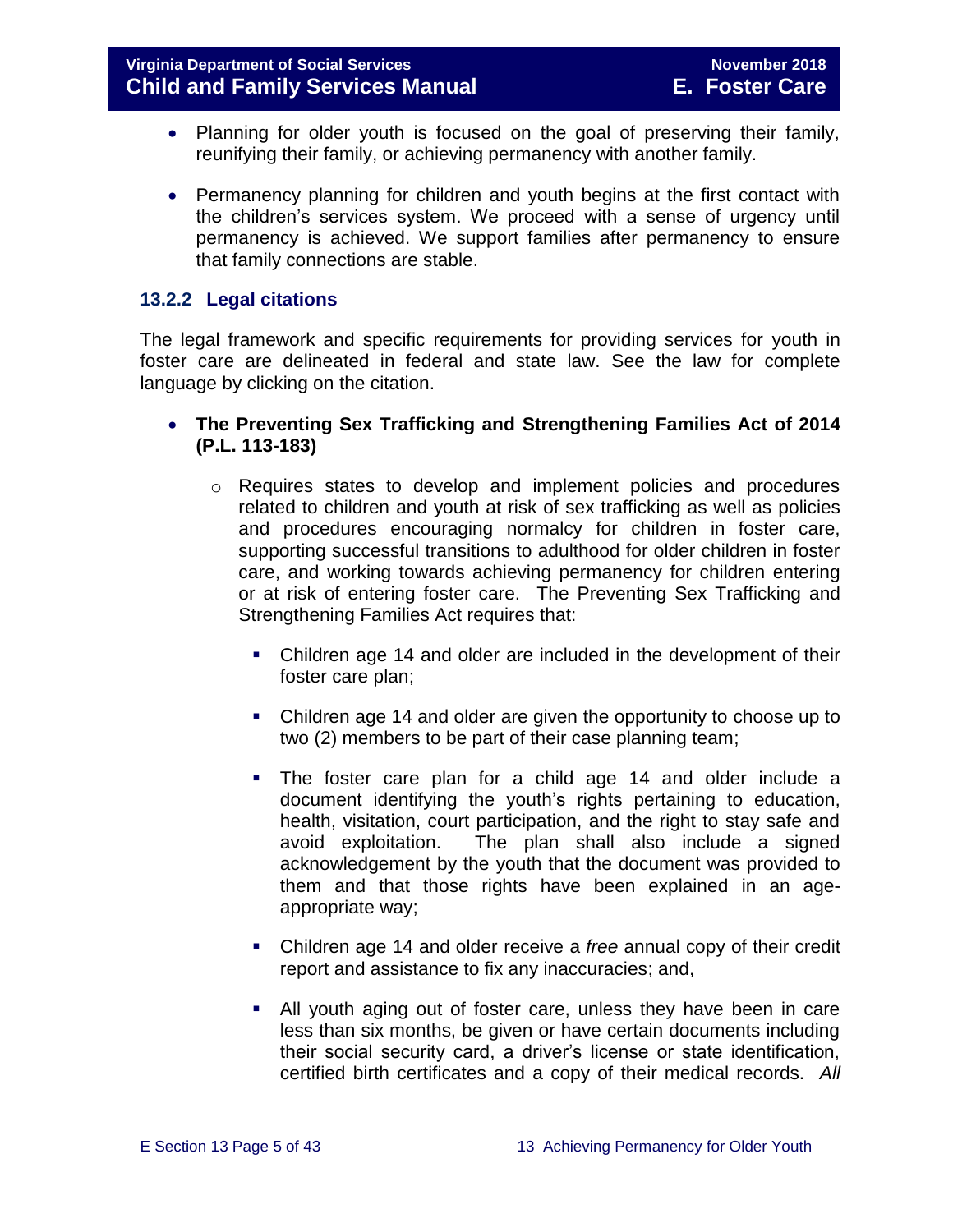*youth aging out of foster care shall also be provided the [Proof of](http://spark.dss.virginia.gov/divisions/dfs/fc/forms.cgi)  [Foster Care](http://spark.dss.virginia.gov/divisions/dfs/fc/forms.cgi) form printed on agency letterhead.* 

#### **John H. Chafee Foster Care Independence Act of 1999**

- o Establishes the Chafee Foster Care Independence Program (CFCIP) which provides federal funds to help eligible youth:
	- Transition to self-sufficiency by providing services such as assistance in obtaining a high school diploma, career exploration, vocational training, job placement and retention, training in daily living skills, training in budgeting and financial management skills, substance abuse prevention, and preventive health activities (including smoking avoidance, nutrition education, and pregnancy prevention).
	- **Receive the education, training, and services necessary to obtain** employment.
	- **Prepare for and enter post-secondary training and educational** institutions.
	- **Provide personal and emotional support to youth through mentors** and the promotion of interactions with dedicated adults.
	- **Provide financial, housing, counseling, employment, education,** and other appropriate support and services to former foster care recipients between 18 and 21 years of age to complement their own efforts to achieve self-sufficiency and to assure that program participants recognize and accept their personal responsibility for preparing for and then making the transition from adolescence to adulthood.
- o Establishes the Education and Training Voucher Program

The Promoting Safe and Stable Families amendments to the Chafee Act of 2001 established the Education and Training Vouchers (ETV) Program. It provides federal and state funds to help foster youth with expenses associated with college and post-secondary vocational training programs.

- o Clarifies that independent living activities should not be seen as an alternative to permanence for children/youth and can be provided concurrently regardless of permanency goal.
- o Imposes penalties for misuse of funds or non-compliance with data reporting requirements.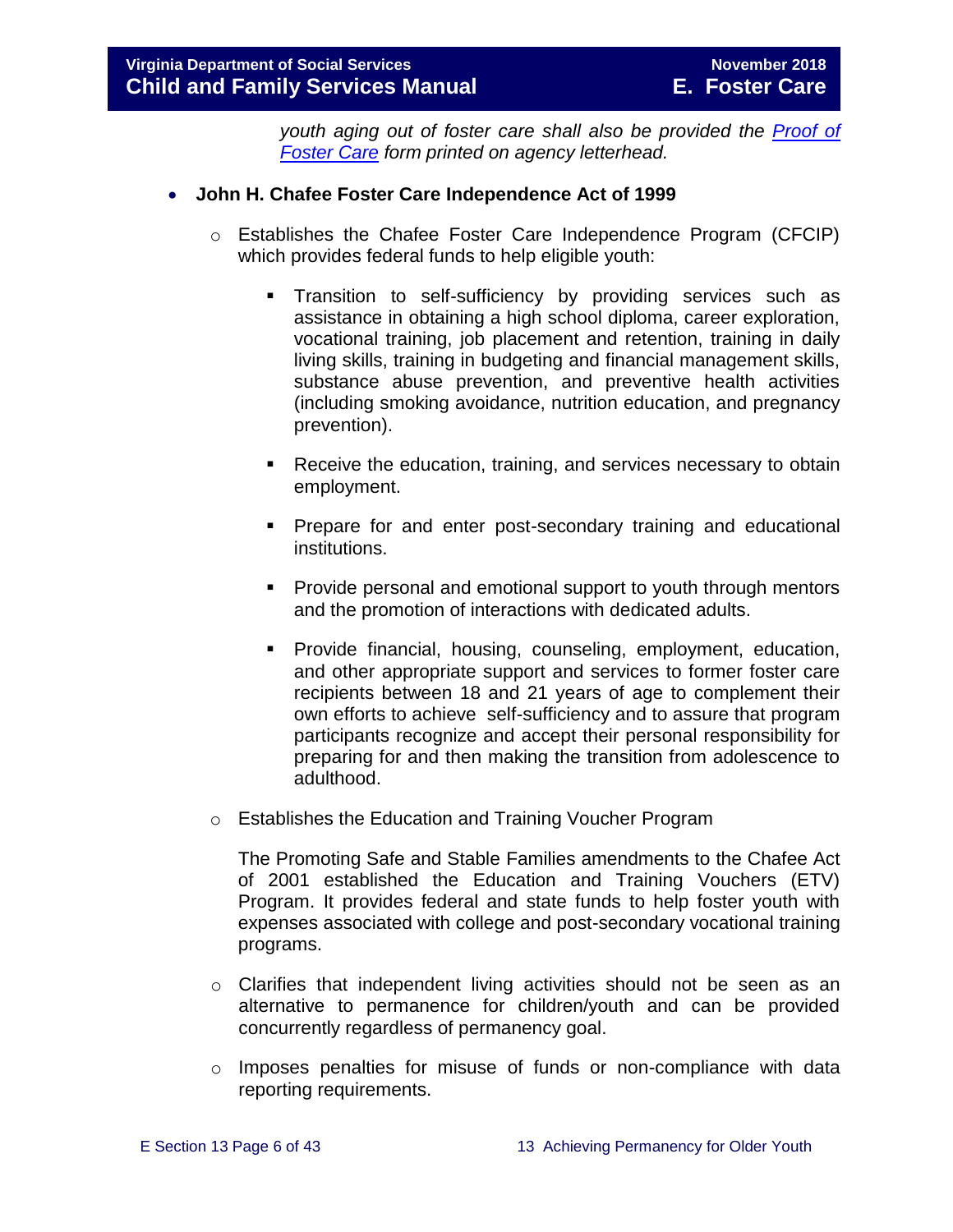o Increases accountability and performance standards for states in providing independent living services and improving outcomes.

CFCIP and ETV focus on collaborating and coordinating independent living services with other federal, state and community based agencies and providers that serve youth. There are six outcomes used for the purpose of evaluating efforts in preparing youth for adulthood, selfsufficiency, and interdependence as they transition from foster care.

The six outcomes are:

- **•** Youth financial self-sufficiency;
- Youth educational (academic or vocational) attainment;
- Youth positive connections with adults;
- **Experience with homelessness among youth;**
- High-risk behavior among youth; and,
- Youth access to health insurance.

#### **National Youth in Transition Database**

Federal regulation requires states to report specific information in the National Youth in Transition Database (NYTD) [\(45 CFR 1356.80 through 1356.86\)](http://www.ecfr.gov/cgi-bin/retrieveECFR?gp=1&SID=3d9be8b33d08994a45cff8aaff9f9476&ty=HTML&h=L&mc=true&r=PART&n=pt45.4.1356). States are required to report two types of information beginning October 1, 2010. This data includes:

- $\circ$  Outcomes on cohorts of youth who are aging out and have aged out of foster care.
- $\circ$  Independent living services that youth receive that have been provided and/or paid for by Chafee agencies (i.e. LDSS and United Methodist Family Services (UMFS) [Project LIFE.](http://www.vaprojectlife.org/))
- **Foster care services** 
	- $\circ$  [§ 63.2-905](http://law.lis.virginia.gov/vacode/title63.2/chapter9/section63.2-905/)
- Independent living services

 $\circ$  [§ 63.2-905.1](http://law.lis.virginia.gov/vacode/title63.2/chapter9/section63.2-905.1/)

- **Foster care and transition plans for youth over age 14** 
	- $\circ$  [§ 16.1-281](http://law.lis.virginia.gov/vacode/title16.1/chapter11/section16.1-281/)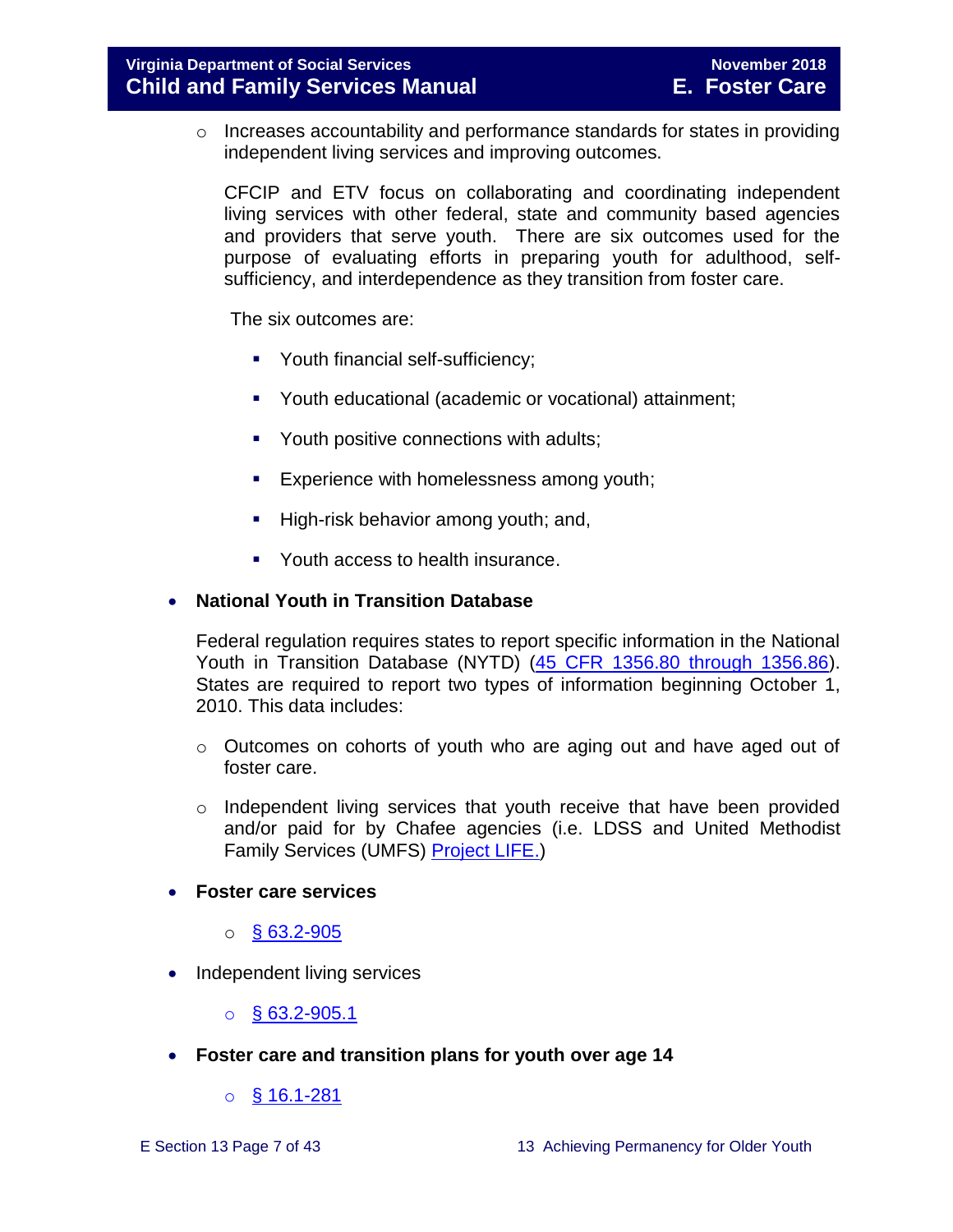- $\circ$  § [63.2-905.1](http://law.lis.virginia.gov/vacode/title63.2/chapter9/section63.2-905.1/)
- o [Social Security Act, Title IV, § 475 \(5\) \(H\) \[42 USC 675\]](http://www.ssa.gov/OP_Home/ssact/title04/0475.htm)

#### <span id="page-7-0"></span>**13.2.3 Outcomes**

The LDSS shall strive to achieve the same outcomes for older youth in foster care as any other youth, as required in the federal Child and Family Services Review. Some specific outcomes and specific measures are listed below:

#### **Outcome 1: Children have permanency in their living situations.**

- More children leave foster care and achieve permanency.
- Children achieve permanency with shorter lengths of stay.
- Increased timeliness to permanency.
- Fewer placement moves and disruptions.
- Fewer children in out-of-home care.
- More children placed in family-based care.
- More children placed in relative foster homes.
- Fewer children placed in residential care.
- Fewer children re-enter out-of-home care.

#### **Outcome 2: The continuity of family relationships and connections is preserved for children.**

- More children in foster care placed in close proximity to families and communities.
- More children in foster care placed with their siblings.

In addition, federal regulations require the tracking of outcomes for cohorts of youth in foster care who are aging out and have aged out of foster care. The six NYTD outcome areas include:

- Youth financial self-sufficiency.
- Youth education (academic or vocational) attainment.
- Youth positive connection with adults.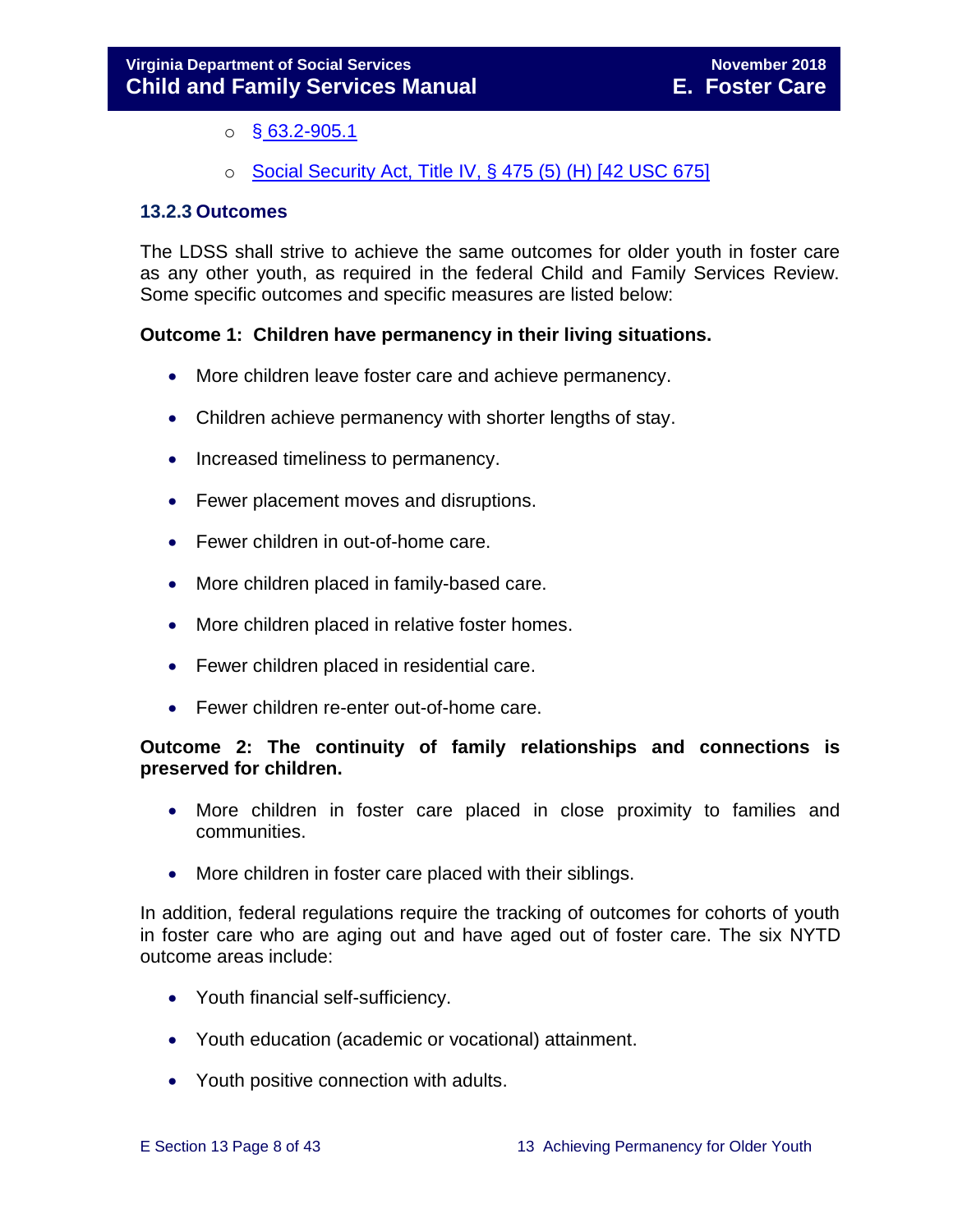- Experience with homelessness among youth.
- High risk behavior among youth.
- Youth access to health insurance.

### <span id="page-8-0"></span>**13.3 Clarification of terms**

Several terms are used in serving older youth that sound similar but are distinct and should not be used interchangeably.

- "Independent living arrangement" means that a youth is living independently under a supervised arrangement. A youth in an independent living arrangement is not supervised 24 hours a day by an adult. The youth is provided with opportunities of increased responsibility; such as paying bills, assuming leases, and working with a landlord. Examples include living in one's own apartment or living in a college dorm.
- "Independent living goal" means a planned program of services designed to assist persons who are former foster care children between the ages of 18 and 21 in preparing for adulthood.
- "Independent living services" are services and supports that are designed with and provided to the youth. They build upon the strengths and meet the unique needs of the youth in preparing for adulthood.
- "Independent living skills" are skills the youth develops to achieve self-sufficiency and interdependence. These skills prepare and enable the youth to be successful in adulthood.
	- $\circ$  "Self-sufficiency" means the youth becomes skilled in accomplishing and being responsible for daily life tasks.
	- $\circ$  "Interdependency" means the youth becomes skilled in being resourceful and connected with others to meet his or her needs and to contribute to society.
	- o These terms all represent different, and sometimes complementary, strategies for helping the youth prepare throughout their journey and successfully transition to adulthood.

All older youth need to develop self-sufficiency and interdependency skills in preparation for adulthood, regardless of their permanency goal or living arrangement. Older youth in foster care may live in a variety of placements (e.g., relative homes, foster homes, group homes, residential facilities, or independent living arrangements.) They remain eligible for independent living services, regardless of placement type or permanency goal.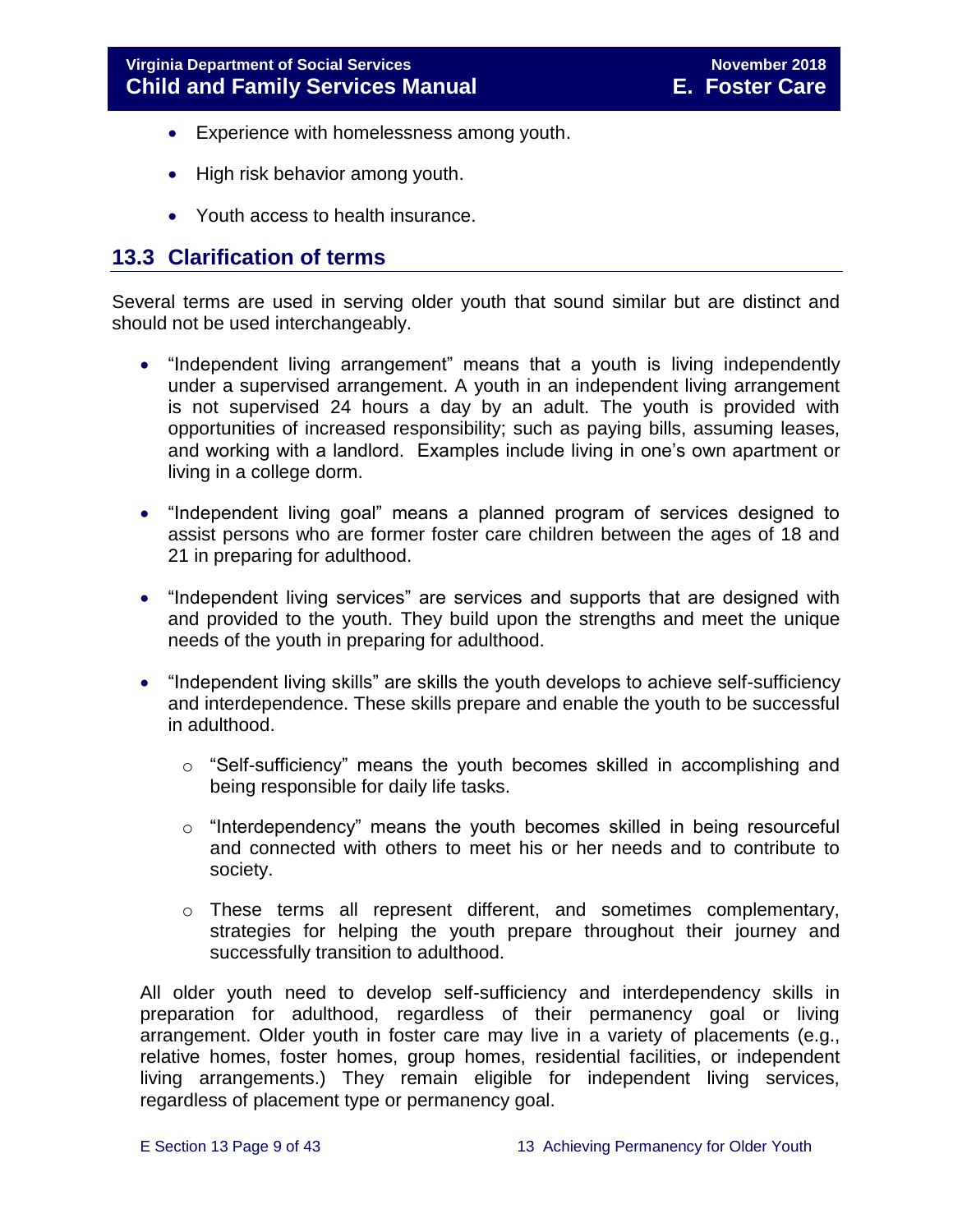# <span id="page-9-0"></span>**13.4 Achieving permanency for older youth**

Permanence is both a value and a goal of practice. For youth to be successful in adulthood, they should leave the foster care system in a planned manner that connects them to a lifelong family.

Youth tend to operate in the realm of concrete thinking and permanence is an abstract idea. How a youth feels about his current situation will influence their decision, especially when they are not involved in the planning of their own permanency goals. It is imperative that the service worker uses work practices that rely on respectful family and youth engagement, strength-based approaches, team planning and decision making and the use of relevant, structured assessments.

The priority for LDSS and the youth's team shall be establishing permanency for the older youth. Permanency involves finding a permanent family and establishing enduring family relationships and lifelong connections with adults who are significant to the older youth.

The permanency goal for older youth shall be return home with custody returned to the parent or prior custodian. If reunification is not possible, then adoption by a relative or non-relative, or placement with subsequent transfer of custody to a relative shall be pursued based on the best interests of the youth. If these priority goals are not in the child's best interest, an alternative goal may be used, although these goals do not achieve permanency for the child [\(see Section 11\).](http://www.dss.virginia.gov/files/division/dfs/fc/intro_page/guidance_manuals/fc/07_2015/Section_11_Alternative_Foster_Care_Goals.pdf)

Conducting diligent searches for relatives and establishing enduring family connections and lifelong connections with significant adults are essential from the day a youth first enters foster care and shall continue throughout the youth's time in care (see [Section](http://www.dss.virginia.gov/files/division/dfs/fc/intro_page/guidance_manuals/fc/07_2015/Section_02_Engaging_the_Child_Family_and_Significant_Adults.pdf) [2.5](http://www.dss.virginia.gov/files/division/dfs/fc/intro_page/guidance_manuals/fc/07_2015/Section_02_Engaging_the_Child_Family_and_Significant_Adults.pdf) and [Section](http://www.dss.virginia.gov/files/division/dfs/fc/intro_page/guidance_manuals/fc/07_2015/Section_02_Engaging_the_Child_Family_and_Significant_Adults.pdf) 2.6). Youth entering care at an older age should be involved in discussions about permanent adult connections and when ready, the youth should be engaged in ongoing discussions about adoption. If relatives or other individuals who are significant to the youth had been located in the past but ruled out as a placement resource, the service worker should continue to discuss options for these individuals to have permanent connections with the youth. This includes remaining in contact with these relatives, or other individuals who had been ruled out, to explore other roles they may take in supporting the youth. It is also important to revisit the reasons why individuals were ruled out as a permanent placement for a youth as changes to those circumstances over time may make the individual a feasible placement in the future (See [Section 9.7](http://www.dss.virginia.gov/files/division/dfs/fc/intro_page/guidance_manuals/fc/07_2015/Section_09_Achieving_Permanency_Goal_Adoption.pdf) for information about the Permanency Pact and its use in building kin connections). The service worker should utilize a person locator tool to locate relatives and significant adults as potential permanent connections for the youth.

Older youth should be connected with at least one adult before leaving foster care, and preferably several adults. These adults are individuals the youth can go to for advice or guidance when making decisions or resolving problems, or for companionship when celebrating holidays, special occasions, and personal achievements. The adults should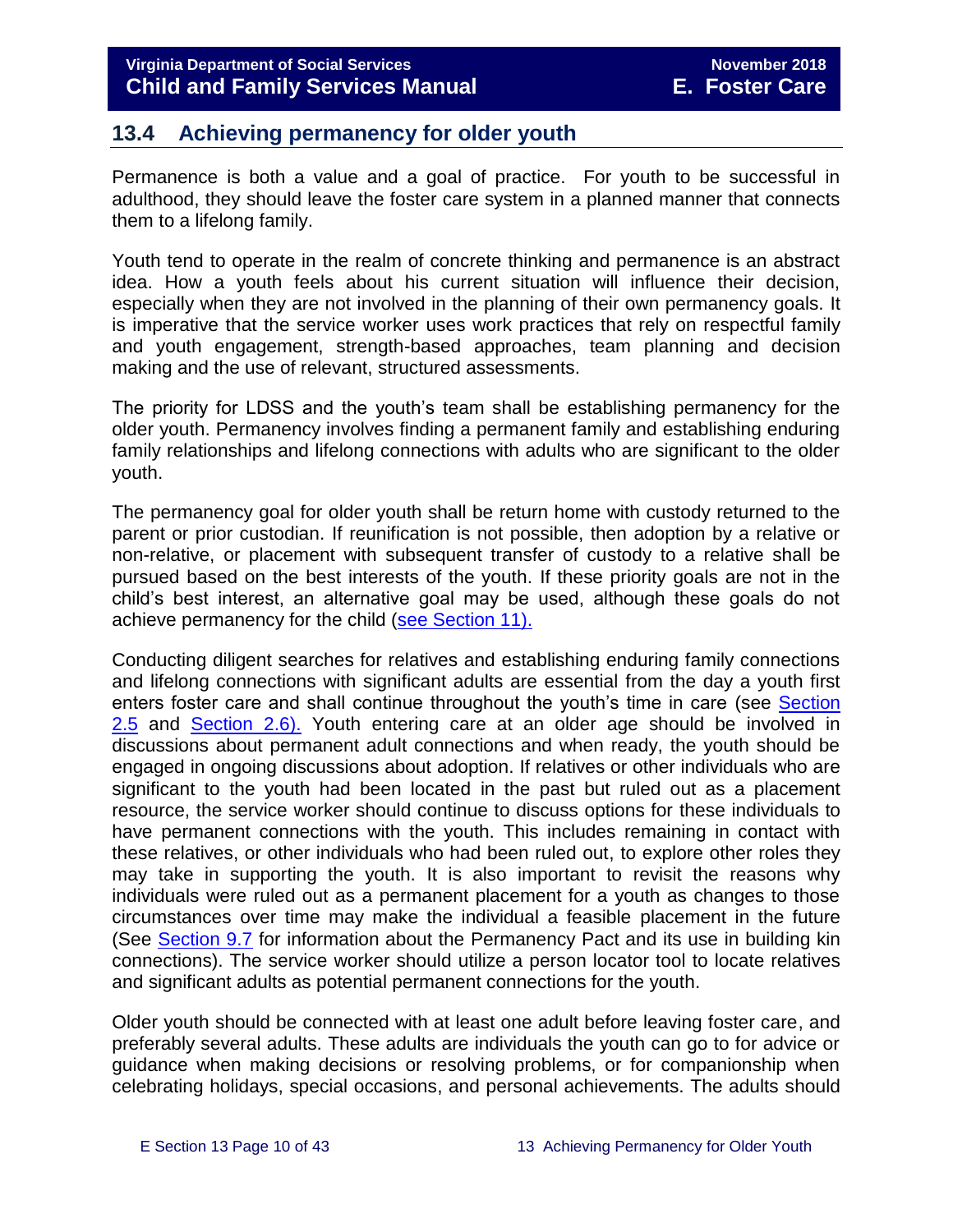be easily accessible to the youth, either by telephone or in person. They may include, but are not limited to, adult relatives, parents, foster parents, neighbors, family friends, coaches, and teachers. These adults should be in addition to the youth's spouse, partner, boyfriend, girlfriend, and current caseworker.

Services to find a permanent family and to establish lifelong connections for the older youth should be provided regardless of the youth's permanency goal, or previous unsuccessful attempts to establish enduring connections, or the youth's own perceived need for permanency. While most youth try to assert their independence before or at age 18, they will need permanent adult connections after leaving foster care, as well as the option to resume foster care services.

#### <span id="page-10-0"></span>**13.4.1 Maintaining connections with siblings and birth families**

When older youth in foster care have siblings, all reasonable steps shall be taken to place the youth and siblings together in the same resource or permanent home. When placing the siblings together is not in the best interest of the youth or sibling, a plan that establishes frequent and regular visitation or communication shall be made to help the youth maintain sibling connections (see [Section 6.4\).](http://www.dss.virginia.gov/files/division/dfs/fc/intro_page/guidance_manuals/fc/07_2015/Section_06_Placement_to_Achieve_Permanency.pdf)

The service worker, in collaboration with the youth, should continually re-examine and maintain the "optimal level of connectedness" with the youth's birth family<sup>1</sup>. Family situations change over time and the youth's ability to maintain safety increases as the youth matures physically. Since most youth return home when they leave foster care, the service worker should help the youth while he or she is in foster care identify ways to connect positively with the birth family, as appropriate, and to make wise decisions while at home.

# <span id="page-10-1"></span>**13.5 Independent living needs assessment**

An independent living needs assessment shall be conducted to assess the strengths and needs of youth in preparation for adulthood. The assessment shall be driven by the youth. It should be strength-based and collaboratively involve the birth parents and caretakers of the youth. Information from the assessment should complement the information obtained during the comprehensive child and family assessment (see Section 5), of which this assessment is one component.

Federal regulation describes an independent living needs assessment as "a systematic procedure to identify a youth's basic skills, emotional and social capabilities, strengths and needs to match the youth with appropriate independent living services. An independent living needs assessment may address knowledge of basic living skills, job

i<br>L

<sup>1</sup> ["Optimal level of connectedness"](http://www.cwla.org/programs/r2p/rrnews0203.pdf) is part of family reunification definition by Pine, Warsh, and Maluccio. Research Roundup on Family Reunification, March 2002, Child Welfare League of America.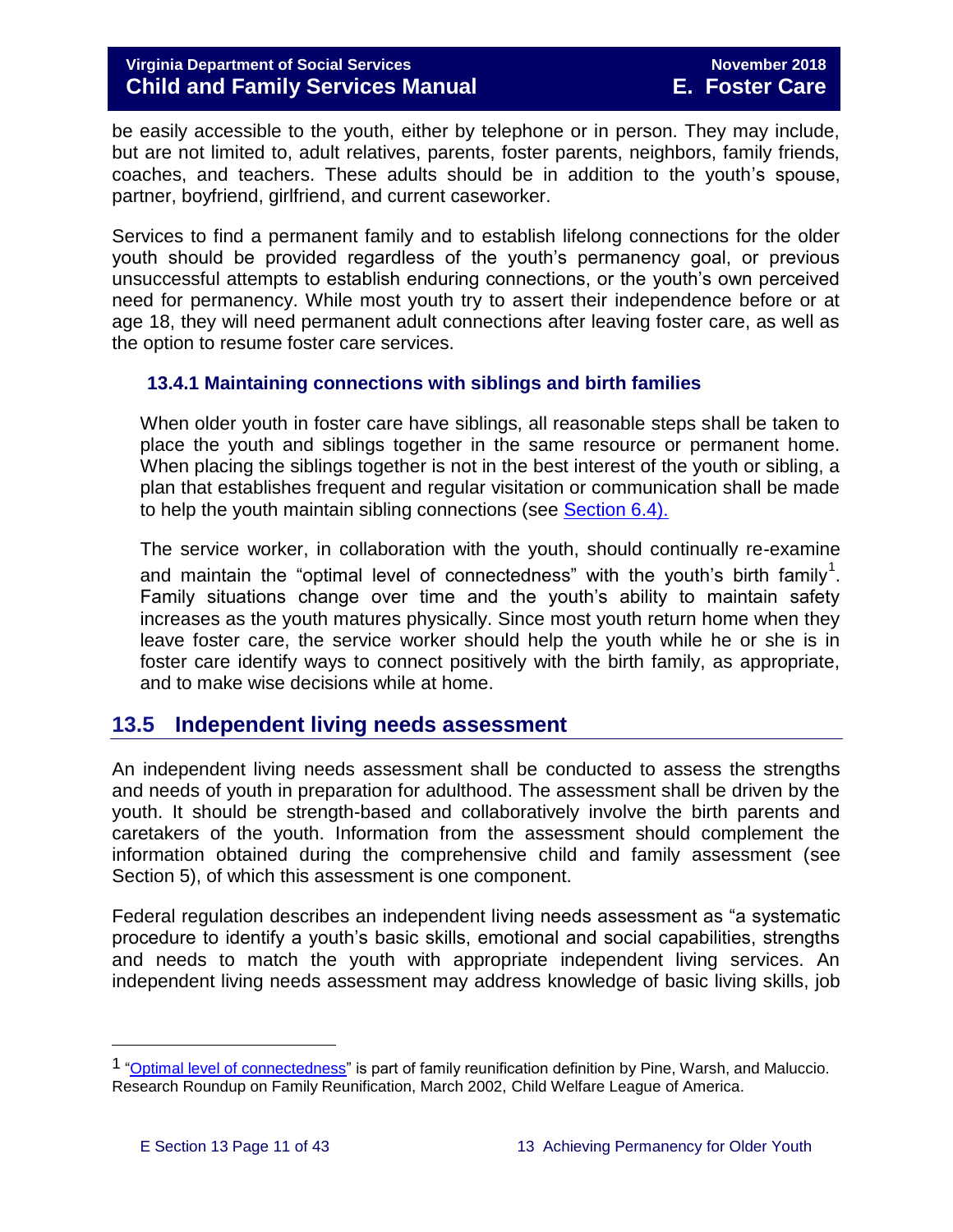readiness, money management abilities, decision-making skills, goal setting, task completion, and transitional living needs"  $(45$  CFR  $1356.83(g)(20)$ ).

The Virginia Department of Social Services (VDSS) recommends use of the Casey Life Skills Assessment (CLSA), however LDSS may choose to use another appropriate assessment tool that identifies the youth's skills, capabilities, strengths and needs as stated above. The Daniel Memorial Independent Life Skills Assessment has been verified to meet these requirements. Any other independent living needs assessment instrument or strategy needs to be approved by VDSS prior to use. The independent living needs assessment shall be reported to the federal government as a service provided to older youth.

#### <span id="page-11-0"></span>**13.5.1 The CLSA**

The CLSA is a free tool that assesses the behaviors and competencies youth need to achieve their long term goals. It aims to set youth on the way toward developing healthy, productive lives. Examples of the life skills CLSA helps youth self-evaluate include:

- Maintaining healthy relationships:
- Work and study habits;
- Planning and goal setting;
- Using community resources;
- Daily living activities;
- Budgeting and paying bills;
- Computer literacy; and,
- The youth's permanent connections to caring adults.

To preview the CSLA, click this link: [CLS Assessment.](http://lifeskills.casey.org/)

#### <span id="page-11-1"></span>**13.5.2 Who benefits from the CLSA**

CLSA is designed to be used in a collaborative conversation between an educator, mentor, service worker, or other service provider and any youth between the ages of 14 and 21. It is appropriate for all youth regardless of whether they are in foster care, live with biological parents, or reside in a group home.

#### <span id="page-11-2"></span>**13.5.3 Frequency of administering CLSA**

The assessment should initially be administered: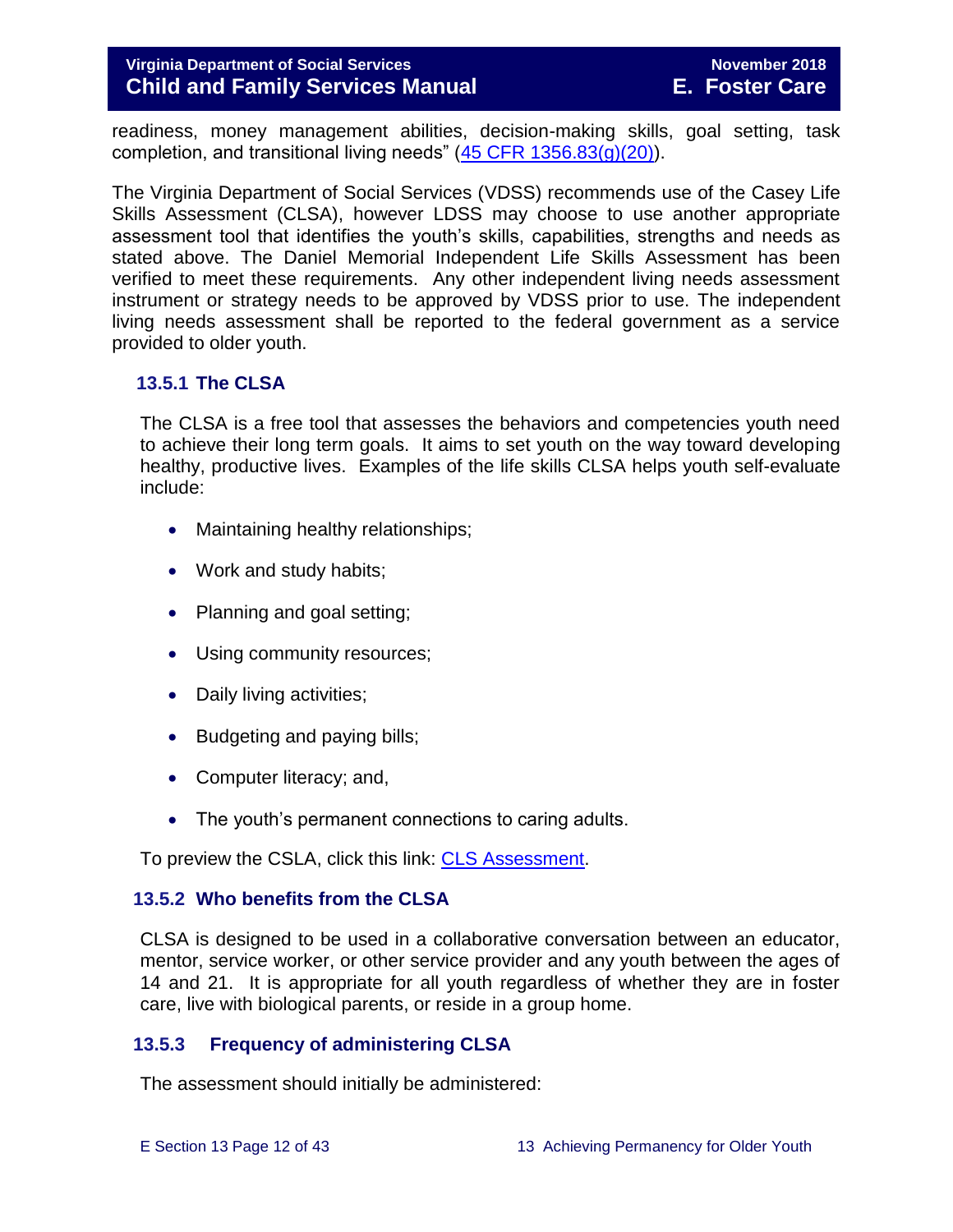- For youth in foster care, within 30 days after the youth's 14<sup>th</sup> birthday.
- For youth entering foster care after the age of 14, **within 30 days** after the youth's entry into the system.
- The assessment should be re-administered every 12 months for youth age 14 years old and older.
- Completion of the assessment shall be documented in OASIS on the IL checklist.

#### <span id="page-12-0"></span>**13.5.4 What happens after youth takes assessment**

Youth typically will require 30-40 minutes to complete the CLSA. Their answers are available instantly for the adult to review with the youth in a strength based conversation that actively engages the youth in the process of developing goals.

The CLSA also offers a resource quide that helps when working with the youth to gain the skills that they need for independence.

#### <span id="page-12-1"></span>**13.6 Independent living services for youth age 14 and older**

All youth age 14 and older shall be provided independent living services for a planned period of time, based on the independent living needs assessment. The services shall assist the youth in developing the skills necessary for self-sufficiency and interdependence in adulthood, regardless of the youth's permanency goals  $(§$  63.2-[905\).](http://law.lis.virginia.gov/vacode/title63.2/chapter9/section63.2-905/)

Independent living services include a broad range of activities, education, training, and direct services. The following types of services and skills development shall be considered to help the youth prepare for self-sufficiency: counseling, education, housing, employment, and money management. Access to essential documents, such as assistance in obtaining a birth certificate or Social Security card, and other appropriate services shall be provided consistent with the needs assessment [\(§§ 16.1-](http://law.lis.virginia.gov/vacode/16.1-228/) [228](http://law.lis.virginia.gov/vacode/16.1-228/) and [63.2-100\).](http://law.lis.virginia.gov/vacode/63.2-100/) Additional services and skill development include daily living, social relationships, and communication skills.

As required by CFCIP, the U.S. Department of Health and Human Services in consultation with other stakeholders developed outcome measures to assess the performance of each state and the effectiveness of its independent living services. The NYTD was established via regulation in 2008 and implemented October 2010. The CFCIP and federal regulation requires states to report specific information to NYTD [\(45](https://www.law.cornell.edu/cfr/text/45/1356.80)  [CFR 1356.80 through 1356.86\)](https://www.law.cornell.edu/cfr/text/45/1356.80). In Virginia, all NYTD defined Independent living services (including ETV) that are paid for and/or provided by LDSS on behalf of youth **must be documented on the OASIS independent living services screen by the LDSS**.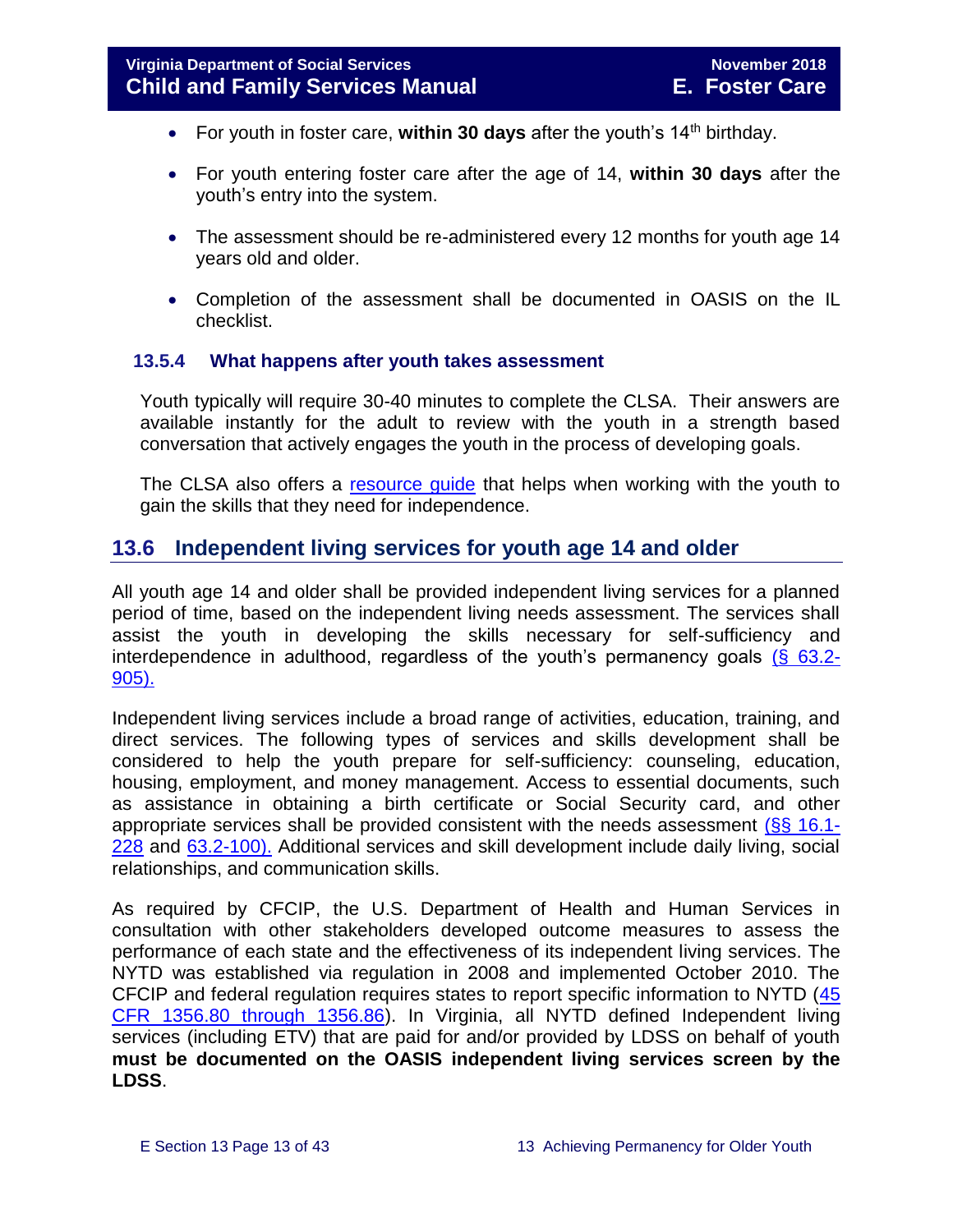An independent living service is provided by LDSS if it is delivered by LDSS staff or an agent of the LDSS, including a foster parent, group home staff, or child care institution staff; or provided pursuant to a contract between a local department of social services and a provider, agency, or any other entity regardless of whether the contract includes funding for the particular service.

The service worker and youth's team shall consider the types of services listed below for all youth over age 14 and older who are in foster care. Any of these services, as well as any other services and supports the youth requires, shall be provided, if indicated by the comprehensive assessment process and consistent with funding requirements. When a youth receives any of the services listed below, as well as the required independent living needs assessment, the services shall be identified in OASIS [\(45](https://www.law.cornell.edu/cfr/text/45/1356.83)  [CFR 1356.83\(g\)\(20\) through 1356.83\(g\)\(30\)\)](https://www.law.cornell.edu/cfr/text/45/1356.83).

The Virginia NYTD categories are:

- **Academic support.** Academic supports are services designed to help a youth complete high school or obtain a GED. Such services include the following: academic counseling; preparation for a GED, including assistance in applying for or studying for a GED exam; tutoring; help with homework; study skills training; literacy training; and help accessing educational resources. Academic support does not include a youth's general attendance in high school.
- **Post-secondary education support.** Post-secondary educational supports are services designed to help a youth enter or complete college, and include the following: classes for test preparation, such as the Scholastic Aptitude Test (SAT); counseling about college; information about financial aid and scholarships; help completing college or loan applications; or tutoring while in college. The list is not all-inclusive; other supports such as college tours paid for or provided by the agency could fall within this definition.
- **Career preparation.** Career preparation services focus on developing a youth's ability to find, apply for, and retain appropriate employment. Career preparation includes the following types of instruction and support services: vocational and career assessment, including career exploration and planning, guidance in setting and assessing vocational and career interests and skills, and help in matching interests and abilities with vocational goals; job seeking and job placement support, including identifying potential employers, writing resumes, completing job applications, developing interview skills, job shadowing, receiving job referrals, using career resource libraries, understanding employee benefits coverage, and securing work permits; retention support, including job coaching; learning how to work with employers and other employees; understanding workplace values such as timeliness and appearance; and understanding authority and customer relationships.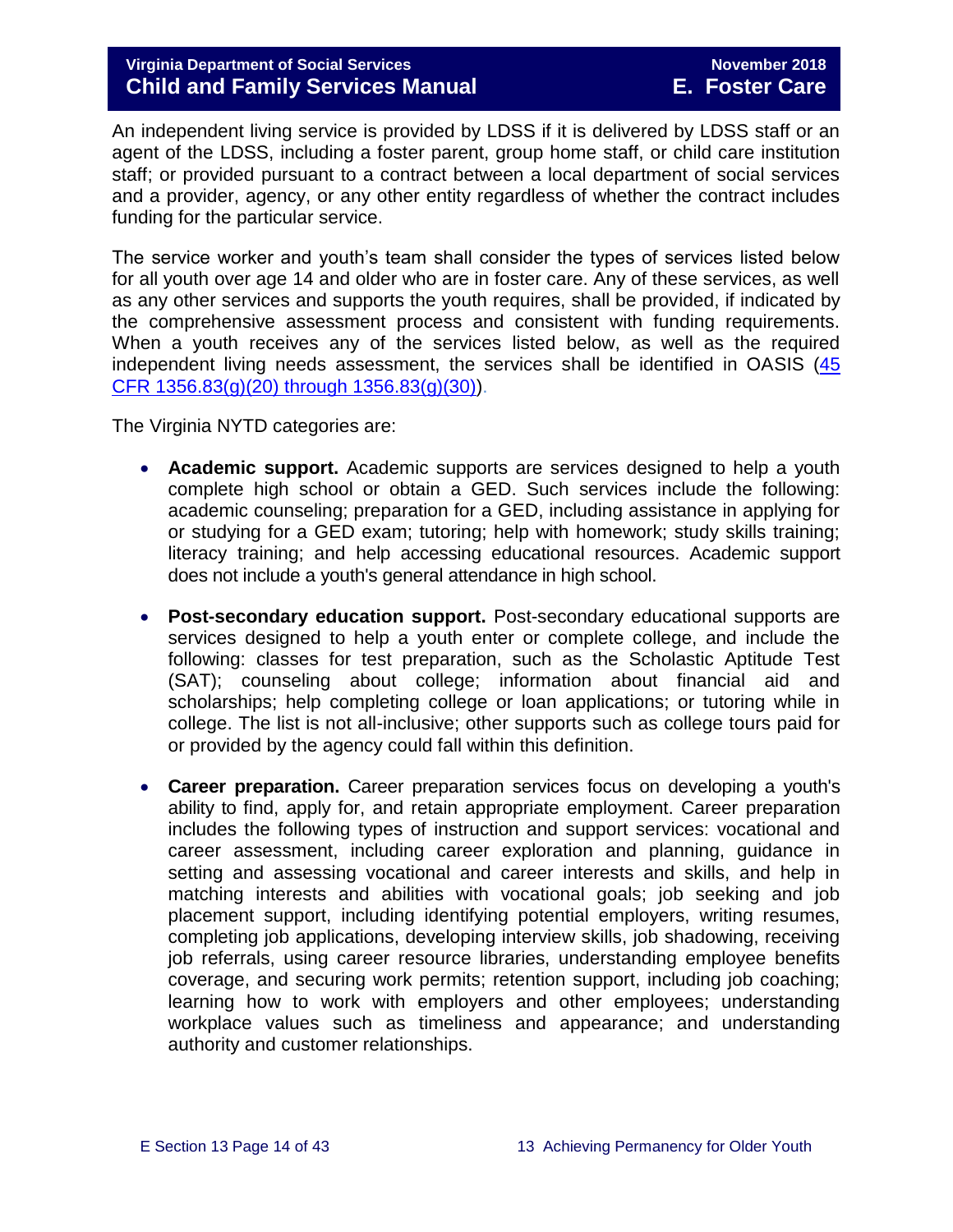- **Employment programs or vocational training**. Employment programs and vocational training designed to build a youth's skills for a specific trade, vocation, or career through classes or on-site training. Employment programs include a youth's participation in an apprenticeship, internship, or summer employment program and do not include summer or after-school jobs secured by the youth alone. Vocational training includes a youth's participation in vocational or trade programs in school or through nonprofit, commercial or private sectors and the receipt of training in occupational classes for such skills as cosmetology, auto mechanics, building trades, nursing, computer science, and other current or emerging employment sectors.
- **Budget and financial management.** Budget and financial management assistance includes the following types of training and practice: living within a budget; opening and using a checking and savings account; balancing a checkbook; developing consumer awareness and smart shopping skills; accessing information about credit, loans and taxes; and filling out tax forms.
- **Housing education and home management training.** Includes assistance or training in locating and maintaining housing, including filling out a rental application and acquiring a lease, handling security deposits and utilities, understanding practices for keeping a healthy and safe home, understanding tenant's rights and responsibilities and handling landlord complaints. Home management includes instruction in food preparation, laundry, housekeeping, living cooperatively, meal planning, grocery shopping and basic maintenance and repairs.
- **Health education and risk prevention.** Health education and risk prevention includes providing information about: hygiene, nutrition, fitness and exercise, and first aid; medical and dental care benefits, health care resources and insurance, prenatal care and maintaining personal medical records; sex education, abstinence education, and HIV prevention, including education and information about sexual development and sexuality, pregnancy prevention and family planning, and sexually transmitted diseases and AIDS; substance abuse prevention and intervention, including education and information about the effects and consequences of substance use (alcohol, drugs, tobacco) and substance avoidance and intervention. Health education and risk prevention does not include the youth's actual receipt of direct medical care or substance abuse treatment.
- **Family support and healthy marriage education**. Such services include education and information about safe and stable families, healthy marriages, spousal communication, parenting, responsible fatherhood, childcare skills, teen parenting, and domestic and family violence prevention.
- **Mentoring.** Mentoring means that the youth has been matched with a screened and trained adult for a one-on-one relationship that involves the two meeting on a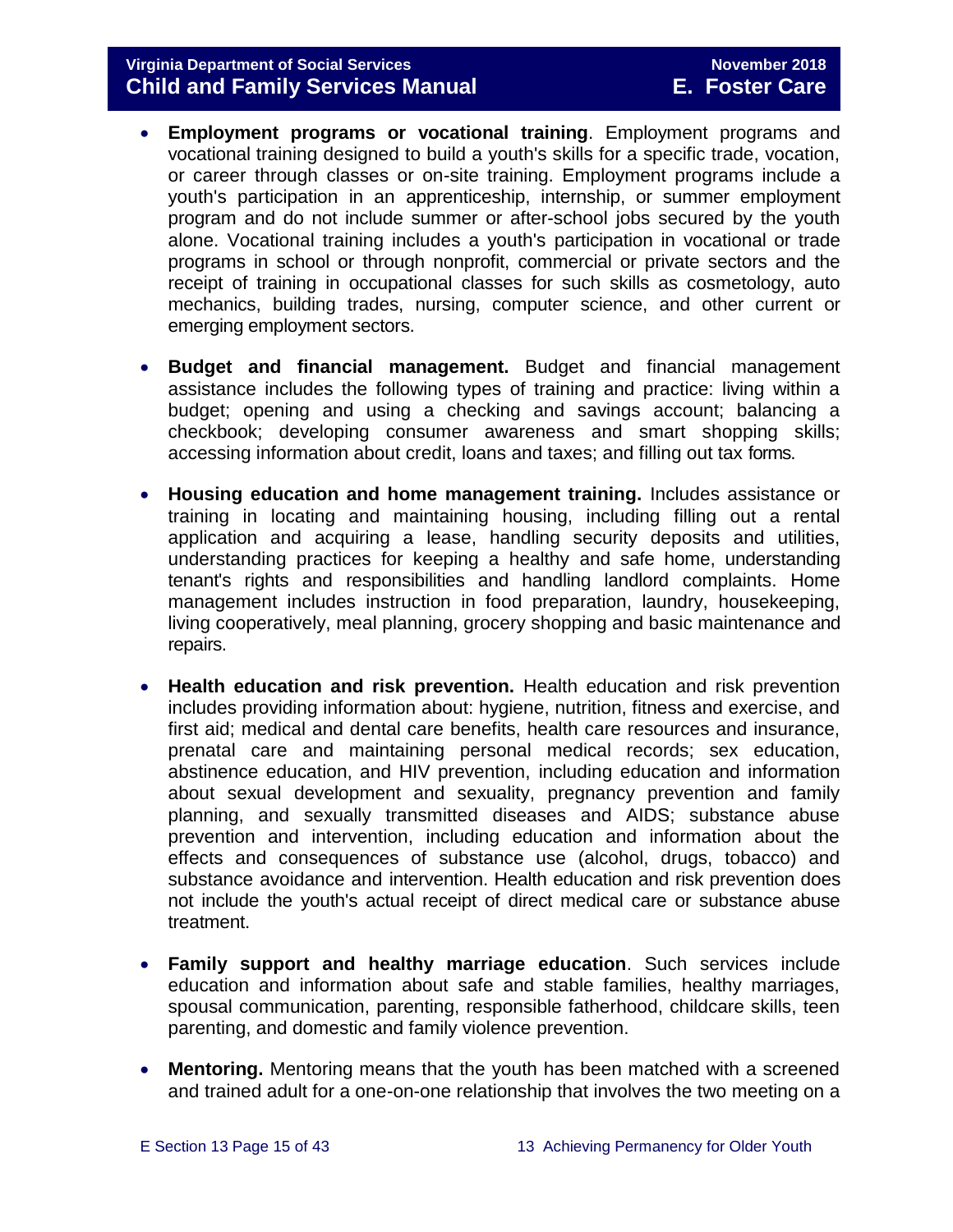regular basis. Mentoring can be short-term, but it may also support the development of a long-term relationship.

- **Independent living arrangement.** An independent living arrangement means that the youth is living independently under a supervised arrangement approved by the LDSS or Licensed Child Placing Agency. A youth in independent living is not supervised 24-hours a day by an adult and often is provided with increased responsibilities, such as paying bills, assuming leases, and working with a landlord, while under the supervision of an adult.
- **Room and board financial assistance**. Room and board financial assistance that is paid for or provided by the VDSS, LDSS and/or Children's Services Act (CSA) to assist with a youth's room and board, including rent deposits, utilities, and other household start-up expenses. (Includes the independent living stipend).
- **Education financial assistance.** Education financial assistance is a payment that is paid for or provided by the VDSS and/or LDSS for education or training, including allowances to purchase textbooks, uniforms, computers, and other educational supplies; tuition assistance; scholarships; payment for educational preparation and support services (i.e., tutoring), and payment for GED and other educational tests. This financial assistance also includes vouchers for tuition or vocational education or tuition waiver programs paid for or provided by the VDSS and/or LDSS (ETV program).
- **Other financial assistance.** Other financial assistance includes any other payments made or provided by the VDSS, LDSS, and/or the local Family Assessment and Planning Team (FAPT) to help the youth live independently.
- **Other financial assistance** (**incentives and stipends for youth**). Monetary incentives or stipends to acknowledge or reward eligible youth who successfully completed:
	- o A life skills training;
	- $\circ$  Other independent living services that are designed to help the youth live independently; and/ or,
	- o If part of the follow-up population, the NYTD Follow-up Survey.

Incentives and stipends must not exceed what is reasonable and necessary to accomplish the purpose of needing to provide such incentives and/or stipends. The local director or his/her designee must approve in writing all monetary incentives and stipend methods (i.e. gift cards, money cards, certificates, and/or stipends), purpose of incentives/stipends, and the amount paid from basic independent living and/or ETV funds for each youth. Also, youth receiving an incentive/stipend must have a clear understanding of purpose,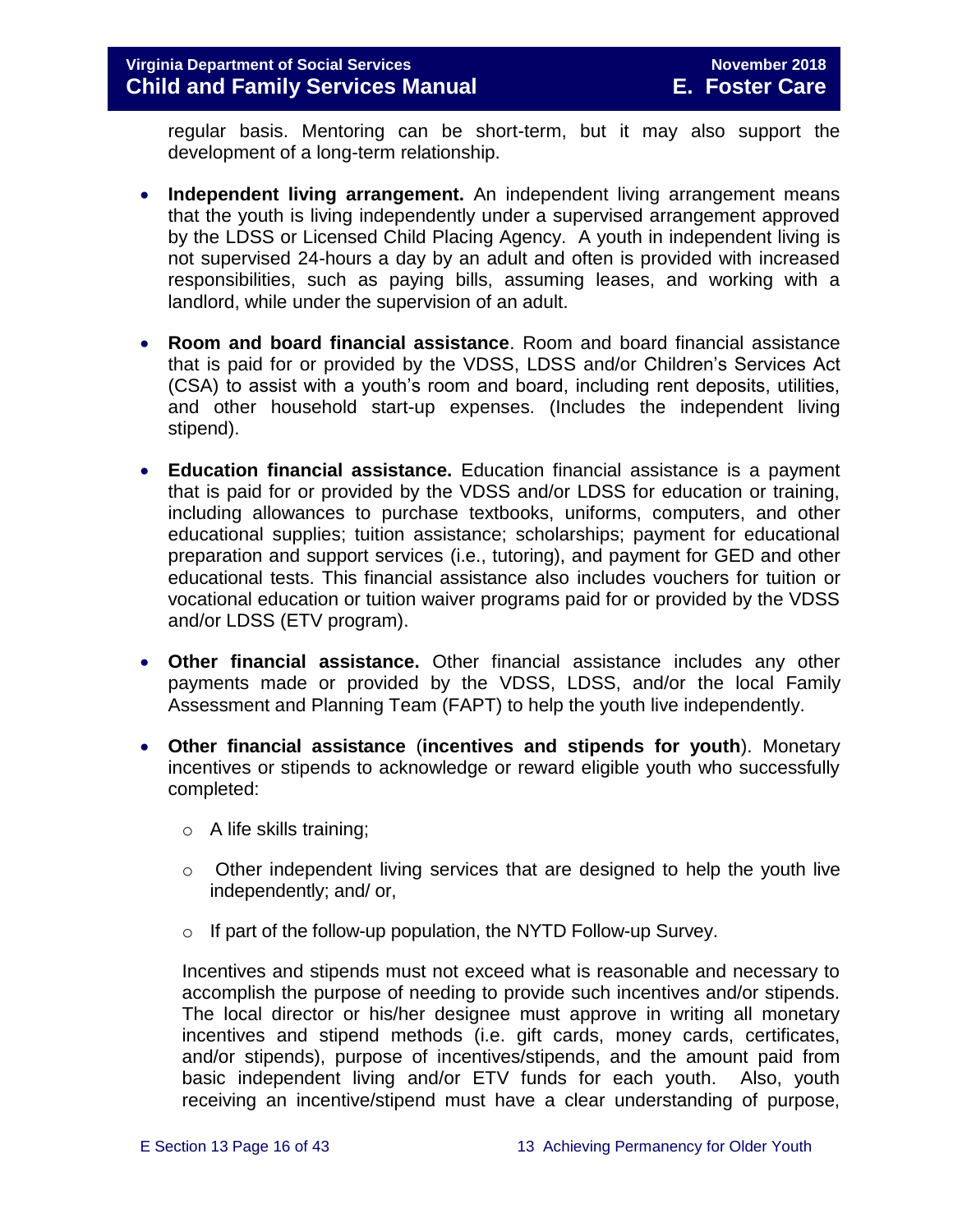cash value of incentive/stipend, and sign a document stating that he/she acknowledges receiving the monetary incentive. The document acknowledging youth receipt must be kept in the youth's case record and documented in OASIS as "Other financial assistance" within 30 days from the purchase date. Each transaction for an incentive/stipend must be recorded individually on the Independent Living Quarterly Report for the applicable report period.

 **Other financial assistance** (**outreach services**). Efforts to attract eligible youth to participate in independent living services and formalized programs (i.e. covering transportation expenses so that eligible youth may attend Independent Living conferences and other youth conferences, meetings, retreats, and workshops designed to help the youth live independently).

# <span id="page-16-0"></span>**13.7 Preparing youth for adulthood**

All youth shall have the opportunity to be engaged in directing their own life and to be engaged in the community around them. In order to provide youth in and transitioning from foster care opportunities to be listened to, to be informed, to be respected and to exert control over their lives, the service worker should:

- Prepare/train youth to lead in the development of their case planning, including permanency planning and transition planning that addresses education and employment goals.
- Provide youth opportunities for leadership and community involvement, including opportunities for advising LDSS and community partners on policy and practice.
- Maintain contact with the youth to find out how they are doing when they leave care so that policy and practice can be improved.  $2^2$

Preparing youth in foster care for adulthood is similar to preparing all children and youth for the transition to adulthood. Successful adults are self-sufficient in accomplishing daily life skills, while also being resourceful and connected with others in meeting their own needs while contributing to society. Regardless of the permanency goal, service workers should deliberately plan and prepare youth over time to be increasingly selfsufficient, resourceful, and contributors to society.

Preparation for adulthood is a life-long process that begins at birth. It initially involves informal learning by observing and participating in day-to-day activities with birth parents and substitute caregivers. Then, as children mature, it includes formal instruction and activities. For older youth, it requires increasing opportunities for them to practice life skills and build competencies with support from caregivers, service workers, and significant others.

i<br>L

<sup>2</sup> Adapted from Jim Casey Youth Opportunities Initiative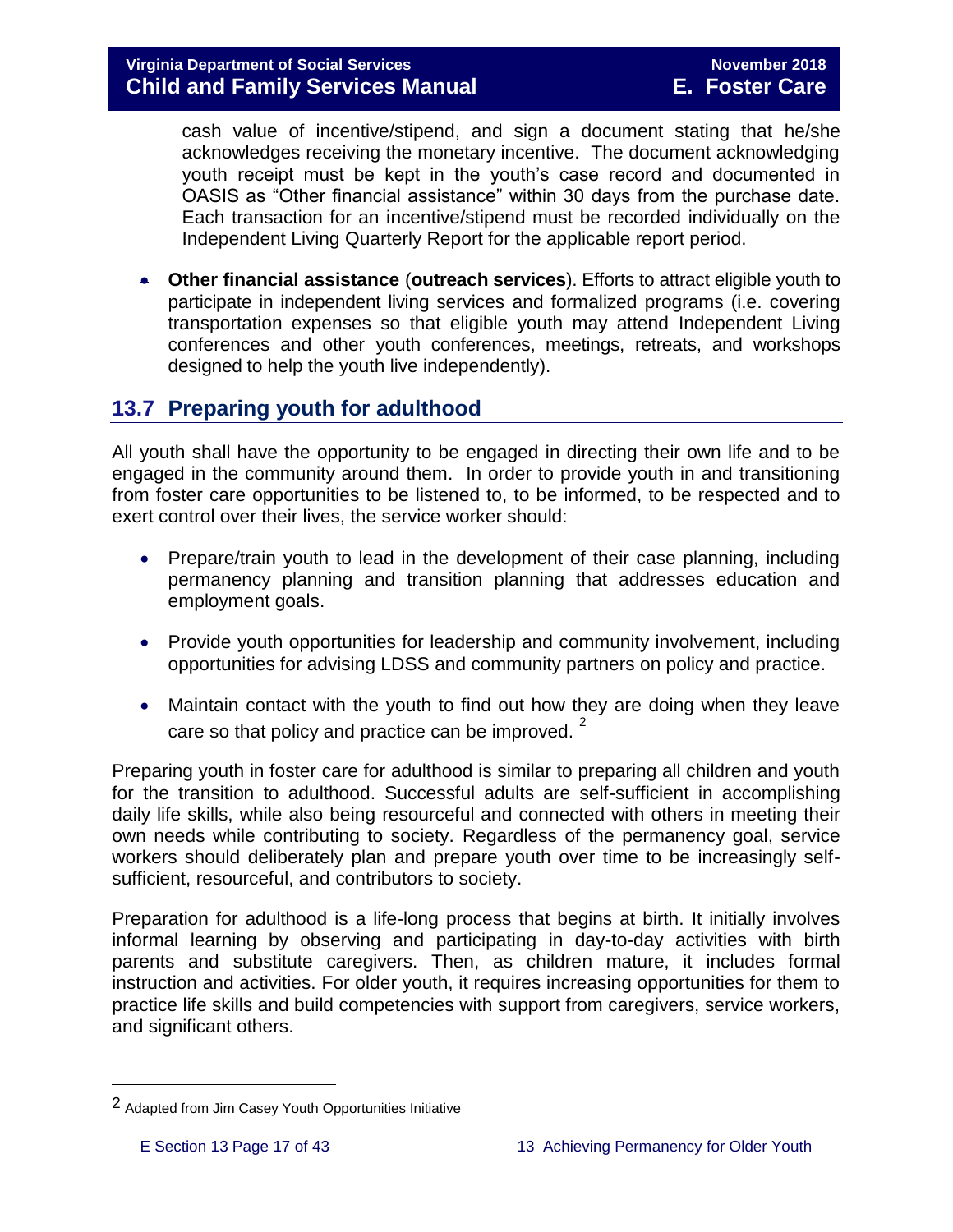During adolescence, the movement to self-sufficiency and resourcefulness is not linear, but rather a dynamic process based on the youth's evolving maturity, strengths, and needs. An adolescent's search for identity and transition to adulthood can be a turbulent process, particularly for youth who have experienced abuse, neglect, separations, and/or trauma in their lives.

Developmentally, adolescents are striving to gain control over their lives. Adults need to provide opportunities for adolescents to practice resolving problems, seeking out and using resources, making decisions, and contributing to society. These are essential skills for self-sufficiency and success in adulthood.<sup>3</sup>

Serving older youth and preparing them for adulthood requires a planned, dynamic, strengths-based process. Service planning and decision making shall be driven by the youth, in collaboration with the youth's family and team. Services shall be based on the strengths and needs of the youth, as identified in the comprehensive assessment. The service worker and youth's team should focus on achieving permanency and ensuring the youth develops the skills necessary for self-sufficiency and interdependency. They should assist the youth in managing the transition to adulthood and then follow up to ensure success.

#### <span id="page-17-0"></span>**13.7.1 Youth-driven planning**

Youth shall have a central role in all service planning and decision making. Involving the older youth increases his or her motivation to participate in and complete services. It also helps the youth increase self-awareness and learn how to develop goals, use networks, and resolve problems – essential skills for adulthood.

The service worker should encourage and support the youth in taking responsibility for becoming increasingly self-sufficient and interdependent over time. The service worker should help the youth:

- Understand his or her responsibility for developing and achieving a plan;
- Develop personal goals;
- Identify strengths, interests, and needs; and,
- Use these goals, strengths, and interests to design services, use networks, and access services and resources to meet his or her needs.

#### <span id="page-17-1"></span>**13.7.2 Engaging families and working with the youth's team**

The service worker should diligently search, pursue, and engage the youth with extended family members and other appropriate individuals the youth defines as

i<br>L

<sup>3</sup> Adapted from Illinois Department of Children and Family Services Best Practice Manual, Characteristics of Adolescent Development.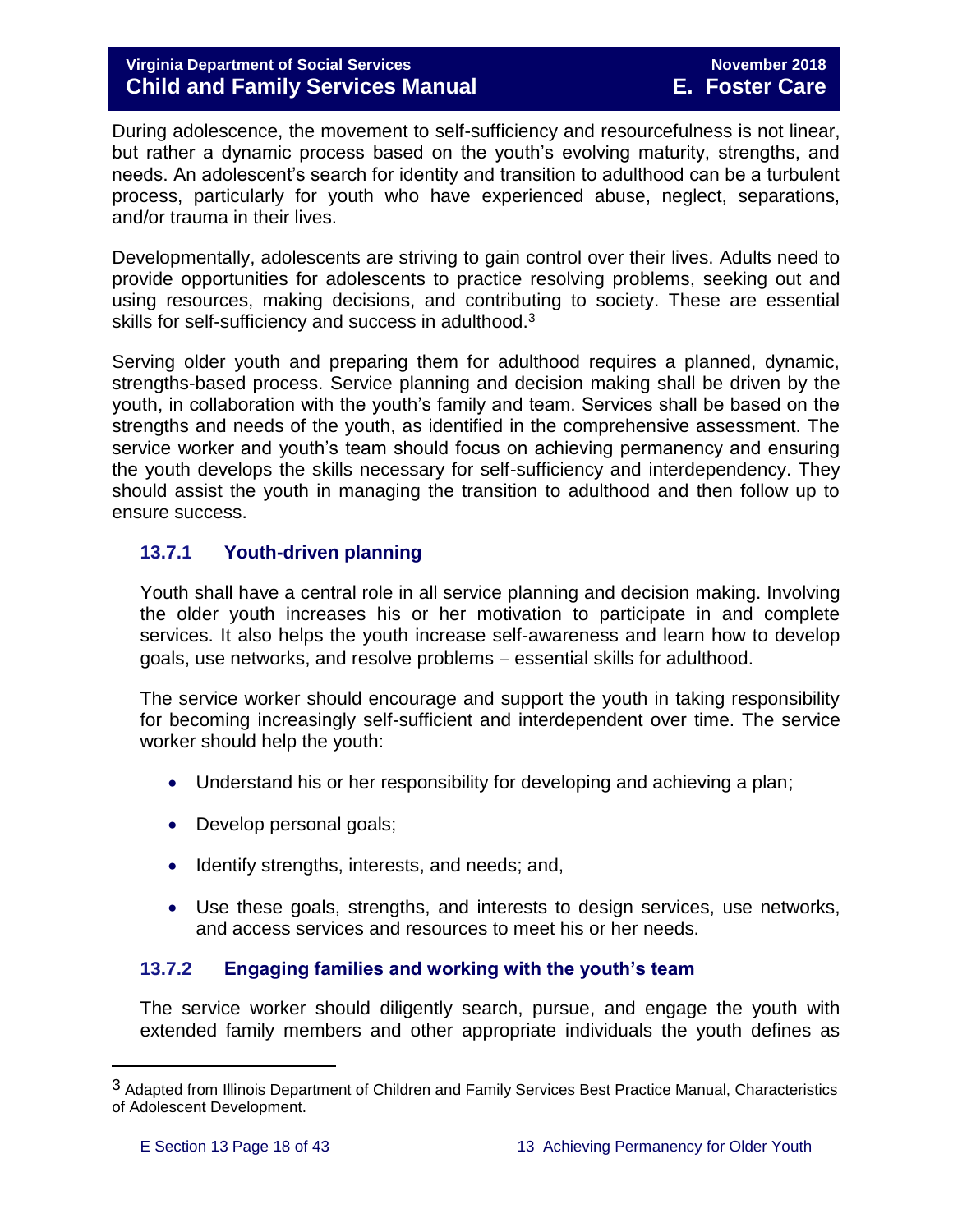significant, while keeping the safety and best interests of the child at the forefront in decision making (see [Section](http://www.dss.virginia.gov/files/division/dfs/fc/intro_page/guidance_manuals/fc/07_2015/Section_02_Engaging_the_Child_Family_and_Significant_Adults.pdf) 2.5 and [Section](http://www.dss.virginia.gov/files/division/dfs/fc/intro_page/guidance_manuals/fc/07_2015/Section_02_Engaging_the_Child_Family_and_Significant_Adults.pdf) 2.6). These individuals can provide diverse roles and resources for the youth during and after his or her stay in foster care [\(see Section](http://www.dss.virginia.gov/files/division/dfs/fc/intro_page/guidance_manuals/fc/07_2015/Section_02_Engaging_the_Child_Family_and_Significant_Adults.pdf) 2.4).

The service worker shall engage appropriate family members and other significant individuals to work collaboratively as a team to help prepare the youth for adulthood. Since critical decision points, including goal and placement decisions, are made through Family Partnership Meetings, the LDSS may decide that this team should continue working together as the youth's team to prepare for and transition the youth into adulthood (see Section 2.9).

The youth shall be an active and central participant on the team. The youth shall be provided with the opportunity to identify up to two (2) members of the team who are neither a foster parent of nor a case/service worker of the youth [\(P.L. 113-183\)](https://www.congress.gov/113/plaws/publ183/PLAW-113publ183.pdf) and who he or she wants to involve with the team to help represent the youth's needs and provide support during the process. One of the individuals selected by the youth may serve, as necessary, as an advocate with respect to normalcy for the youth. The LDSS may only reject the member(s) selected by the youth if there if good cause to believe that the individual(s) would not act in the best interest of the youth.

Team members may include birth parents, siblings, family members, prior custodians, primary caregiver(s), service worker, adult services worker for appropriate older youth, Independent Living coordinator, professionals involved with the youth (e.g., teacher, counselor, coach), service providers, community members (e.g., friend, neighbor, mentor, minister), and any other individuals identified by the youth and family as important.

The service worker and team should actively assist the youth in:

- Assessing strengths, interests, and needs, including life skills;
- Identifying significant adults who may be willing to assist the youth in carrying out identified tasks;
- Identifying services, resources, supports, and networks;
- Developing or enhancing their skills;
- Making decisions;
- Planning and supporting the youth through the transition to adult living; and,
- Maintaining contact and following up after the youth leaves foster care.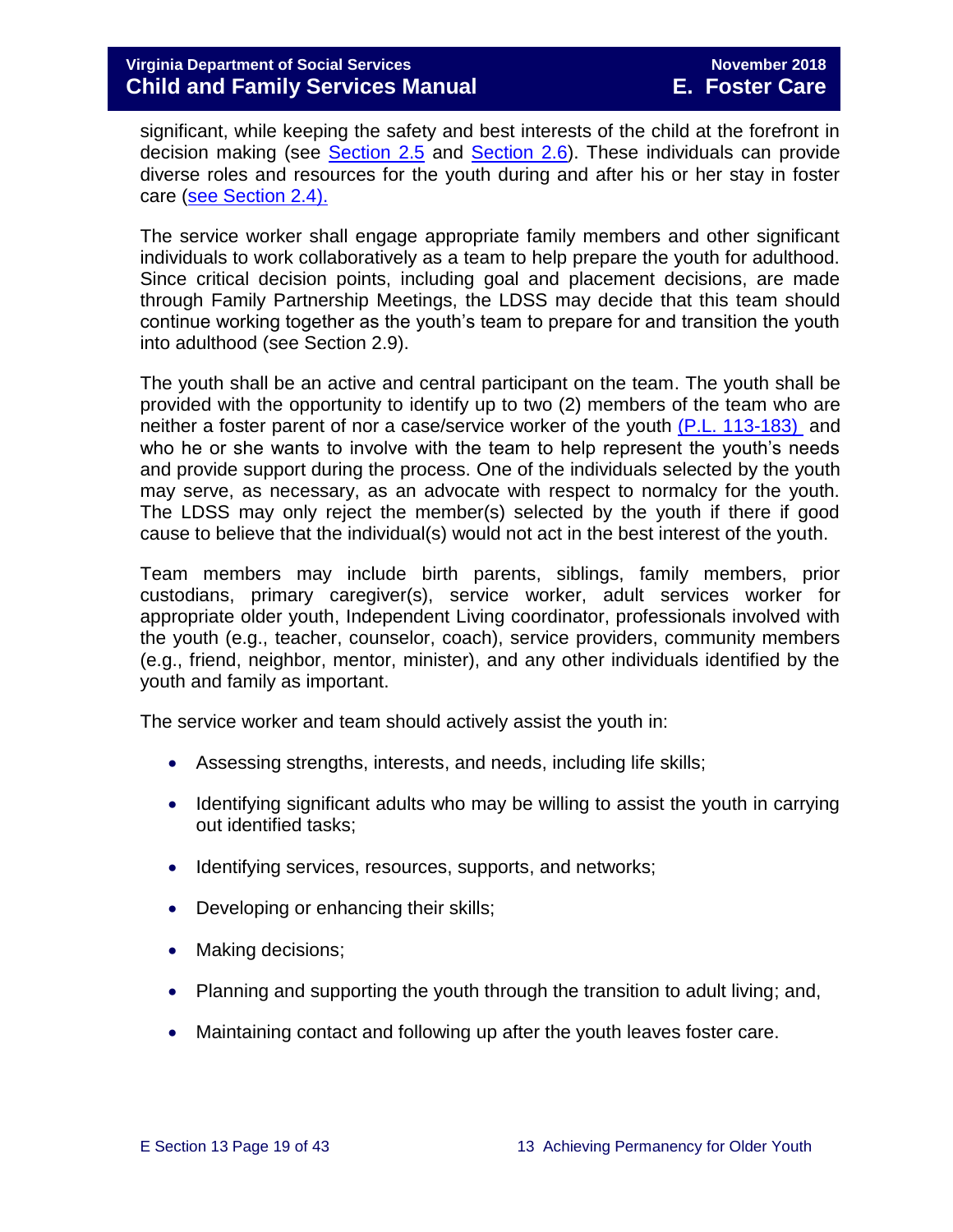#### <span id="page-19-0"></span>**13.7.3 Transition to indendent living plan for youth age 14 and older**

All youth age 14 or older, regardless of their permanency goal, shall have a written transition plan personalized to their individual needs based on their independent living skills assessment; specifying the independent living services, activities, and supports to be provided to help the youth transition to adulthood. The youth shall be involved in the development of the initial transition plan and any revisions or additions made to it. The transition plan shall be:

- Youth-driven;
- Based on a formal independent living needs assessment;
- Developed through a team process; and,
- Coordinated with the Individual Education Program (IEP) developed by the school district for all youth in special education.

The transition plan for youth age 14 and older shall be personalized to the individual youth and describe in writing:

- The activities to be undertaken to establish a permanent family and lifelong connections with family members and significant adults.
- The strengths, goals, and needs of the youth, based on the assessment of independent living skills, and including the areas of counseling, education, housing, employment, and money management skills.
- The specific independent living services to be provided and activities undertaken to assist the youth in meeting these goals and needs, building on the youth's strengths.
- The programs and services to be provided and activities undertaken to help the youth prepare for his or her future life as an adult, including but not limited to, specific options to be pursued in education, career preparation, and work.
- The responsibilities of the child placing agency, the youth, the service provider, and any other involved individuals in achieving the planned services and activities.
- Information on the youth's right to appeal LDSS decisions on services in the transition plan for independent living services (See Section 14.12 of the July 2015 Foster Care guidance).

The service worker may use the transition plan template developed by VDSS or the Foster Club's Transition Toolkit to document the youth's transition plan (see below.) Any other transition plan template needs to be approved by VDSS before use.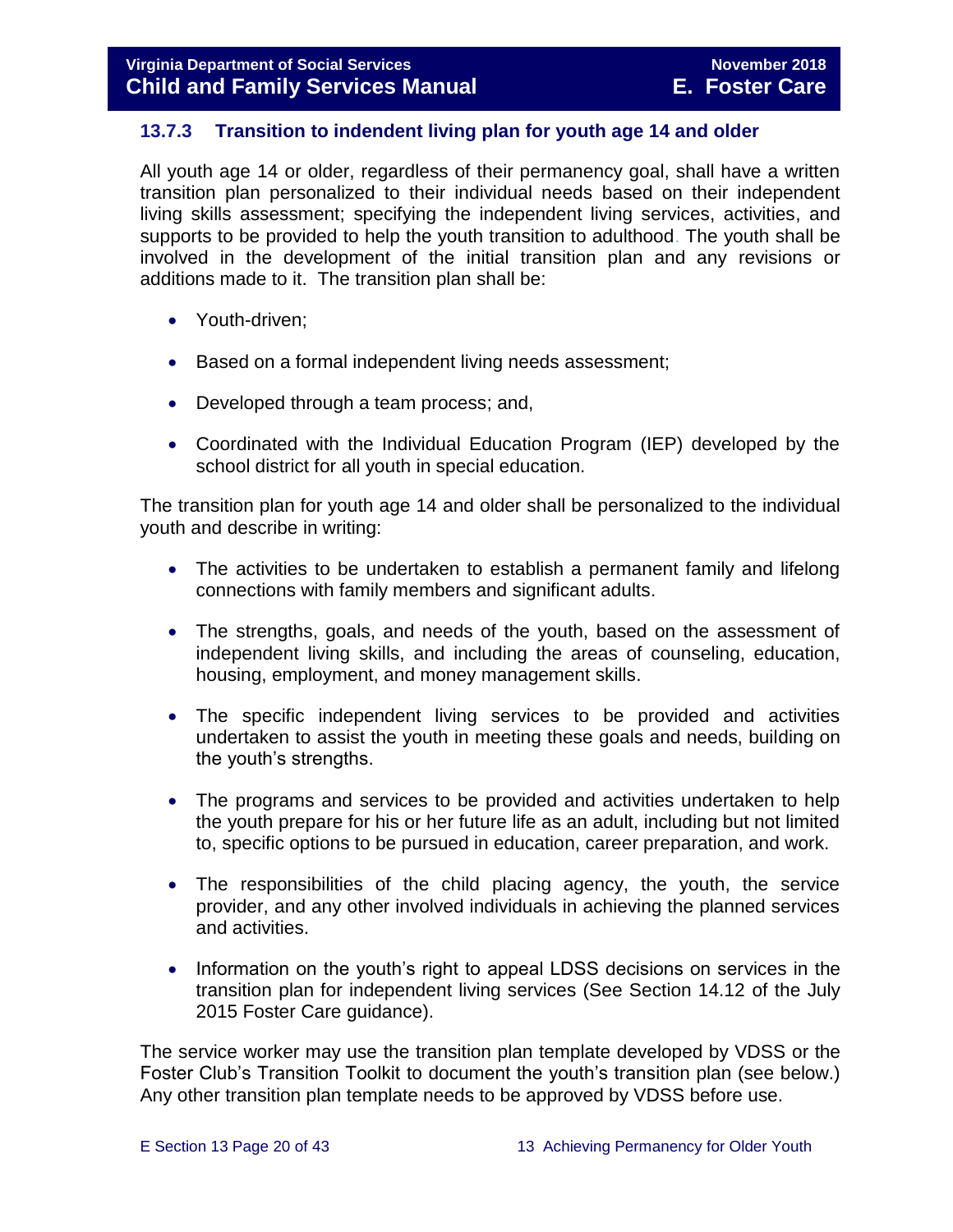- The VDSS Independent Living [Transition Plan Template](http://www.dss.virginia.gov/files/division/dfs/fc/intro_page/forms/032-04-0076-02-eng.pdf) addresses independent living services, incorporates the domains from the Casey Life Skills Assessment, and complies with state and federal requirements for serving and transitioning older youth.
- The [FosterClub's Transition Toolkit](https://www.fosterclub.com/_transition/article/transition-toolkit) is designed for youth and their team of adult supporters to identify their assets and resources and map out a plan for the challenges after foster care.

#### **13.7.3.1 Development and maintenance of the transition plan**

The transition plan shall be printed and attached to the foster care plan which is filed with the court for distribution and placed in the paper case record. The service worker, youth, and youth's team shall implement and modify the transition plan over time, while continually assessing the youth's progress.

- The transition plan shall be completed **within 30 days** of the initial or repeated independent living assessment.
- The transition plan shall be updated at least every 12 months or for each Permanency Planning and/or Review Hearing as a best practice. The updated transition plan will be submitted at the next scheduled hearing.
- Completion of the transition plan shall be documented in OASIS on the IL Checklist.

#### <span id="page-20-0"></span>**13.7.4 Youth rights**

As a requirement of the Preventing Sex Trafficking and Strengthening Families Act of 2014 [\(P.L. 113-183\)](https://www.congress.gov/113/plaws/publ183/PLAW-113publ183.pdf), youth age 14 and older shall be provided a document that describes certain rights with respect to their care. The LDSS shall be responsible for explaining to the youth his/her rights in an age-appropriate way and obtaining a signature from the youth acknowledging that the youth has received them. A description of the youth's rights follows:

- Appeals: the youth has the right to appeal LDSS decisions regarding the delay, denial or termination of services identified in the transition to independent living plan and foster care plan **(**See Section 14.12 in the July 2014 guidance).
- Education: the youth has the right to go to school and get an education that is consistent with his or her age and any special needs. The youth also has the right to stay in the school he or she was enrolled in before coming into foster care if this is in the youth's best interest.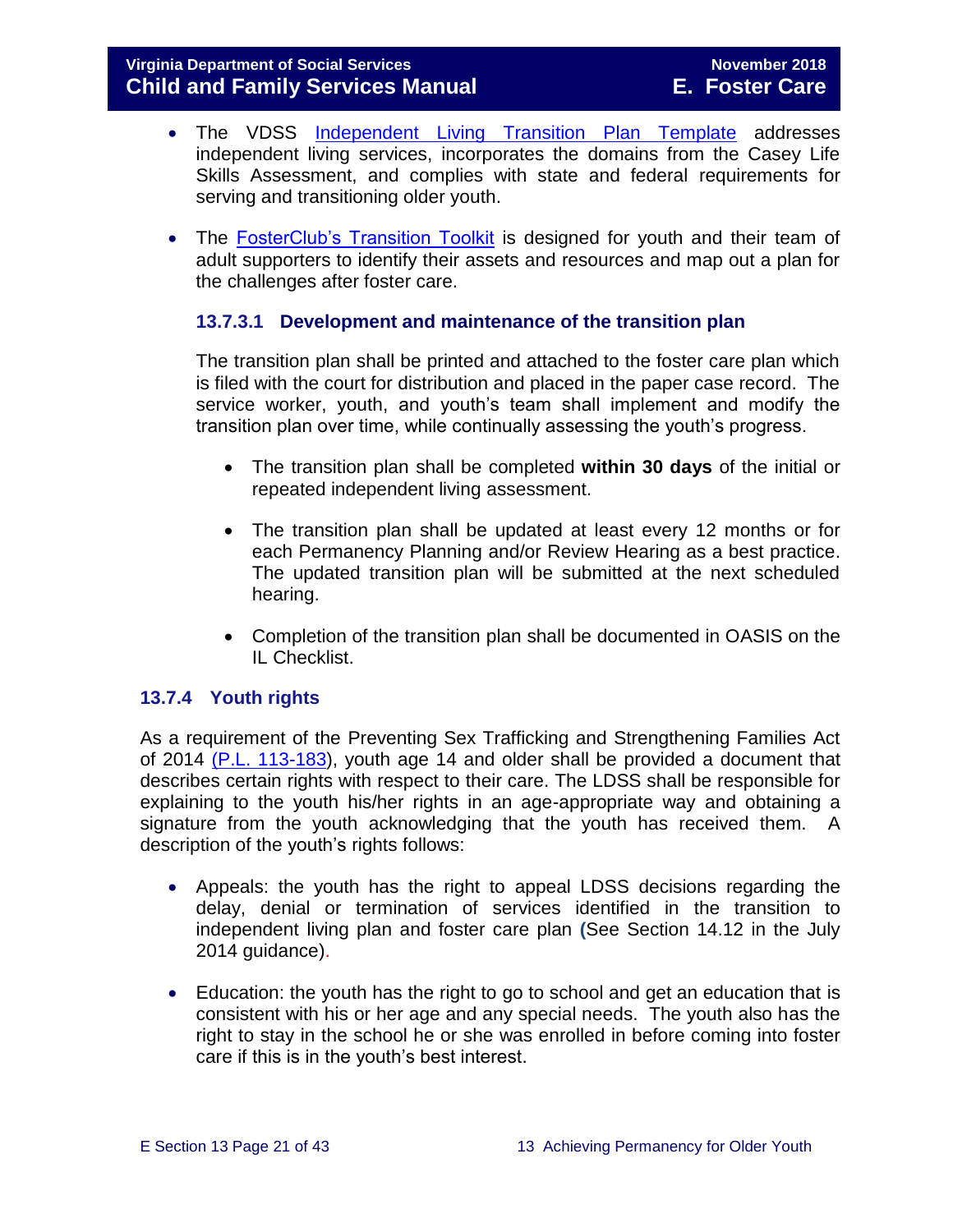- Health: the youth has the right to be regularly taken to doctors and dentists, including eye doctors, for medical evaluation, medical care, and/or treatment as needed.
- Visitation with siblings: the youth has the right to have regular contact and visitation with siblings, if separated. Contact may include, but not be limited to, face-to-face visits, telephone calls, emails, and video conferencing.
- Court participation: the youth has the right to attend court hearings involving his or her care; be consulted in the development of and any revisions to his or her case and permanency plan. The youth also has the right to tell the judge what is happening to him or her and what the youth wants regarding the plan for permanency.
- Documentation: when exiting foster care, the youth shall be provided with an official or certified copy of the youth's (1) birth certificate; (2) social security card; (3) health insurance information; (4) medical records; and, (5) driver's license or state-issued identification card.
- Safety: the youth has the right to be safe and free from exploitation.

The list of youth rights is included in the Rights and Responsibility section of the VDSS Independent Living Transition Plan template. The completed transition plan shall be attached to the printed foster care plan when it is submitted to court for distribution and also placed in the paper case record. The Rights and Responsibilities section and the youth's signature shall be submitted to court, even if an alternative transition plan template is used. This document shall be reviewed and signed at least annually or for each Permanency Planning and/or Review Hearing as a best practice.

# <span id="page-21-0"></span>**13.8 Paying for independent living services**

Independent living services are paid for from the LDSS' allocation of the CFCIP funds otherwise referred to as basic independent living program funds. VDSS must approve the LDSS funding application for independent living services before funds are expended.

Independent living services may also be paid for with CSA funds. CSA establishes a collaborative system of services and funding that is child-centered, family-focused and community-based when addressing the needs of troubled and at risk youth and their families. One of the targeted populations is children and youth for whom foster care services, as defined by  $\S$  63.2-905, are being provided.

Foster care services are the provision of a full range of casework, treatment and community services including but not limited to independent living services, for a planned period of time to a child or youth who has been abused or neglected, or in need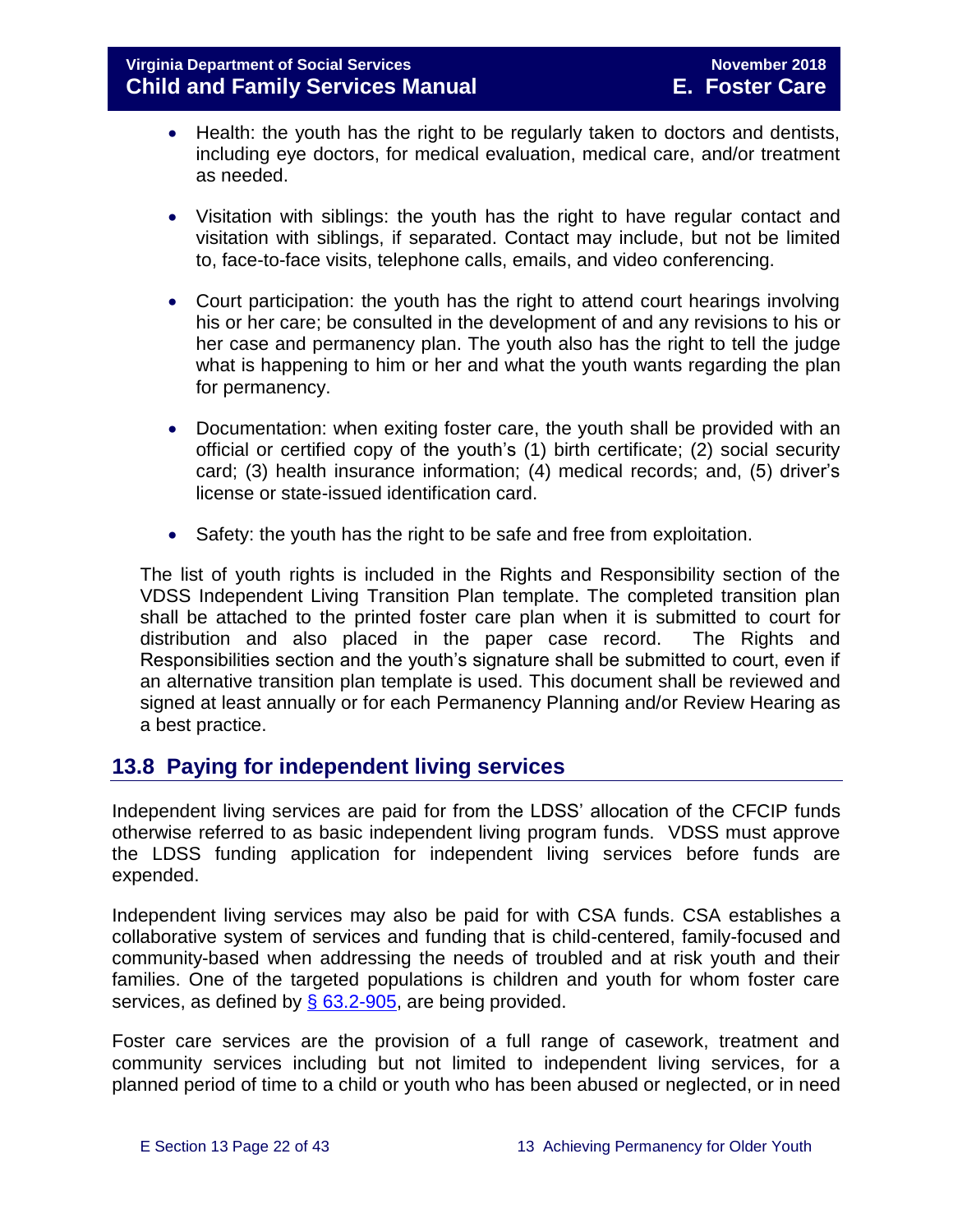of services, or a youth or child who has been placed through an agreement between the LDSS and parent(s) where legal custody remains with the parents or guardians, or has been committed or entrusted to an LDSS or licensed child placing agency. Foster care services also include the provision and restoration of independent living services to a person who is over the age of 18 years but who has not reached the age of 21 years who is in the process of transitioning from foster care to self-sufficiency. However, independent living services are not maintenance and cannot be paid for with title IV-E funds.

Access to CSA funds is governed by state and local policies which require multi-agency planning, uniform assessment, utilization review, and authorization of funds. If it is assessed that these funds are needed to access independent living services, the service worker shall refer the youth to the FAPT, in accordance with local Community Policy and Management Team (CPMT) procedures, in order to request funding for services. The LDSS service worker should become familiar and comply with policies established by their local CPMT for access to CSA funding.

# <span id="page-22-0"></span>**13.9 Credit checks**

Identity theft is a national problem and is becoming more common among the foster care population. Children in foster care are at greater risk to become victims of identity theft due to the number of people who have access to their social security numbers and other identifying information. Many times, it is not until the young adult is applying for credit that it is discovered that credit information has been compromised.

With the passage of the Preventing Sex Trafficking and Strengthening Families Act [\(P.L. 113-183\)](https://www.congress.gov/113/plaws/publ183/PLAW-113publ183.pdf), the age for annual credit checks now begins at 14, thereby allowing LDSS to identify credit problems earlier and provide assistance to the youth in correcting identity theft or other fraudulent use of the youth's identity by others. The Administration of Children and Families (ACF) requires that credit checks be conducted for each foster youth through the three nationwide Credit Reporting Agencies (CRAs) which are Equifax, Experian and TransUnion.

VDSS will provide the youth's credit reports to the LDSS annually following the month of the youth's birthday. *The LDSS shall sign the [Release of Information and Permission to](http://spark.dss.virginia.gov/divisions/dfs/fc/ilp.cgi)  [Run Credit Checks for Minor Child in Foster Care](http://spark.dss.virginia.gov/divisions/dfs/fc/ilp.cgi) allowing VDSS to conduct the credit check on the child's behalf.* The LDSS shall provide the credit reports to the youth whether or not any fraudulent activity has taken place. These reports will be provided without cost to the youth. A copy of the reports should also be kept in the youth's case record file. The LDSS shall help the youth interpret the reports and resolve any credit problems identified, including negotiating debt incurred and work with the credit bureaus to remove problematic credit information from the report(s).

Refer to the [Independent Living Program Credit Checks for Foster Youth Guidebook](http://spark.dss.virginia.gov/divisions/dfs/fc/files/ilp/services/tools_templates/Credit_Checks_Guidebook_.pdf) for complete information on VDSS and LDSS responsibilities; procedures to resolve discrepancies for youth under 18; assist youth 18 to 21 with obtaining their credit report,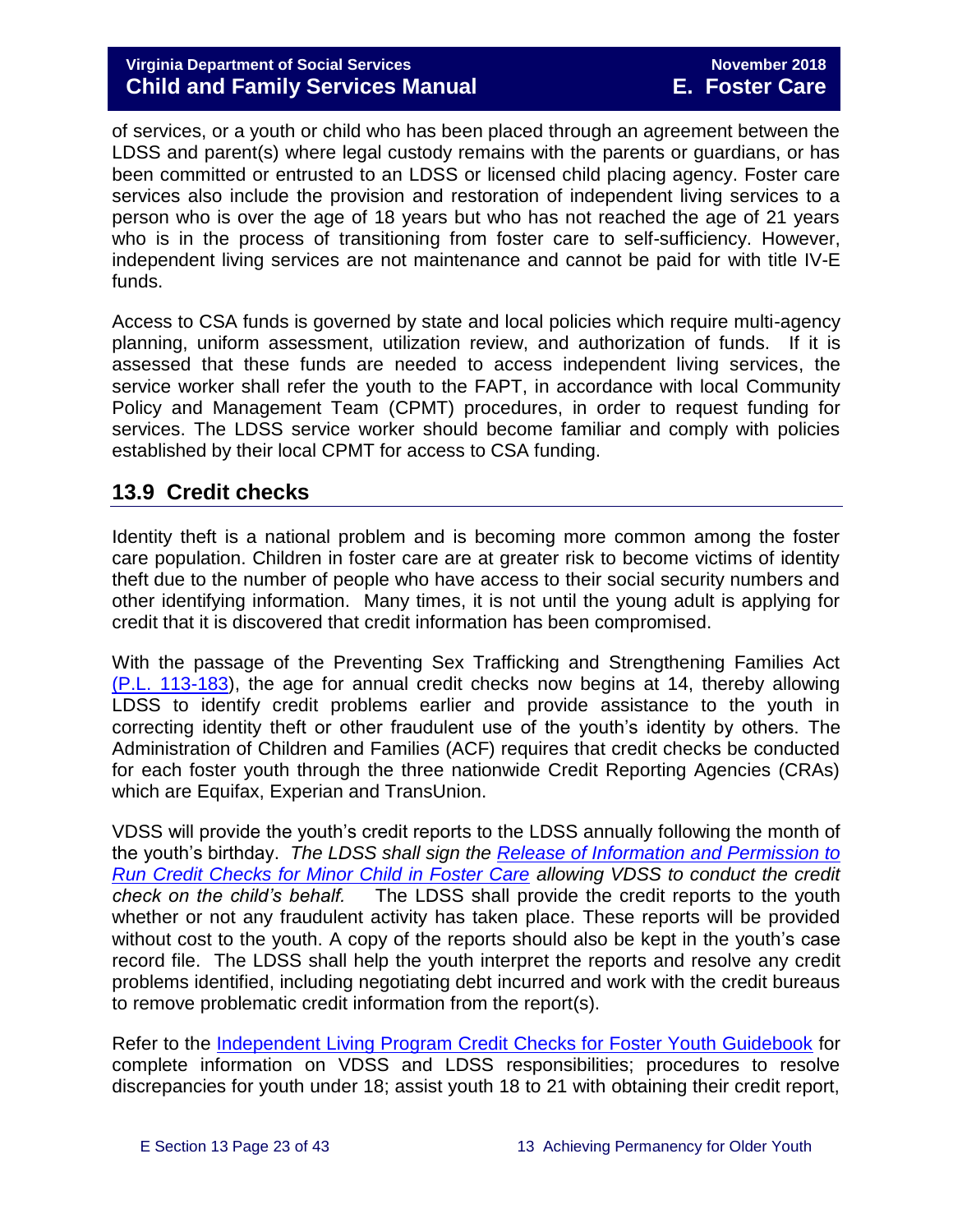discussing the results of the credit report with youth, and contacting the CRAs to have credit information corrected.

In the event that the LDSS is unable to help the youth in foster care resolve any credit issues, the LDSS should contact the Independent Living Coordinator. The Independent Living Coordinator will provide additional technical assistance as appropriate, refer to an appropriate legal resource as necessary, and/or work with that legal resource to determine the necessity and feasibility of asking the court to appoint an advocate to assist the youth in resolving credit issues.

The provision of the credit reports to the youth should be documented in OASIS as a contact. "Annual Credit Check" will be selected as the purpose of the contact. The steps taken to correct the credit report(s) should also be documented as a contact in OASIS with "Annual Credit Check" selected as the purpose. A hard copy of the credit reports and letters of dispute shall be maintained in the hard copy of in the youth's case file.

# <span id="page-23-0"></span>**13.10 Transitioning youth over age 16 to adulthood**

The service worker and the youth's team should engage the youth over age 16 in discussions about the activities necessary to successfully prepare for and transition to adulthood. These discussions may occur earlier as well, but are of increasing importance when the youth turns 16.

Conversations should include, but are not limited to:

- Describing the purpose and importance of developing a plan for transitioning to adulthood.
- Communicating clear expectations that the youth actively participates in developing the transition to independent living plan, including any individuals they would like involved.
- Exploring any wishes, concerns, or issues the youth identifies that need to be resolved and/or he or she would like included in the plan.
- Referring and transitioning the youth who may become an "impaired adult," if the service worker and adult services worker believe the youth may be eligible for and need supportive services into adulthood (see [Section 13.12\)](http://www.dss.virginia.gov/files/division/dfs/fc/intro_page/guidance_manuals/fc/07_2015/Section_13_Achieving_Permanency_for_Older_Youth.pdf).

The transition plan should:

- Build upon and complement earlier efforts.
- Prepare and transition the youth for adulthood, including but not limited to the following areas:
	- o Finding a permanent family.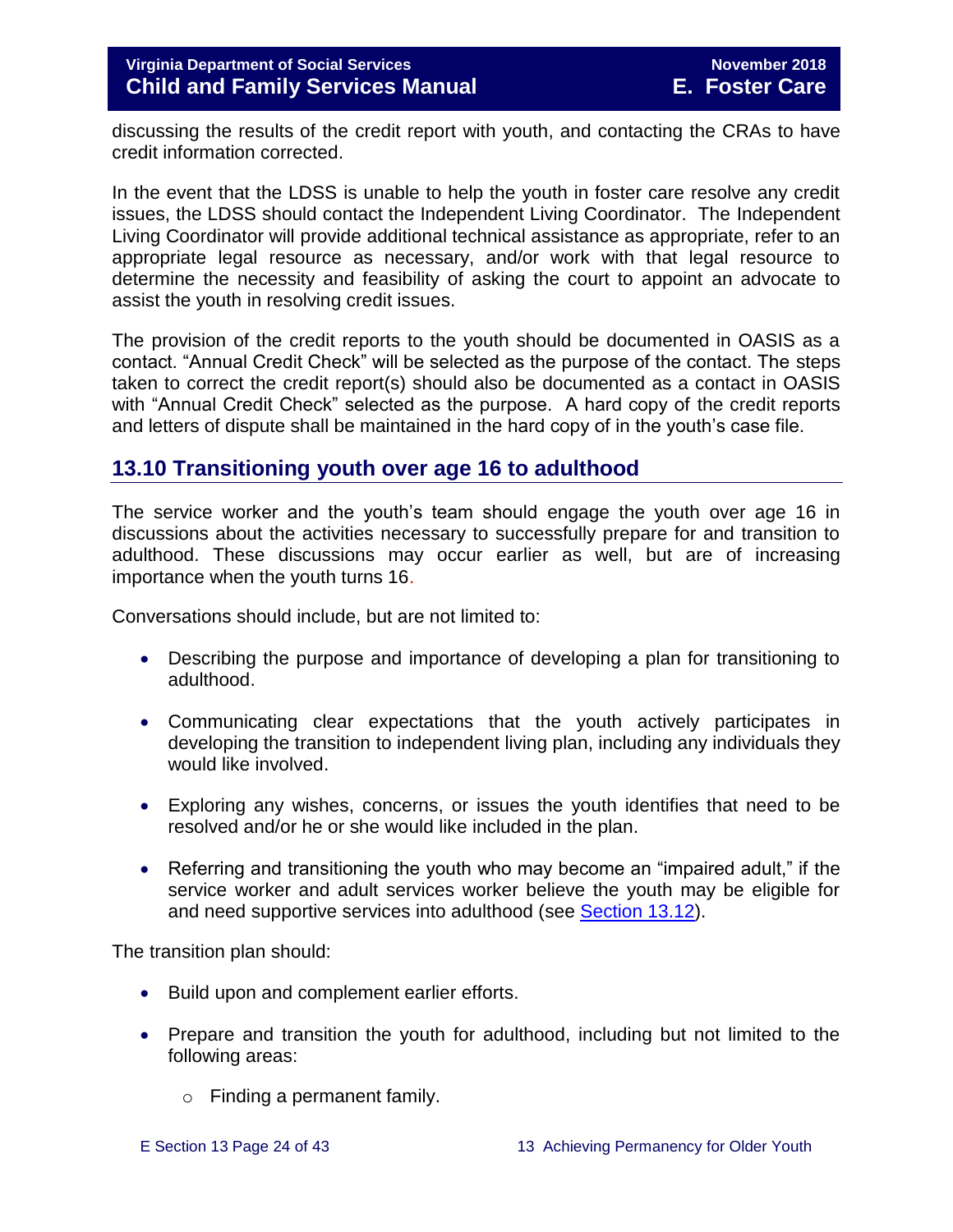- o Establishing permanent life-long connections with significant adults.
- o Education plans.
- o Employment plans.
- o Plans for obtaining financial self-sufficiency.
- o Ensuring the youth has all necessary documents, at no charge to the youth, to support his transition to adulthood including but not limited to health and education records.

This transition planning should be based on the independent living needs assessment (see [Section 13.5\)](http://www.dss.virginia.gov/files/division/dfs/fc/intro_page/guidance_manuals/fc/07_2015/Section_13_Achieving_Permanency_for_Older_Youth.pdf) and part of the service planning for older youth [\(see Section 13.7\)](http://www.dss.virginia.gov/files/division/dfs/fc/intro_page/guidance_manuals/fc/07_2015/Section_13_Achieving_Permanency_for_Older_Youth.pdf). It should be youth-driven, engage the youth's family and youth's team maintain connections with the youth's birth family as appropriate, and identify needed independent living services.

The service worker, youth, and youth's team should update the youth's foster care plan and transition plan, if it is a separate document, reflecting the different or additional services to be provided based on the youth's evolving goals, strengths and needs (see [Section 13.7.3\)](http://www.dss.virginia.gov/files/division/dfs/fc/intro_page/guidance_manuals/fc/07_2015/Section_13_Achieving_Permanency_for_Older_Youth.pdf).

#### **13.10.1 Services available to youth adopted** *or entering the Kinship Guardianship Sssistance Program (KinGAP)* **at age 16 or older**

Youth adopted from the foster care system *or entering KinGAP* at age 16 years and older are eligible for independent living services. These youth are eligible to participate in any independent living programs, clinics, or classes offered by the LDSS, VDSS, or Project LIFE. If there is a fee, the youth or parent will be responsible for payment of the fees required to participate. The youth is not eligible for an independent living stipend. The youth is eligible for the ETV program if criteria are met and the youth was adopted or *entered KinGAP* at age 16 years or older from the foster care system.

# <span id="page-24-0"></span>**13.11 ETV Program for youth**

The purpose of the ETV Program is to fund goods and services designed to assist eligible youth in successfully completing a "post-secondary" educational or vocational training program by covering up to a maximum of \$5,000 or the total cost of attendance (whichever is less) per state fiscal year of the following expenses:

- Tuition and fees;
- Room and board;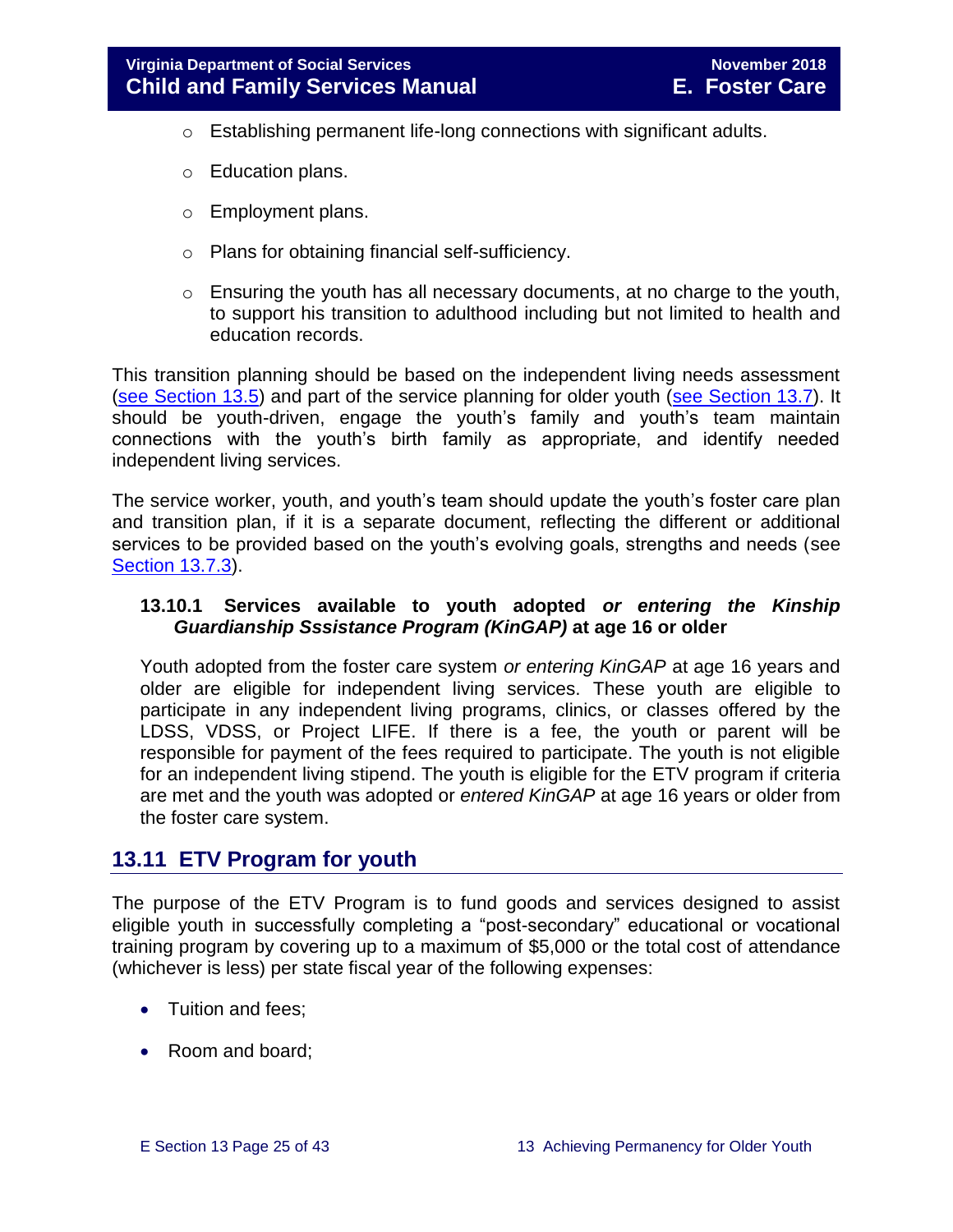- Rental or purchase of required educational equipment, materials, or supplies (including computer, software, and computer related accessories);
- Allowance for books and transportation;
- Required residential training related to an educational or vocational program;
- Special study projects related to education;
- Child care; and/or,
- Other related expenses.

Expenses not covered by ETV include:

- Doctors' visits;
- Dentist services:
- Apartment or dorm room set-up (i.e., comforters, sheets, microwave, cleaning supplies); and,
- Food (separate from the school meal plan.)

#### <span id="page-25-0"></span>**13.11.1 ETV funding**

ETV Program provides federal and state funding to help eligible youth with expenses associated with college and post-secondary vocational training programs. Funding of up to \$5,000 per year OR the total cost of attendance per year (whichever is less), per eligible youth. LDSS do not receive \$5,000 per youth in their initial allocation because the Virginia ETV program does not receive enough federal and state funds to allocate the full amount per student. Although the ETV program is integrated into the overall purpose and framework of the CFCIP, the program has a separate budget authorization and appropriation from the general program.

#### <span id="page-25-1"></span>**13.11.2 Eligible youth**

#### **13.11.2.1 Eligible youth ages 16-21 years**

Youth ages 16-21 who are eligible to receive vouchers under this program must meet the following eligibility criteria:

- Have had their most recent foster care episode provided by the Commonwealth of Virginia;
- Eligible for services under Virginia's CFCIP, called the Independent Living Program (ILP);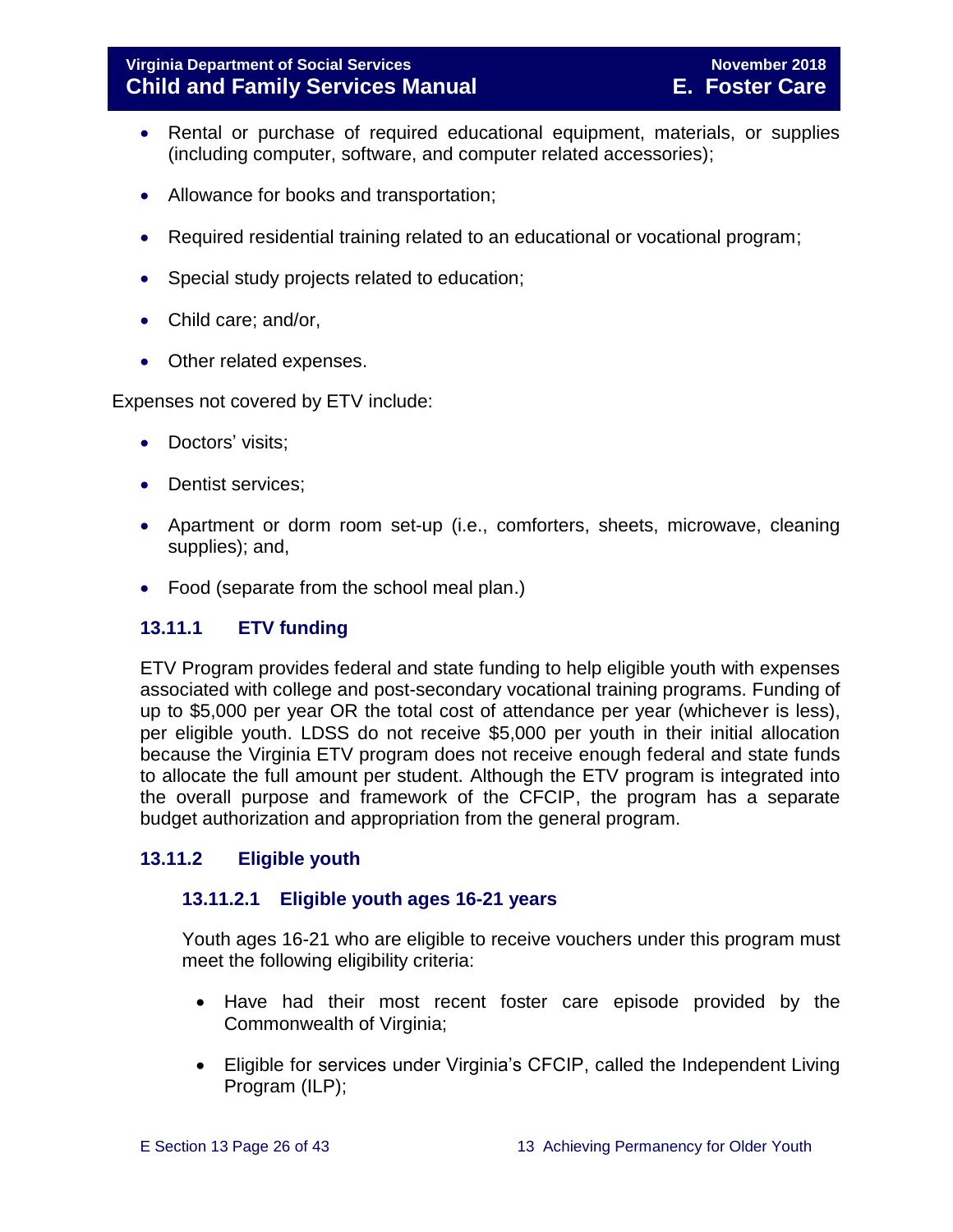- Have received their high school diploma or equivalent, or GED certificate;
- Have applied for financial aid through the post-secondary school or training program, if applicable, they wish to attend or participate in; and
- Make satisfactory academic progress by maintaining at least a cumulative grade point average of 2.0 on a 4.0 scale or have an academic standing consistent with the institution's graduation requirements for the federal student financial aid program. LDSS should monitor all ETV recipients' progress and review grades to ensure compliance prior to disbursing additional ETV funds for each semester.

#### **13.11.2.2 Eligibility for adopted youth** *and youth in KinGAP*

Youth adopted from Virginia's foster care system or *entering KinGAP* after attaining age 16 are eligible for the ETV Program as long as they meet the same eligibility requirements for foster youth and would have been otherwise eligible for services under Virginia's ILP.

#### <span id="page-26-0"></span>**13.11.3 Student application process for LDSS**

LDSS should assist youth in completing both their financial aid and ETV forms in order to coordinate funding sources (e.g. federal student financial aid programs, grants, etc.), to maximize the use of ETV funding and to avoid duplication. The following steps are required in processing the application for the student:

- The student's completed application should be processed by the LDSS within two weeks of receiving the student's application.
- A copy of each and every ETV student application completed and approved by the LDSS must be kept in the youth's file along with copies of any and all supporting documents, such as; financial aid award letter, transcripts, grades, progress reports, registration form, and statement of accounts or invoices.

All youth applying for ETV services who will be attending a community college, university, or a vocational program that accepts financial aid must complete a financial aid application prior to receiving an education voucher. The youth's financial aid application shall be filed in the youth's case record. If a youth will be attending a vocational program that does not accept financial aid, the youth is not required to apply.

#### <span id="page-26-1"></span>**13.11.4 OASIS Education Screen**

The Education Screen within the "IL" tab of OASIS should be reviewed and updated within 30 days of any changes. LDSS should ask the youth about ETV services at the monthly home visits and this information should coincide with the educational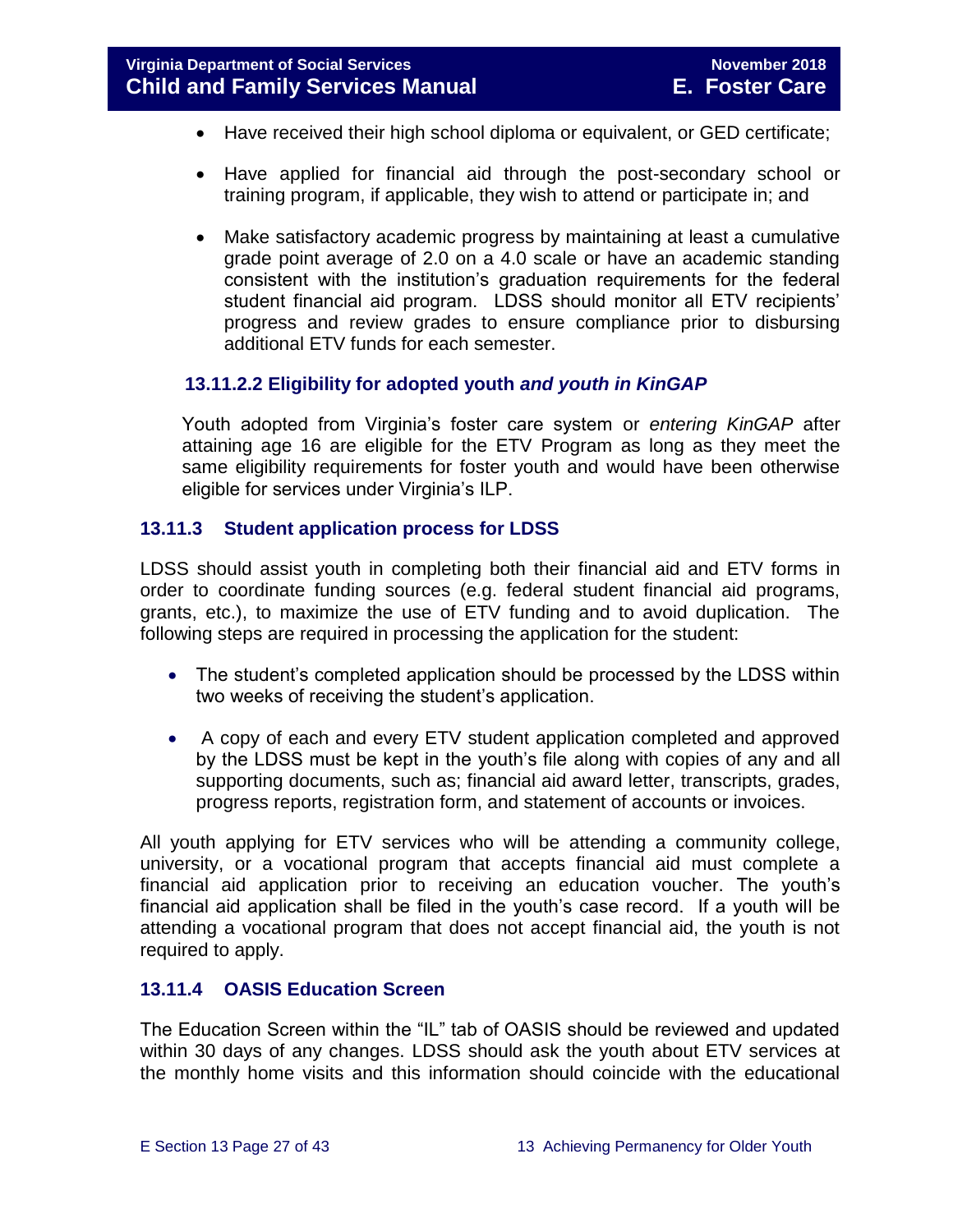services that were provided and entered into OASIS. LDSS should enter the following educational data in OASIS:

- School status;
- Contact person;
- Current school;
- Current grade;
- Last grade completed;
- School address;
- Telephone number;
- STI number;
- Special Education status;
- Service provided;
- Cost of the educational service; and,
- Date last updated.

#### <span id="page-27-0"></span>**13.11.5 Higher education criteria**

All schools that meet the federal eligibility criteria have been assigned a Title IV school code number. Two websites provide this school code verification and can be searched by state or specific school. If the program is listed, they meet the Higher Education Act criteria and have been assigned a federal school code. Students enrolled in these schools are eligible to receive ETV dollars. The websites are:

- [FAFSA.gov](https://fafsa.ed.gov/FAFSA/app/schoolSearch?locale=en_EN)
- [FinAid.org.](http://www.finaid.org/)

Vocational training programs include youth's participation in vocational or trade programs in school or through nonprofit, commercial or private sectors and the receipt of training in occupational classes for such skills as cosmetology, auto mechanics, building trades, nursing, computer science, and other current or emerging employment sectors. Youth attending vocational programs should be gainfully employed after completion. All vocational programs that foster youth attend should be licensed or accredited facilities. Vocational programs serving foster youth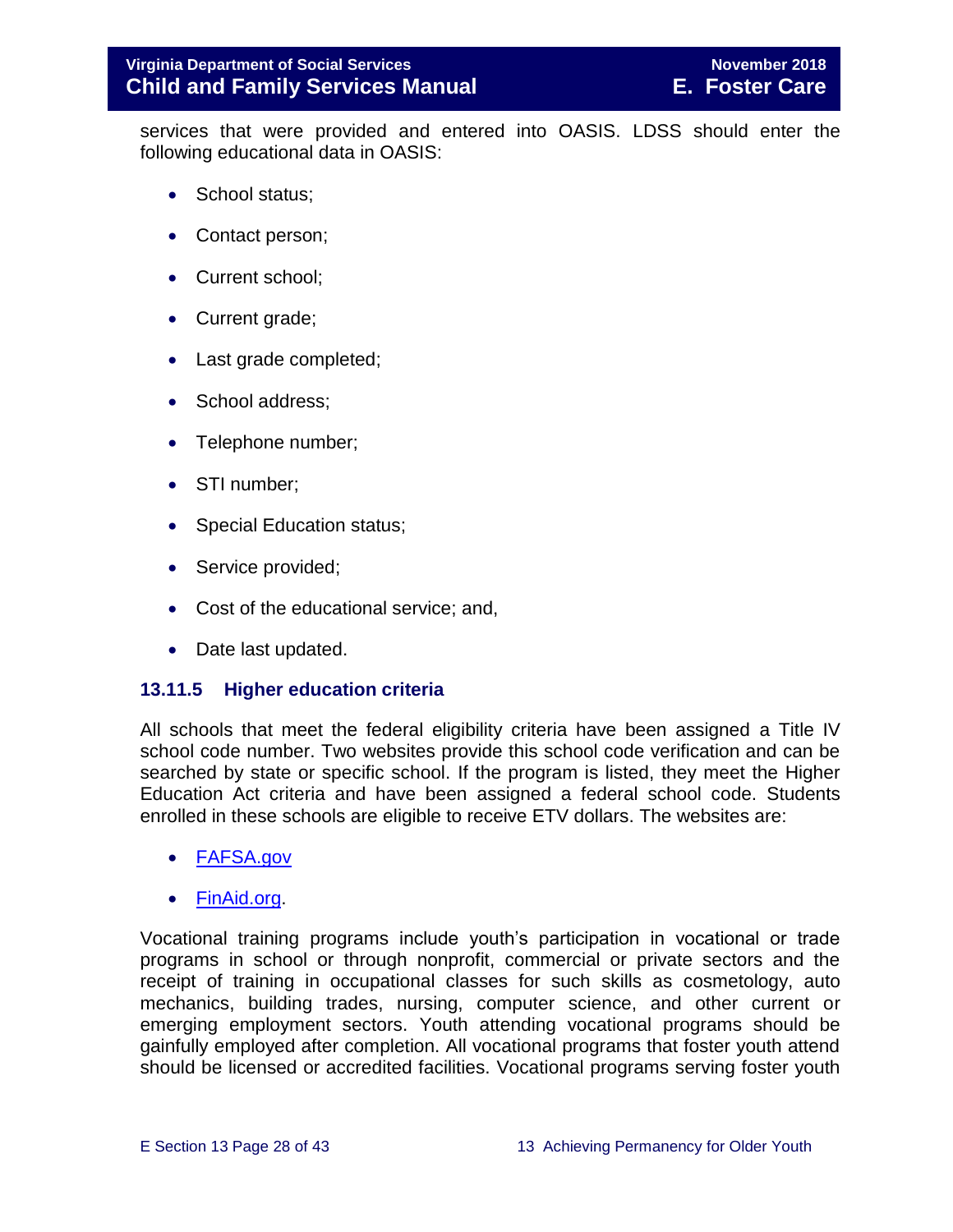should be in business for 2 years or more. LDSS agencies should request a copy of the business license and file it in the youth's case record.

#### <span id="page-28-0"></span>**13.11.6 Cost of attendance**

The total cost of attendance is an estimate of what it costs a typical student to attend college. Cost of attendance (COA) does not only cover college tuition but it also takes into account a student's basic living expenses. The government website [www.nces.ed.gov](http://nces.ed.gov/) lists the standard tuition and fees plus room and board cost for any institution that receives federal Pell Grant funding. Funding up to \$5,000 per year OR the total cost of attendance per year (whichever is less), per eligible youth.

Allowable COA Includes:

- Tuition and fees:
- Equipment;
- Computers;
- Housing;
- Internships;
- Child care;
- Room and Board;
- Healthcare; and,
- Student Loans.

LDSS must use ETV funds for post-secondary educational expenses for eligible youth and document educational services in OASIS as an "Education Financial Assistance." ETV request shall be "directly" related to education. For example, a transportation request for ETV would not support car repairs for youth who lives on campus. This youth does not require transportation services for educational purposes.

No funds shall be distributed directly to the youth, except in special circumstances. The youth should not submit receipts to LDSS without prior approval for payment. Otherwise, only direct payments to vendors (institutions, book stores, computer distributors, licensed child care providers, and rental facilities etc.) shall be allowed.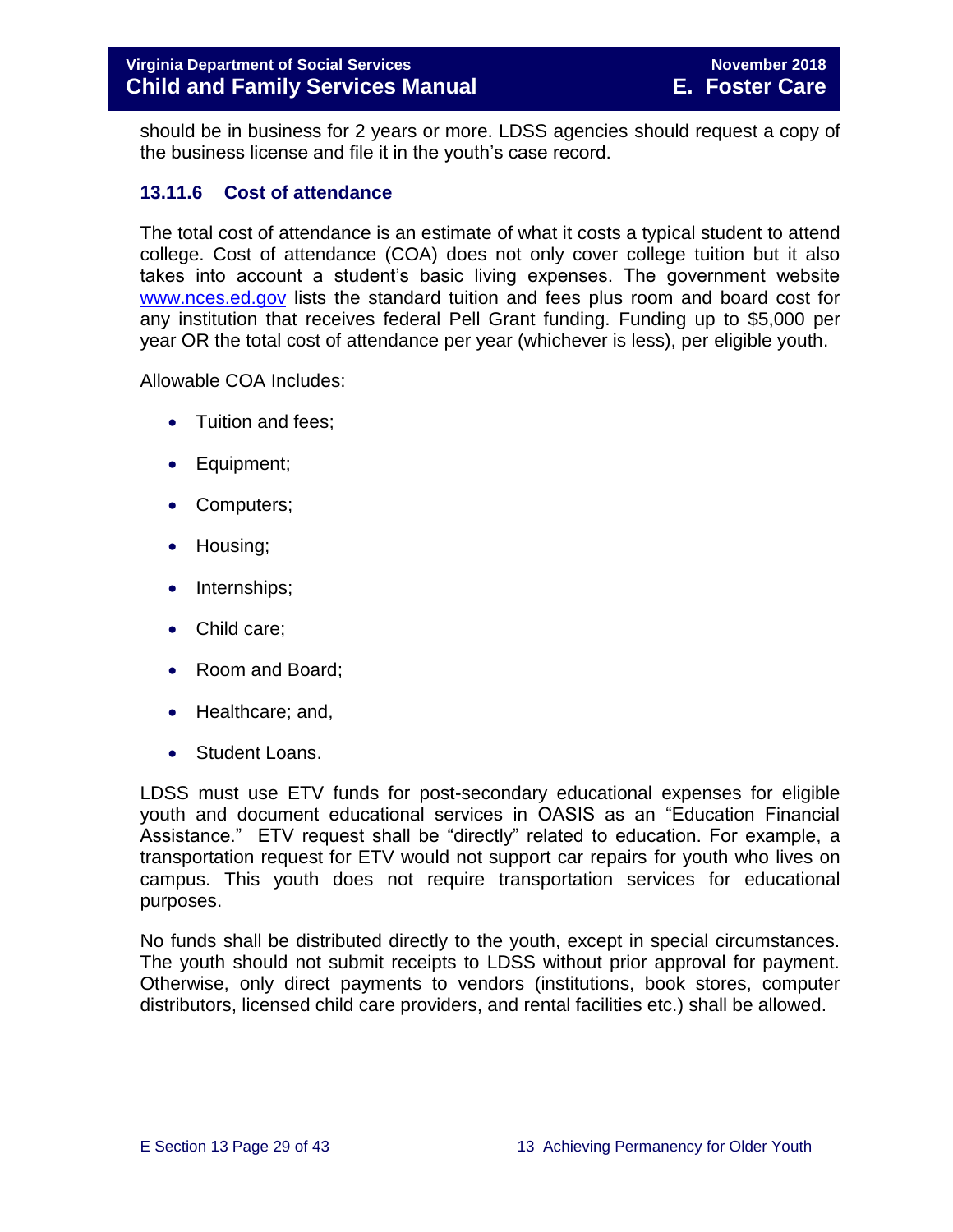#### <span id="page-29-0"></span>**13.11.7 Serving out of state youth**

For a youth in foster care, the local department of social services with placement and care responsibility is responsible for providing a voucher to an eligible youth, even when the youth attends an institution of higher education out of state. In that instance, it is expected that the youth's original state of residence will continue to provide a voucher to the youth for as long as the youth remains eligible for the program. However, former foster care youth who become residents in a different state and who wish to begin attending school there may be eligible to access ETV in the new state. Prior to providing services to a former foster care youth who received services in another state, contact the ILP [educational specialist](mailto:ilp.etv@dss.virginia.gov) via email for additional assistance.

#### <span id="page-29-1"></span>**13.12 Referring and transitioning youth to Adult Services**

Adult Services are provided to impaired adults age 18 or older, and to their families when appropriate. "Impaired" means any person whose physical or mental capacity is diminished to the extent that he needs counseling or supervisory assistance or assistance with activities of daily living such as feeding, bathing, and walking, or instrumental activities of daily living such as shopping and money management [\(Adult](http://www.dss.virginia.gov/files/division/dfs/as/as_intro_page/manuals/as/chapter_1_introduction_2016.pdf)  [Services Chapter 1, Definition Section 1\)](http://www.dss.virginia.gov/files/division/dfs/as/as_intro_page/manuals/as/chapter_1_introduction_2016.pdf). Adult Services are designed to help the adult remain in the least restrictive setting and function as independently as possible. Services may include case management, home-based care, transportation, adult day services, or assessment for the need for long-term care service such as nursing facilities, Medicaid-funded home and community based waivers, or assisted living facilities.

If the service worker believes an older youth in foster care may be eligible and need supportive services into adulthood, the service worker should discuss the youth's situation with an Adult Services worker. While Adult Services workers work only with adults age 18 and over, early discussions and collaboration between the foster care and Adult Services workers are essential for a successful, smooth, and timely transition for the youth. At minimum, these conversations should begin at age 16, when there is first indication that the youth may require long-term services and supports and may not have the resources or adequate assistance from other sources to meet his or her needs. At age 17, the service worker should begin the application process for adult services.

In addition to collaborating with the Adult Services worker, the foster care worker should:

- Explore the extent to which the youth needs assistance with activities of daily living (ADLs) and instrumental activities of daily living (IADLs) or requires support for mental health, intellectual disability, or cognitive issues.
- Assess the older youth's interest in receiving Adult Services.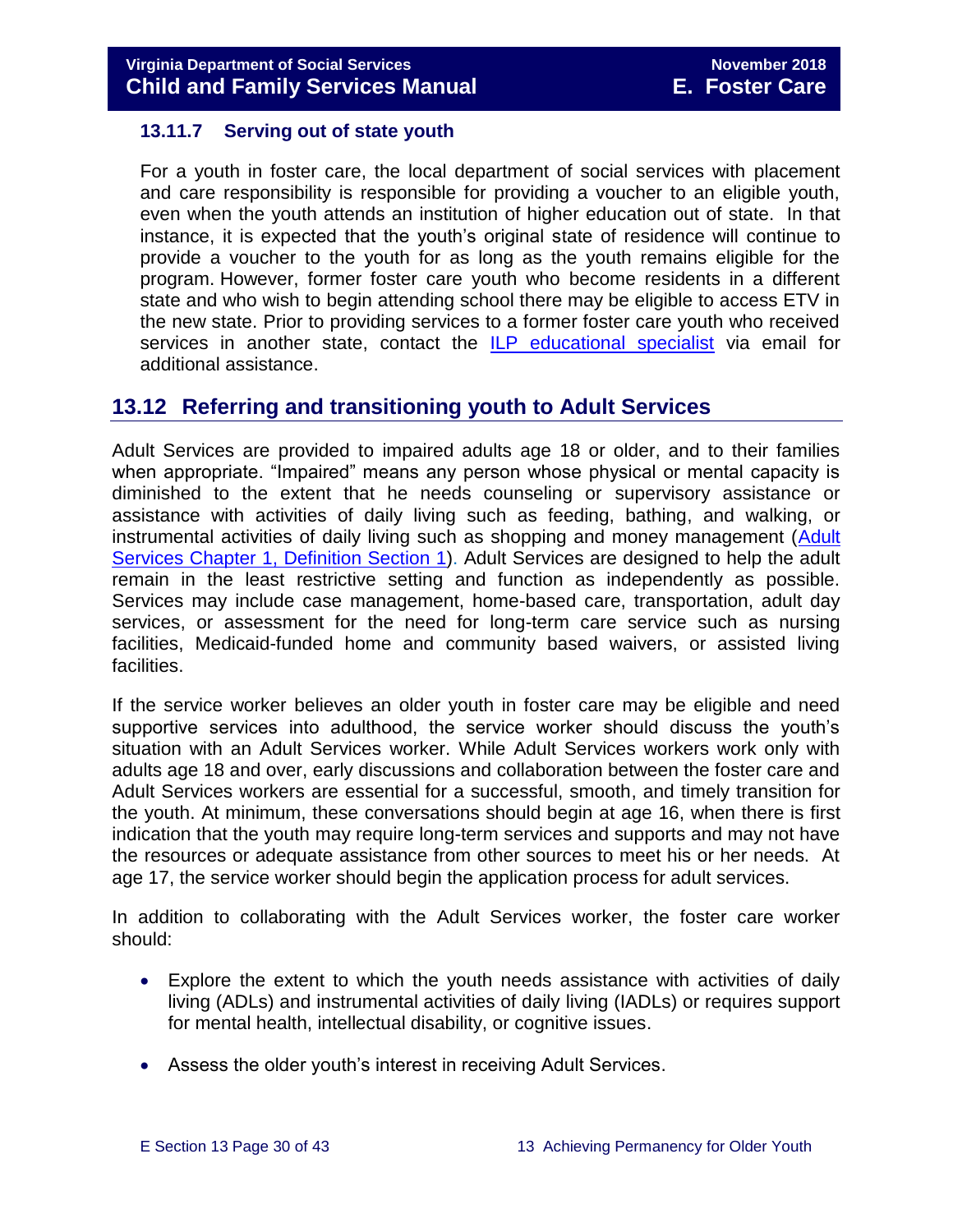- Consult with the youth's family members on their opinions regarding the suitability of these services for the youth.
- Collaborate with the youth's school to ensure that the IEP services are being appropriately accessed and will be available to the youth as long as necessary or to age 23.

For more complete information, see the [DARS Adult Services Manual webpage](http://spark.dss.virginia.gov/divisions/dfs/as/manual.cgi) on the DSS internal website. Additional Information may be found under [Transition Planning](http://spark.dss.virginia.gov/divisions/dfs/fc/files/guidance_procedures_faq/guidance_procedures/tranistion_plan_disabilities.pdf)  [for Foster Care Youth with Disabilities.](http://spark.dss.virginia.gov/divisions/dfs/fc/files/guidance_procedures_faq/guidance_procedures/tranistion_plan_disabilities.pdf)

#### <span id="page-30-0"></span>**13.12.1 Assessing for benefits programs and other supports**

The foster care services worker should work with an eligibility worker to evaluate the youth's potential eligibility for Supplemental Security Income (SSI) and/or Social Security Disability Insurance (SSDI), Medicaid, and Auxiliary Grant (if the individual will be residing in an assisted living facility or adult foster care home).

Applying for these benefit programs can take several months, so it is critical to begin the process as early as possible. While the Adult Services worker can provide information on these programs, the foster care services worker or independent living coordinator should begin the application process. Starting early provides sufficient time for determining the youth's eligibility for services and for either smoothly transitioning the youth to Adult Services or finding alternative resources for assisting the youth who is not eligible for these services.

The Social Security Administration (SSA) allows youth with disabilities who are eligible for Supplemental Security Income (SSI) to file an SSI application up to 90 days before federal foster care payments are expected to end. This change in SSA policy helps older youth in foster care who have disabilities to transition to adult life by helping to ensure that they have income and health benefits in place. For additional information about SSI applications for foster care youth with disabilities see [Section DI 25201.011](https://secure.ssa.gov/apps10/poms.nsf/subchapterlist!openview&restricttocategory=04252) in the Social Security Administration's Program Operations Manual System (POMS).

Some youth may not have the capacity to meet their health or safety needs or to manage their financial affairs. The foster care service worker should discuss this need with the Adult Services worker early in the transition planning to explore the options available for the youth. The youth may need a guardian and/or conservator appointed or an alternative option instituted to provide substitute decision making for the youth. (See Adult Services [Guardianship Chapter](http://spark.dss.virginia.gov/divisions/dfs/as/files/manuals/adult_services/chapter_7_guardianship_2016_July.pdf) for additional information).

#### <span id="page-30-1"></span>**13.12.2 Adult Foster Care Services**

LDSS often struggle in transitioning youth who have complex service needs, require placements, and will continue to need significant support after they age out of foster care. Placement for a young adult with special needs may be difficult, as most adult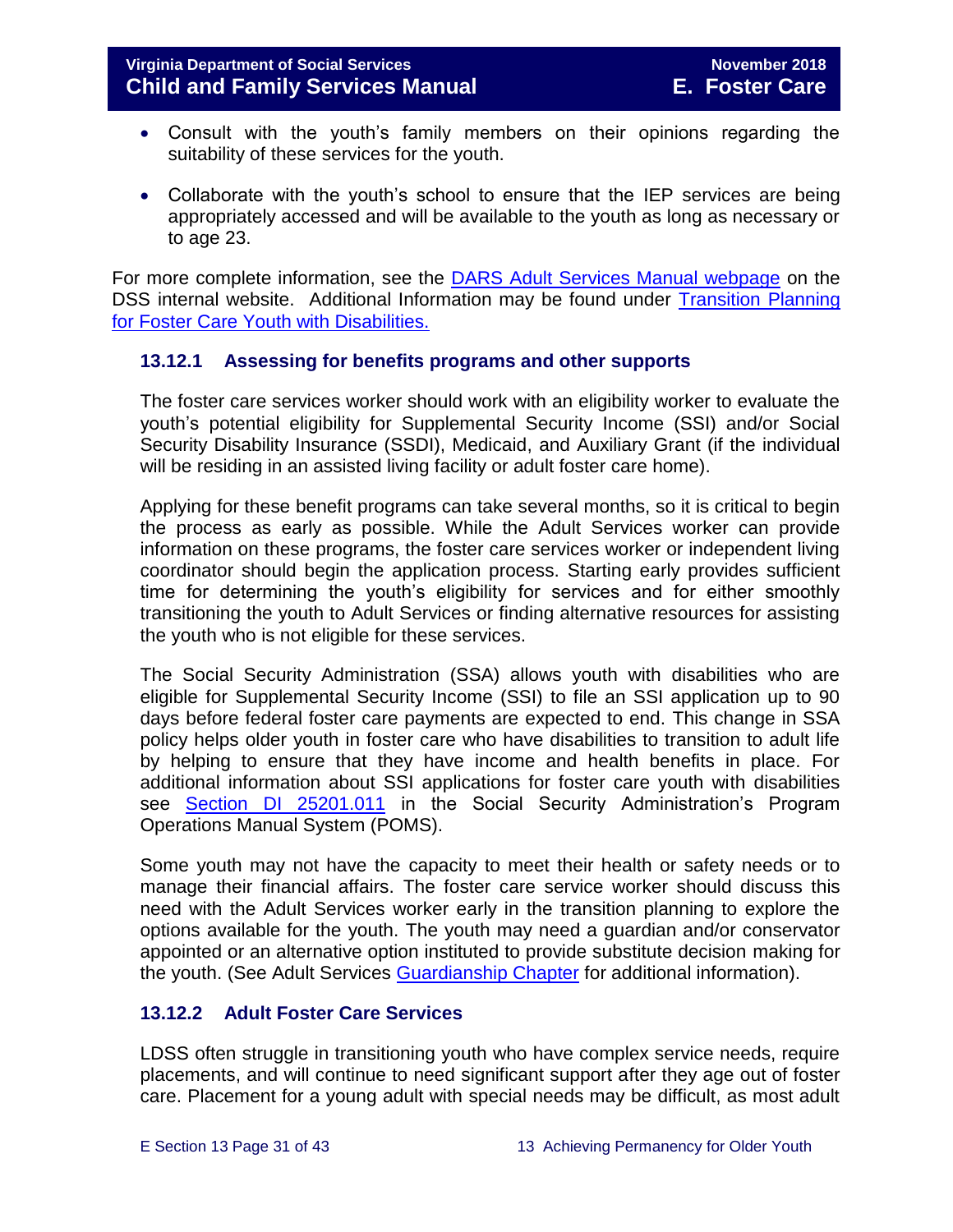long-term care facilities focus on the elderly with significant medical and nursing needs.

An Adult Foster Care (AFC) program may be an appropriate option to meet the needs of these youth in transition. The foster care service worker should discuss with the Adult Services worker whether this program is offered locally. Many LDSS do not offer this program since it is an optional program. Additionally, while some LDSS provide an AFC program, the program may only serve individuals age 60 and older.

If an AFC setting is being explored, the foster care service worker, the eligibility worker, and Adult Services worker should collaborate in developing an appropriate post foster care plan to provide a seamless transition for the older youth from foster care services to an AFC setting. While permanency is the goal for all youth in foster care, early planning needs to occur for these youth, particularly when they do not have permanent families.

A resource parent may be approved as an Adult Foster Care Home or receive dual approval as a resource parent and an Adult Foster Care Home, depending on the needs of the young adult and other children residing in the home. This situation may allow siblings living with a resource parent to remain together if an older sibling with a disability ages out of foster care. Dual approval or conversion to an Adult Foster Care Home may be considered if it is determined to be in the best interest of the young adult, the other children residing in the home, and the resource family.

For more information on AFC, see the [Adult Foster Care Manual](http://spark.dss.virginia.gov/divisions/dfs/as/manual.cgi) on the DSS internal website.

# <span id="page-31-0"></span>**13.13 Conducting NYTD outcomes survey with youth at age 17**

[Public Law 106-169](https://www.gpo.gov/fdsys/pkg/PLAW-106publ169/pdf/PLAW-106publ169.pdf) established the CFCIP, providing states with flexible funding to carry out programs that assist youth in making the transition from foster care to selfsufficiency. The law also mandated that ACF develop a data collection system to track the independent living services states provide to youth and develop outcome measures that may be used to assess each state's performance in operating their ILPs. This data collection system is known as NYTD. The law requires ACF to impose a penalty of between one and five percent of the state's annual allotment on any state that fails to comply with the reporting requirements. Pursuant to the regulation [\(45 CFR 1356.80](http://www.ecfr.gov/cgi-bin/retrieveECFR?gp=1&SID=3d9be8b33d08994a45cff8aaff9f9476&ty=HTML&h=L&mc=true&r=PART&n=pt45.4.1356)  [through 1356.86\)](http://www.ecfr.gov/cgi-bin/retrieveECFR?gp=1&SID=3d9be8b33d08994a45cff8aaff9f9476&ty=HTML&h=L&mc=true&r=PART&n=pt45.4.1356), states report data to ACF semiannually.

NYTD requires all states to engage in two data collection activities. First, states are to collect information on each youth who receives independent living services paid for or provided by the state agency that administers the CFCIP. Second, states are to collect demographic and outcome information on certain youth in foster care whom the state will follow over time to collect additional outcome information. This information allows ACF to track which independent living services states provide and assess the collective outcomes of youth.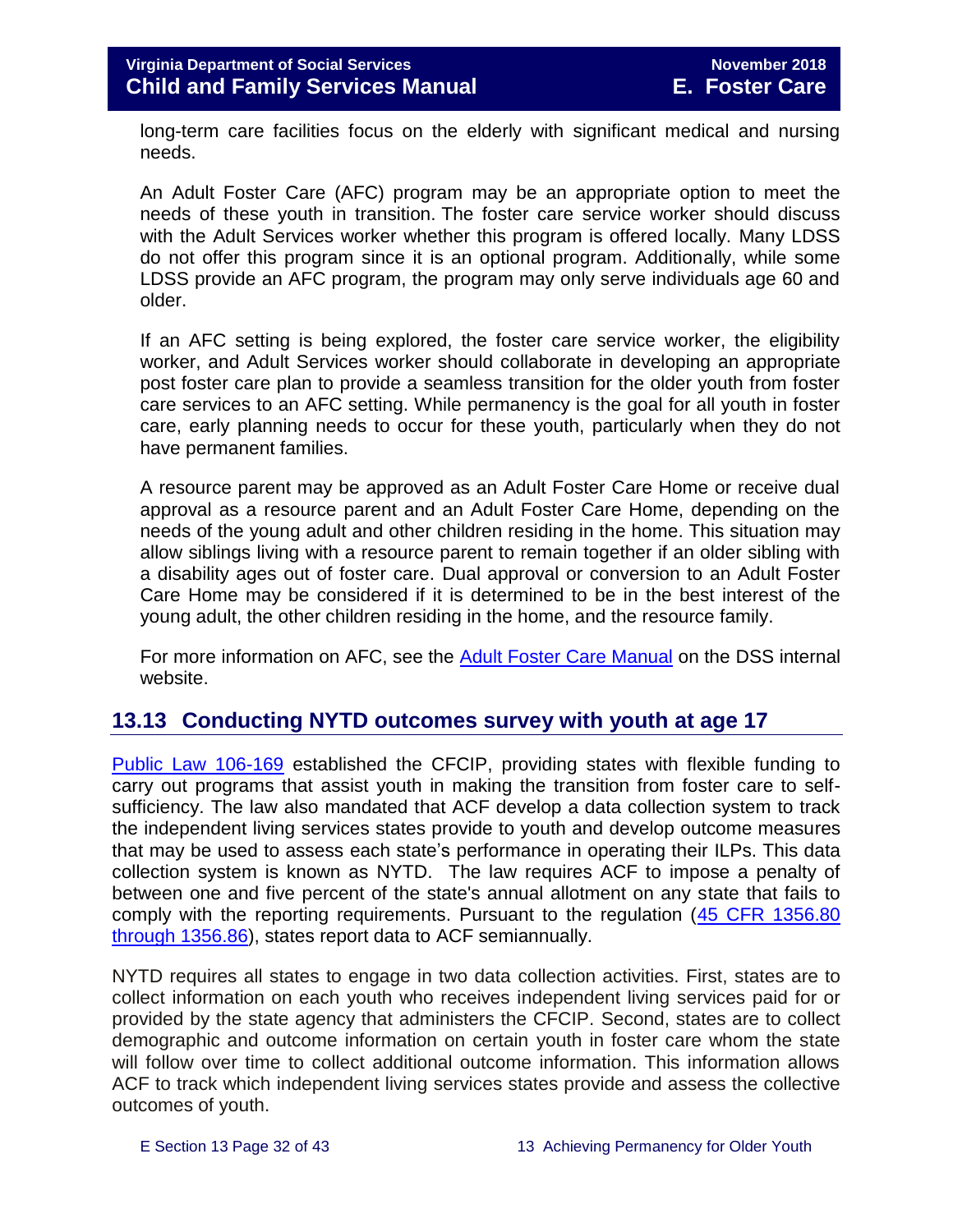The LDSS shall conduct NYTD surveys on specific cohorts of youth in foster care beginning at age 17. A cohort is a group of people who are followed over time. A new cohort of youth begins every three (3) years. The same youth population, survey questions, and longitudinal outcomes data are used nationally.

|          | Baseline:                       | Follow-up:                        | Follow-up:                        |
|----------|---------------------------------|-----------------------------------|-----------------------------------|
|          | all youth                       | Same youth                        | Same youth                        |
|          | after 17 <sup>th</sup> birthday | On or around the 19 <sup>th</sup> | On or around the 21 <sup>st</sup> |
|          | (Survey is due within 45)       | birthday                          | birthday                          |
|          | days after attaining 17         |                                   |                                   |
|          | years of age)                   |                                   |                                   |
| Cohort 1 | <b>FFY 2011</b>                 | <b>FFY 2013</b>                   | <b>FFY 2015</b>                   |
| Cohort 2 | <b>FFY 2014</b>                 | <b>FFY 2016</b>                   | <b>FFY 2018</b>                   |
| Cohort 3 | <b>FFY 2017</b>                 | <b>FFY 2018</b>                   | <b>FFY 2020</b>                   |

The federal fiscal year (FFY) is October 1 through September 30.

For baseline data, LDSS shall conduct the outcomes survey on all youth in foster care during the 45 days after their  $17<sup>th</sup>$  birthday in specified years. Thus, youth in foster care who turn 17 years old are surveyed in FFY 2011 for cohort 1, in FFY 2014 for cohort 2, and in FFY 2017 for cohort 3.

The youth who participated and are a part of the baseline survey will be identified by VDSS and confirmed by the ACF. Once confirmed, this information will be communicated to the LDSS ILP and NYTD contacts to ensure that the youth are served in a timely manner. The LDSS shall survey the same youth around their 19<sup>th</sup> birthday in the applicable reporting period as identified by VDSS (in FFY 2013 for cohort 1; in FFY 2016 for cohort 2; and in FFY 2019 for cohort 3) and when they turn age 21 (in FFY 2015 for cohort 1; in FFY 2018 for cohort 2; and in FFY 2021 for cohort 3). The youth shall be surveyed regardless of whether they continue receiving independent living services or age out of foster care. In the month (usually September) prior to the beginning of a survey year, VDSS will communicate with each LDSS ILP and/or NYTD contact providing a list of youth who need to be surveyed and what survey (i.e. baseline, follow-up at 19, or follow-up at 21) to administer, the time frame for administration of the survey, as well as other pertinent information.

The six outcome areas include:

- Youth financial self-sufficiency;
- Youth education (academic or vocational) attainment;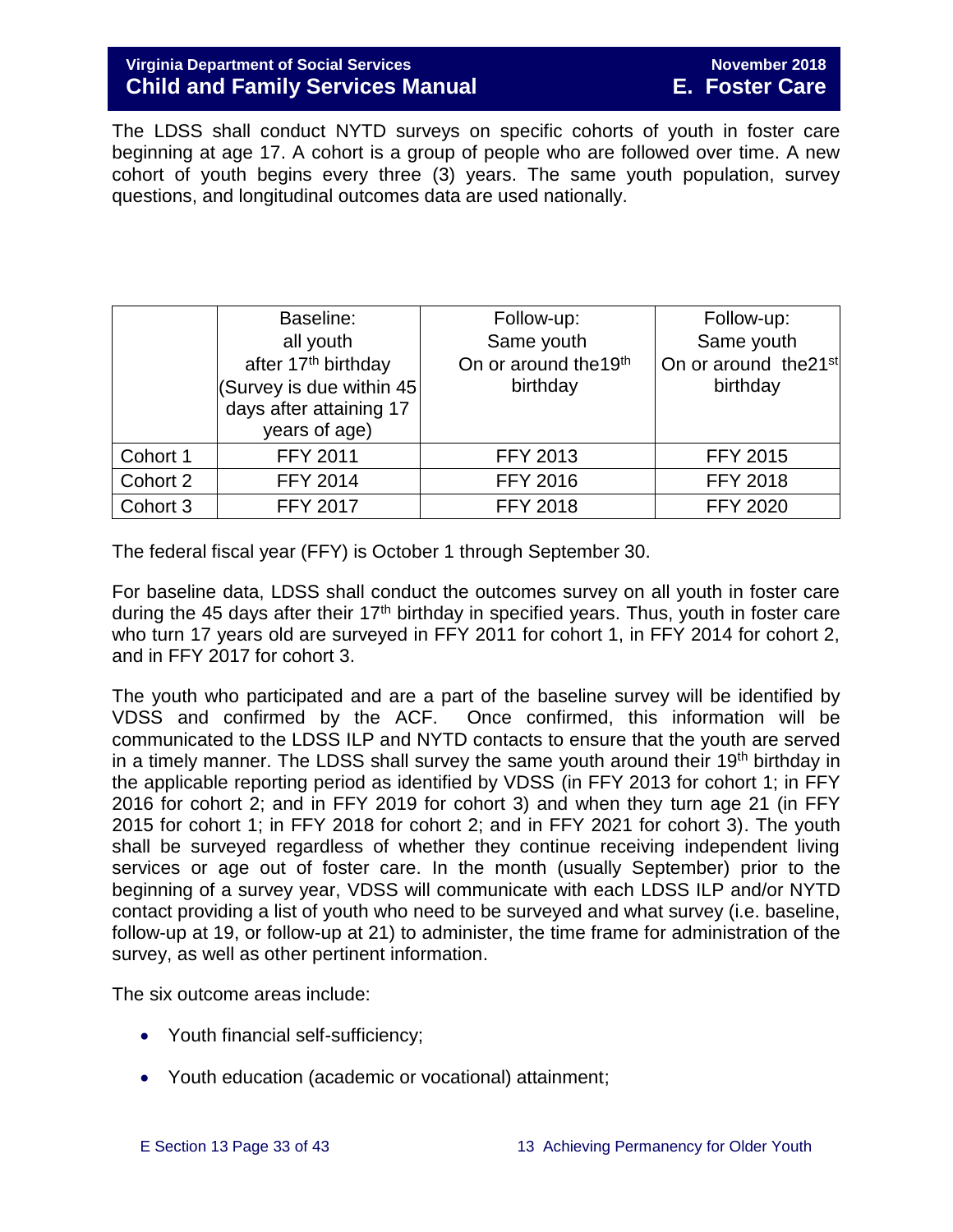- Youth positive connection with adults;
- Experience with homelessness among youth;
- High risk behavior among youth; and,
- Youth access to health insurance.

See the [NYTD Outcomes Chart](http://spark.dss.virginia.gov/divisions/dfs/fc/files/ilp/nytd/guidance_procedures/outcomes_measures.pdf) that delineates for each outcome, the federal measures, definitions, and legal citations for tracking progress on the cohorts of youth who are aging out and have aged out of foster care.

#### <span id="page-33-0"></span>**13.13.1 Engaging youth to participate in the NYTD Outcomes Survey**

LDSS should inform and discuss with youth, before they turn age 17, about:

- The purpose of the survey;
- The importance of their participation in the survey as a means to improve the foster care system to better address and meet the needs of youth to be successful in life;
- Who will contact the youth to complete the survey;
- How the survey will be administered;
- When the survey will be administered; and,
- The importance of keeping the agency informed of their current address and contact information for several people who will always know how to contact them after they leave foster care.

Best practices and resources to assist in this effort are being developed in Virginia and across the country. Strategies may include:

- Sharing the [NYTD Rap Song](http://www.fosterclub.com/article/u-nytd-rap) created by foster care alumni youth with help from the state of California; and,
- ["Practical Strategies for Planning and Conducting the National Youth in](http://www.pacwrc.pitt.edu/Curriculum/202%20National%20Youth%20in%20Transition%20Database/Trnr%20Rsrcs/TR02_PrctclStrtgsFrTrckngAndLctngYth.pdf)  [Transition Database \(NYTD\) Youth](http://www.pacwrc.pitt.edu/Curriculum/202%20National%20Youth%20in%20Transition%20Database/Trnr%20Rsrcs/TR02_PrctclStrtgsFrTrckngAndLctngYth.pdf) Outcome Survey" provides practical strategies for gathering and maintaining contact information, contacting and engaging youth before after they leave foster care and additional resources for locating youth.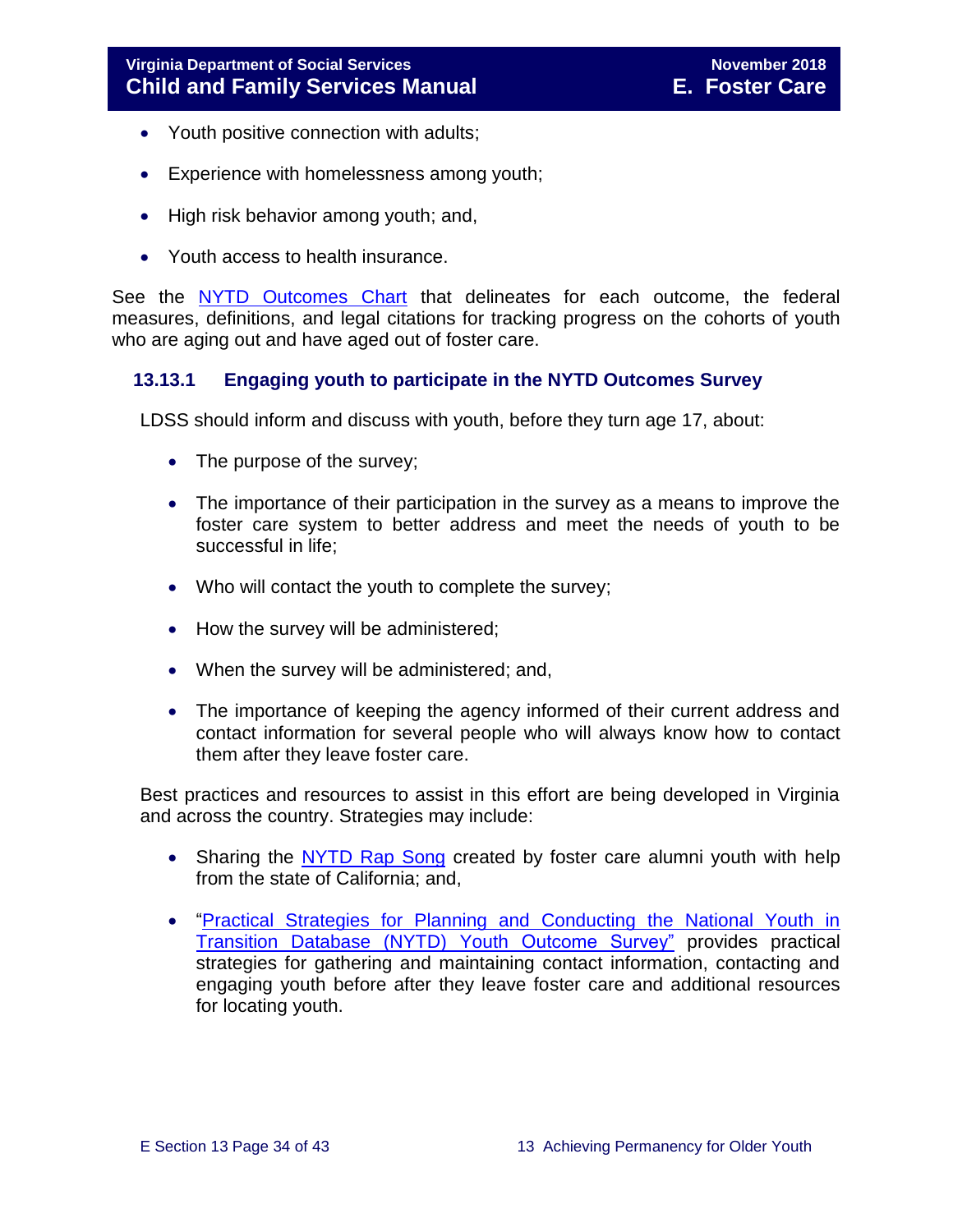#### <span id="page-34-0"></span>**13.13.2 Administering the baseline NYTD Outcomes Survey**

The baseline NYTD Outcomes Survey shall be administered within 45 days following the youth's  $17<sup>th</sup>$  birthday. The survey shall not be administered prior to the youth's 17<sup>th</sup> birthday.

To administer the baseline survey, the LDSS shall:

- Review on SPARK monthly the list of youth that need to be surveyed.
- Contact each youth:
	- o Explain the purpose, importance, and process of the survey.
	- o Answer any questions or concerns the youth may have.
	- o Determine an appropriate time and location to meet the youth to:
		- Obtain his or her assent to participate in the survey. The informed assent is part of the survey document for the baseline population.
		- Administer the survey.
- Provide the youth with the paper forms to fill out the survey (see Survey [Form\)](http://spark.dss.virginia.gov/divisions/dfs/fc/files/ilp/nytd/surveys/baseline_survey_age17.pdf). The youth shall fill out the survey form. If the youth is physically unable to complete the form, but can provide answers to the survey, the service worker may assist the youth by completing the forms. The service worker shall not consult any source other than the youth when administering the survey.
- Enter the data from the paper survey into the NYTD Baseline Survey screen in the OASIS when documenting the monthly visit. The survey data shall be entered exactly as the youth responded to the survey. The service worker or data entry staff shall not "correct" or change the survey responses – even if he or she has knowledge about the youth's benefits, financial circumstances, or health insurance.

#### <span id="page-34-1"></span>**13.13.3 Technical assistance**

- Frequently Asked Questions (FAQs) Children's Bureau in the Administration for Children and Families of the U.S. Department of Health and Human Services.
	- o [NYTD FAQs](https://www.childwelfare.gov/cb/research-data-technology/reporting-systems/nytd/faq/)
- Surveying youth with special needs and limited English proficiency: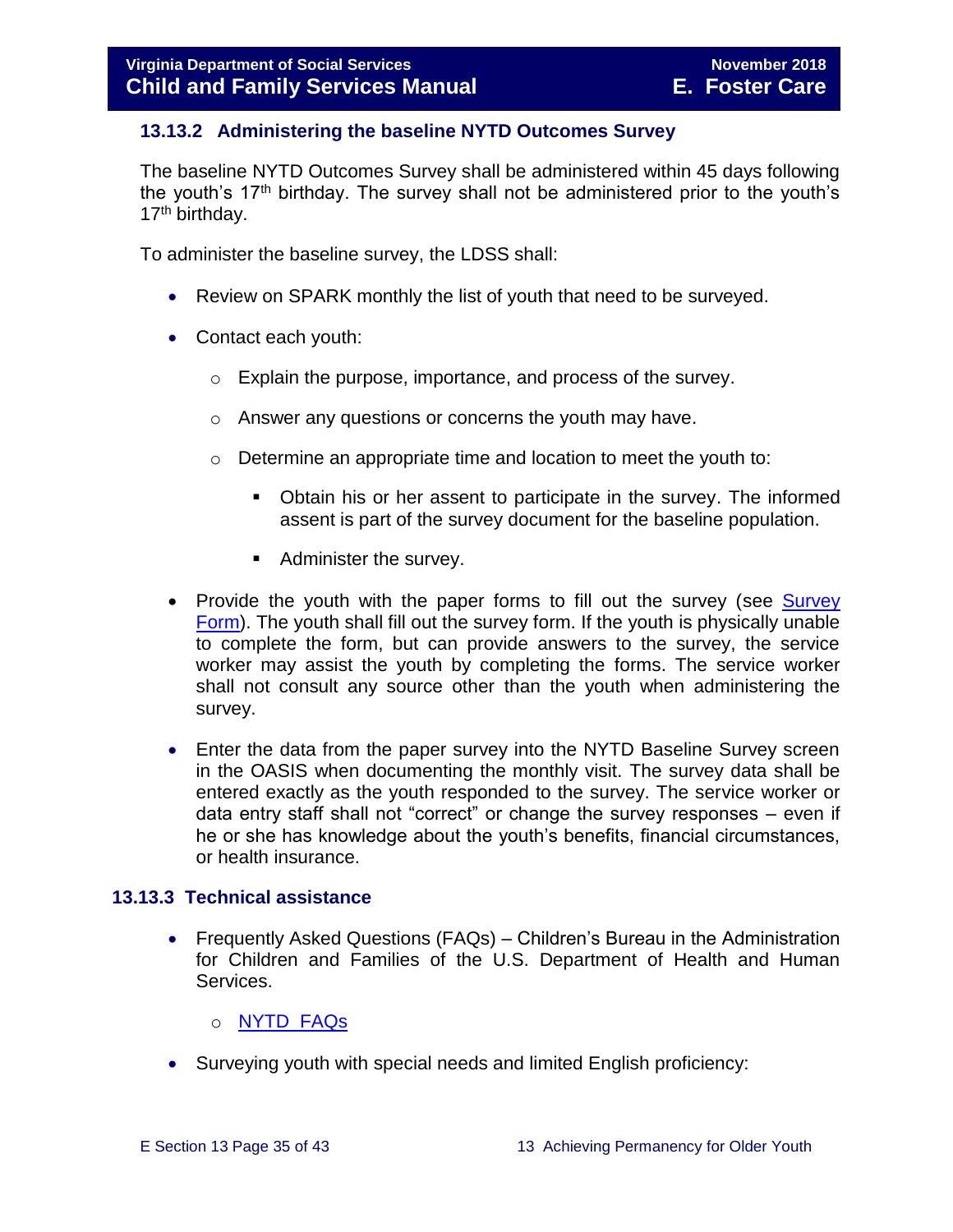o ["NYTD Technical Assistance Brief #3: Surveying Youth with Special](http://www.acf.hhs.gov/programs/cb/resource/nytd-data-brief-3)  [Needs or Limited English Proficiency.](http://www.acf.hhs.gov/programs/cb/resource/nytd-data-brief-3)" June 2010. Discusses accommodations that enable these youth to fully participate in the survey.

# <span id="page-35-0"></span>**13.14 90-day transition plan prior to youth turning age 18**

The service worker, youth, and youth's team shall create a transition plan during the 90 day period immediately prior to the youth choosing to leave foster care or to terminate independent living services any time before his or her  $21^{st}$  birthday [\(§ 63.2-905.1\).](http://law.lis.virginia.gov/vacode/title63.2/chapter9/section63.2-905.1/)

For **all** youth approaching age 18, a Family Partnership Meeting (FPM) should be held to facilitate the development of a 90-day transition plan whether there is reason to believe the youth will exit care at 18 or not. The transition planning process should include discussion about the benefits to the youth of continuing to receive services beyond age 18. Information about the Fostering Futures program and the opportunity for the youth to participate upon turning 18 or at any point prior to turning 21 should be provided to the youth in writing.

The 90-day transition plan shall be directed by the youth, and shall be as detailed as the youth chooses. This plan shall document the specific goals and needs for the youth to successfully transition from foster care services to independence. The planning process should engage the youth's family and the youth's team. See Section 13.7 on service planning for older youth.

The service worker and the youth's team shall help the youth understand the importance of including specific areas in the 90-day transition plan. These areas include, but not limited to:

- **Transition activities identified in Section 13.10.**
- Housing.
- Options for health insurance.
	- $\circ$  Former foster care youth under age 26 years may be eligible to receive Medicaid if they were under the care and responsibility of any state's foster care agency and receiving Medicaid until discharged from foster care upon turning 18 years or older, meet all Medicaid requirements, and are not eligible for Medicaid in another mandatory Medicaid covered group (see Section 12.11.7.1.1). *Virginia Code [\(§ 63.2-905.4\)](https://law.lis.virginia.gov/vacode/title63.2/chapter9/section63.2-905.4/) requires LDSS to ensure that any youth in foster care on his 18th birthday is enrolled in Medicaid, unless he objects or is otherwise ineligible.*
	- $\circ$  Youth under age 19 who are not eligible for Medicaid may be eligible for the Family Access to Medical Insurance Security (FAMIS) program and receive health insurance until their 19<sup>th</sup> birthday. The youth must not have other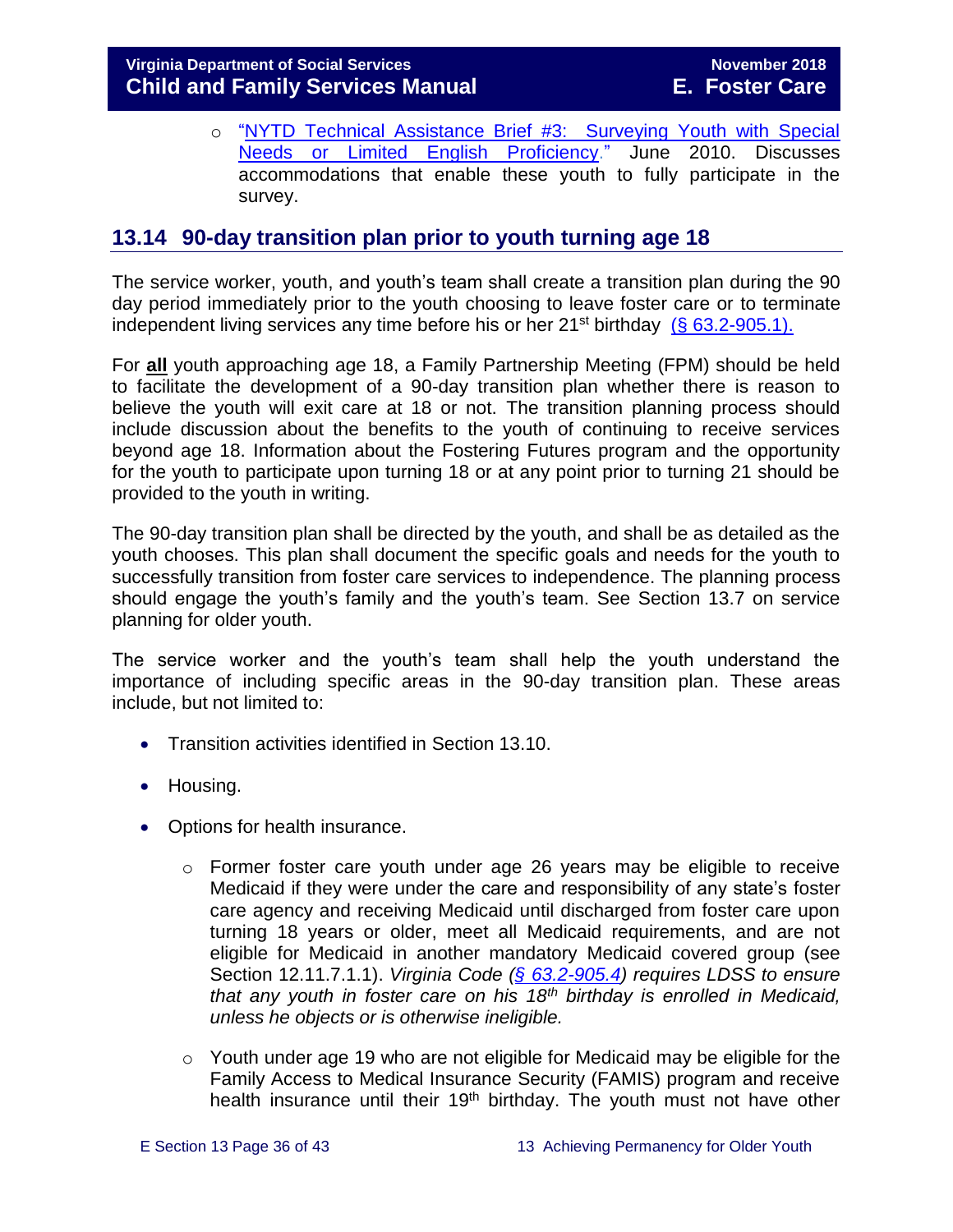health insurance, and must not have not had health insurance in the past 4 months (some exceptions apply.) There are no enrollment fees or monthly premiums. For some services, there may be a small co-payment. Covered services include: doctor visits, well-baby checkups, hospital visits, vaccinations, prescription medicine, tests, x-rays, dental care, emergency care, vision care, and mental health care.

- $\circ$  Designating someone to make health care treatment decisions on the youth's behalf, if the youth becomes unable to participate in the decisions and does not have or want a relative who would otherwise be authorized by State law to make these decisions. The youth, after reaching age 18, may designate a health care power of attorney by completing the form, entitled [Virginia Advance Medical Directive,](http://www.vdh.virginia.gov/OLC/documents/2008/pdfs/2005%20advanced%20directive%20form.pdf) on the Virginia Department of Health (VDH) website, which complies with Virginia law [\(Patient Protection and](http://www.gpo.gov/fdsys/pkg/PLAW-111publ148/pdf/PLAW-111publ148.pdf)  [Affordable Care Act P.L. 111-148;](http://www.gpo.gov/fdsys/pkg/PLAW-111publ148/pdf/PLAW-111publ148.pdf) § [54.1-2995\).](http://law.lis.virginia.gov/vacode/54.1-2995/) The LDSS should encourage and assist the youth in seeking guidance from an attorney to address any questions. The youth should provide a copy of this document to his or her physician, close relatives, and/or friends.
- Educational and/or vocational training opportunities
- Local opportunities for mentors.
- Workforce supports and employment services (Social Security Act, Title IV, § 475 [\(5\) \(H\) \[42 USC 675\]\)](http://www.ssa.gov/OP_Home/ssact/title04/0475.htm).

For youth in care at least six months, prior to the youth's leaving care, the LDSS shall also provide the youth with an official or certified copy of the youth's (1) birth certificate; (2) social security card; (3) health insurance information; (4) medical records; (5) driver's license or state-issued identification card; and (6) *proof of having been in foster care.* Provision of these documents should be documented in OASIS on the IL Checklist.

The 90-day transition planning process should be documented by creating a 90-day transition plan (see Section 13.7.3) and the FPM with the purpose of preventing placement disruption should be entered in OASIS.

# <span id="page-36-0"></span>**13.15 OASIS documentation for independent living services**

Independent living service(s) that are offered or provided to any youth shall be documented in OASIS on the "IL" services screen consistent with guidance requirements (as soon as possible but no later than **30 days** after each activity or event). This information is part of the data submitted to the NYTD twice a year. Both services participated in and declined shall be entered on the correct screen. Services a youth needs, but there is no funding for, shall also be entered on the screen. The independent living services that should be documented are listed below: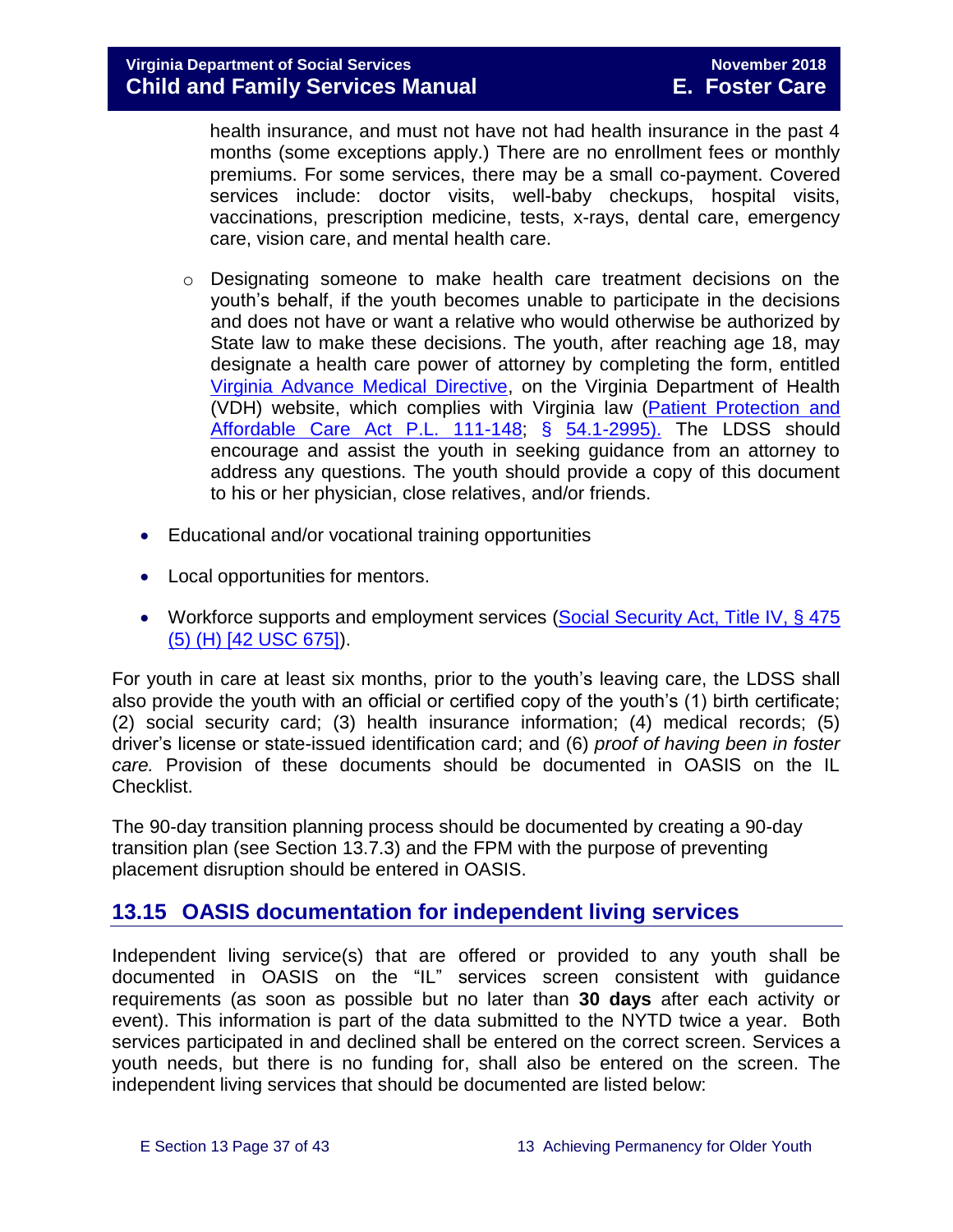- Independent living needs assessment;
- Academic support;
- Post-secondary educational support;
- Career preparation;
- Employment programs or vocational training;
- Budget and financial management;
- Housing education and home management training;
- Health education and risk prevention;
- Family support and healthy marriage education;
- Mentoring;
- Independent living arrangement;
- Room and board financial assistance;
- Education financial assistance; and,
- Other financial assistance.

The service worker is responsible for updating IL services screens including the start date and end date of the service offered. If a service is declined, the start date and end date may be the same date. In the comments section, the service worker should define the type of service provided, consistent with definitions in guidance and OASIS, and whether or not the service met the youth's needs.

As part of the data submitted twice a year to NYTD, the service worker shall review and update the IL screens. These updates should be done consistent with guidance requirements for documentation. These screens should be reviewed at a minimum, every other month, so that data submitted to the federal government will be both accurate and timely.

 Education Screen. If a youth received special education services this shall be identified on the OASIS screen. Special education as defined by NYTD means specifically designed instruction, at no cost to parents, to meet the unique needs of a child with a disability. The service worker should select the box that states special education at the bottom of the education screen.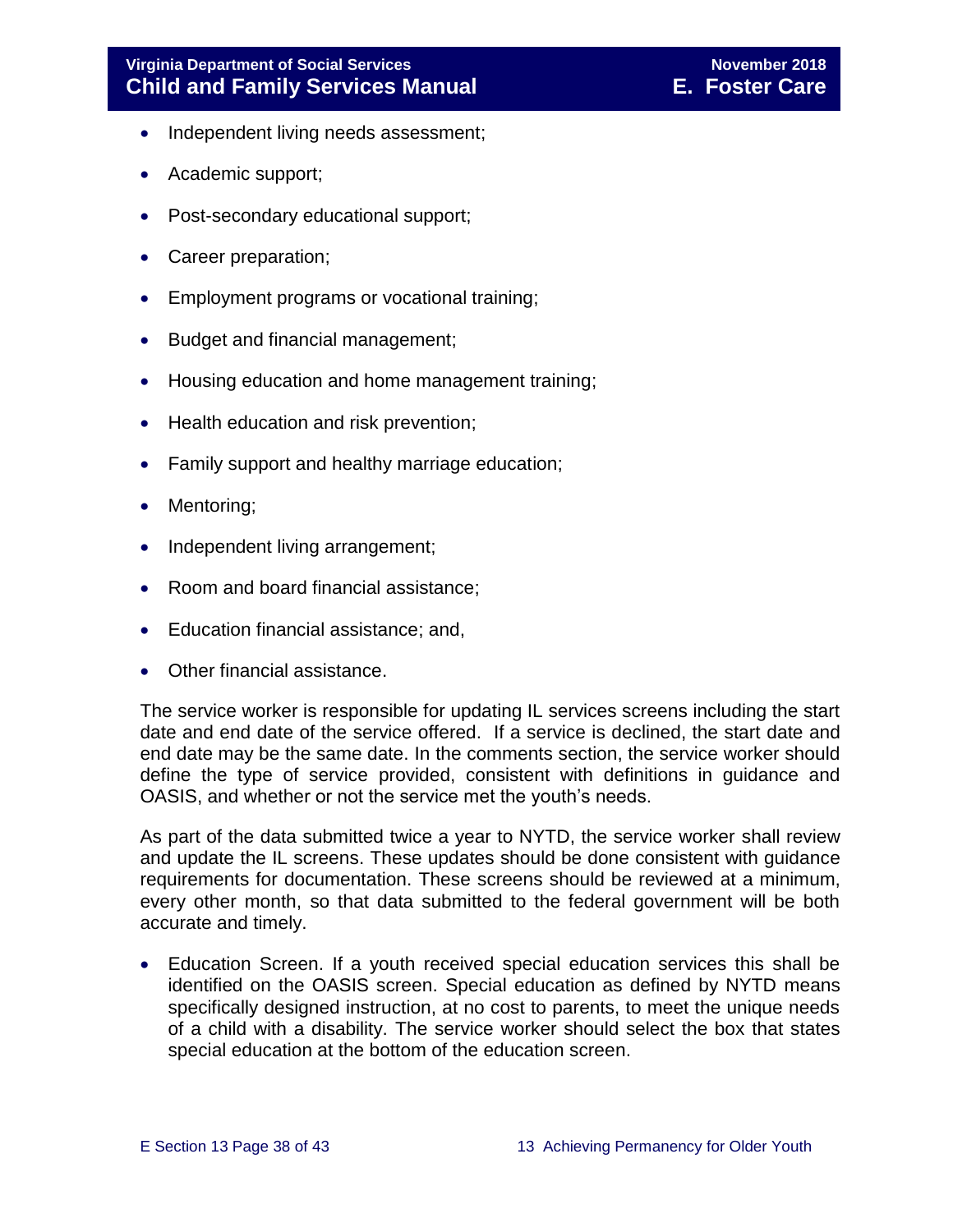- Adjudicated Delinquents. If a youth has ever been adjudicated delinquent, this status shall be documented in the IL screen of OASIS. The federal NYTD definition of an adjudicated delinquent is one where a state or Federal court of competent jurisdiction has adjudicated the youth as a delinquent.
- Post independent living. If the youth's case is closed in OASIS and the youth receives as least one independent living service after the case is closed, the type of service provided shall be documented in OASIS.

# <span id="page-38-0"></span>**13.16 Program monitoring and case reviews**

Independent living (including ETV) services that are paid for and/or provided by the LDSS are subject to monitoring and evaluation via submission of ILP reports, OASIS data, LASER reports, and case reviews. VDSS will conduct quality assurance onsite visits and request additional information as necessary for program monitoring. VDSS staff may conduct case reviews of youth receiving independent living services. These reviews may be done by comparing data in OASIS and NYTD screens with documentation in the paper case record for the youth. These activities are consistent with VDSS' role of ensuring the proper administration of all foster care activities and services, including any action taken or not taken.

OASIS is the approved child welfare system for Virginia and all required documentation shall be input into this system. However, there are components of the case record that are required consistent with guidance in **Section 4.4.** The service worker should review this section to determine that hard copies of required items are in the youth's case file. In addition to those items required in  $Section 4.4$ , the service worker shall be responsible for providing for the record of the youth receiving independent living services the following:

- A copy of any documentation from a state or federal court of competent jurisdiction that the youth was adjudicated delinquent. Note: for NYTD purposes, the youth is considered an adjudicated delinquent no matter when the youth was adjudicated in his lifetime;
- Copy of IEP (if any);
- Copy of independent living needs assessment;
- Copy of written transition plan(s);
- Copy of approved student ETV Application(s) and supporting documentation;
- Documentation that verifies the youth received any or all of the independent living services that were paid for and/or provided by the LDSS on behalf of the youth;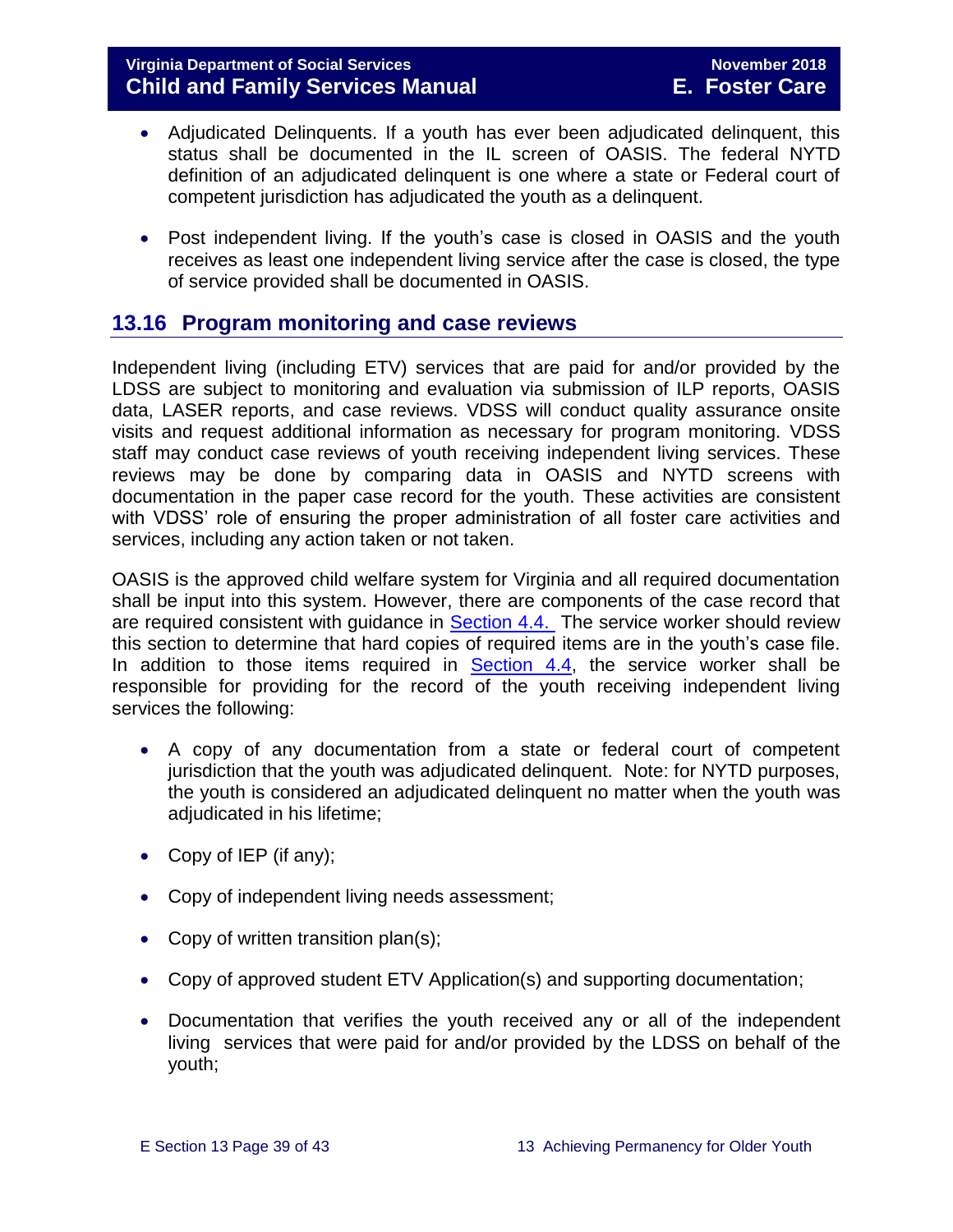- Documentation to define who, how, and when the youth was invited to participate in the NYTD survey (if part of the NYTD baseline population); and,
- Copies of completed NYTD surveys (i.e. baseline and follow-up), if applicable.

# <span id="page-39-0"></span>**13.17 Resources to help serve older youth**

#### <span id="page-39-1"></span>**13.17.1 Engaging youth**

- **[Child Welfare Information Gateway](https://www.childwelfare.gov/)** –Promotes the safety, permanency, and well-being of children, youth, and families by connecting child welfare, adoption, and related professionals as well as the public to information, resources, and tools covering topics on child welfare, child abuse and neglect, out-of-home care, adoption, and more. The section on [youth](https://www.childwelfare.gov/topics/systemwide/youth/) provides guidelines, protocols, and resources for service providers and other stakeholders to build partnerships with families and youth to achieve permanency and promote positive outcomes for youth.
	- o [Positive youth development](https://www.childwelfare.gov/topics/systemwide/youth/development/)
	- o [Engaging and involving youth](https://www.childwelfare.gov/topics/systemwide/youth/engagingyouth/)

#### <span id="page-39-2"></span>**13.17.2 Resources for youth**

**Foster Care Alumni of America**

The mission of [Foster Care Alumni of America](http://www.fostercarealumni.org/) (FCAA) is to connect the alumni community of youth who were in foster care and to transform policy and practice, ensuring opportunity for people in and from foster care.

The vision of [Virginia Chapter's of FCAA](http://www.fostercarealumni.org/virginia-chapter/) is to be the leader in Virginia in connecting the alumni community so that youth can be heard. We envision alumni and allies working together to help truly transform Virginia's Child Welfare System to ensure a high quality of life for those in and from foster care.

#### **FosterClub**

The FosterClub is a national network for young people in foster care. The [website](http://www.fosterclub.com/) serves as a primary communication tool for young people to connect in a safe, monitored environment. It also provides information related to foster care, including books, posters, and forms specifically designed for youth transitioning out of care. Publications are developed specifically for kids in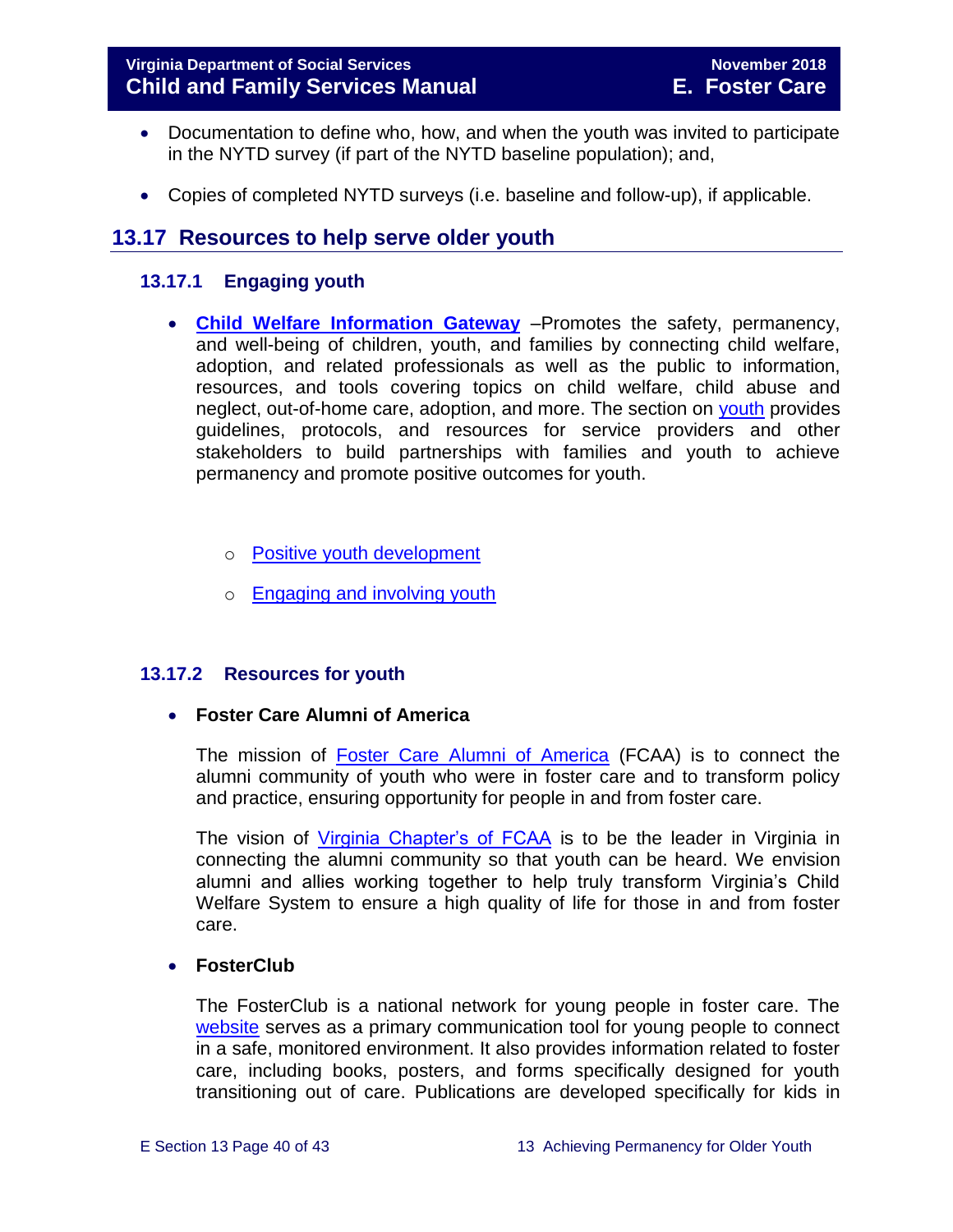care and are written in collaboration with foster youth. The FosterClub also is involved in teen conferences and workshops.

#### <span id="page-40-0"></span>**13.17.3 Education and training resources for youth**

#### **ETV Program**

The ETV Program (See Section 13.13 for additional information) assists eligible foster care and adopted youth with post-secondary education and training expenses. It is designed to help youth aging out of foster care with the education, training, and services needed for employment and selfsufficiency. Funding for the program is supplied in the form of vouchers. These can be applied toward, but not limited to, colleges, universities, community colleges, and one-year training institutions. Youth are encouraged to visit the [Free Application for Federal Student Aid \(FAFSA\)](http://www.fafsa.ed.gov/) website and utilize the FAFSA Tips for completing the application.

#### **Virginia Community College System (VCCS)**

#### o **Great Expectations Program**

The VCCS Great Expectations Project provides transitional support to teens in foster care to help them complete high school and gain access to a community college education. The goal is to provide education and employment opportunities to improve the likelihood of life success for foster youth.

[Great Expectation programs](http://greatexpectations.vccs.edu/) are offered in several community colleges across the state. Coaches and mentors can provide assistance, offer encouragement, and help youth reach their goals.

#### o **Tuition Grant Program**

The [Tuition Grant Program](http://cdn.vccs.edu/wp-content/uploads/2013/07/vatutiongrantflyer.pdf) provides tuition and fees at any Virginia Community College for youth who graduated from high school or completed their GED and who:

- Were in foster care when turning age 18;
- **Are in the custody of LDSS; or**
- Are considered a special needs adoption.

Assistance is based on financial need.

#### **Other Funding and Scholarship Opportunities**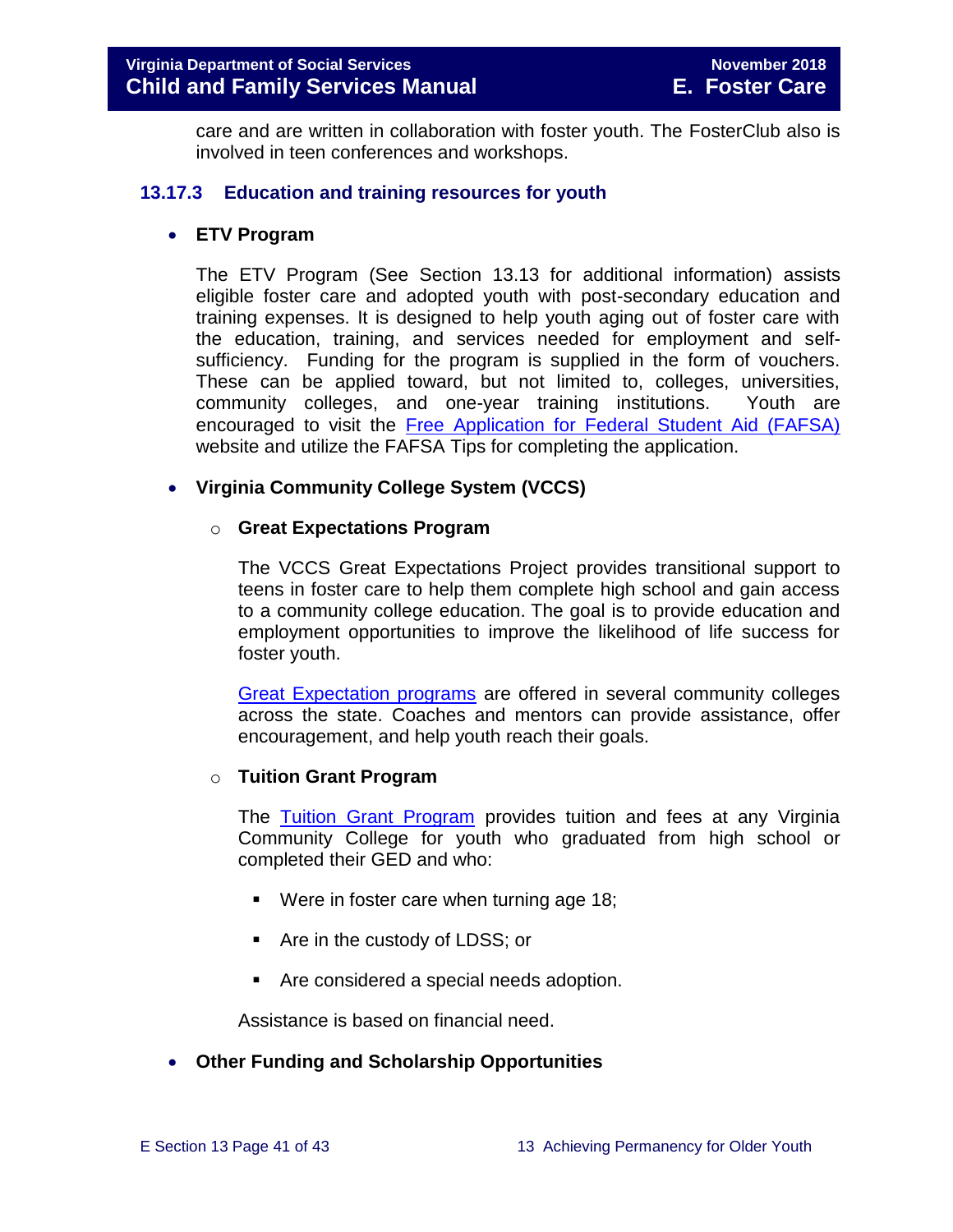The Great Expectation website provides additional information on and links to [funding and scholarship opportunities.](http://greatexpectations.vccs.edu/school/financial-aid/scholarships/)

#### **Vocational Rehabilitation (VR) Transition Services with Virginia Department of Aging and Rehabilitative Services**

The Department of Aging and Rehabilitative Services (DARS) provides services to help Virginians with significant disabilities, including youth in transition, become more independent and self-sufficient. Transition Services help youth with disabilities develop skills and formulate plans to move from high school to an adult life that includes opportunities for employment, higher education, independent living, and community involvement.

Referrals of students for DARS services often come from school personnel to the VR Counselor assigned to their school district. Referrals should be made three years prior to the youth leaving school and written into the student's IEP.

- o [DARS Transition Services Guide](http://www.vadrs.org/transitionservices.htm)
- o [DARS office locations](http://www.vadrs.org/offices.aspx)

#### **Foster Care to Success Program (FC2S)**

FC2S is the largest national nonprofit organization dedicated entirely to helping former foster youth obtain the academic and technical skills and competencies needed to thrive in today's economy. To that end, FC2S provides [scholarship and grant money](http://www.fc2success.org/) to former foster students in colleges and specialized training programs across the country. Every FC2S student receives care packages and coaching and is eligible to participate in mentoring and internship programs.

#### <span id="page-41-0"></span>**13.17.4 Other resources**

#### **Jim Casey Youth Opportunities Initiative**

Private foundation with the vision that every youth aging out of foster care should have access to the opportunities and supports needed for a successful transition to adulthood. Brings people and resources together to help youth and young adults make the connections they need for permanence, education, employment, housing, health care, and supportive personal and community relationships. Supports community-based efforts that create opportunities and build assets for youth leaving foster care through grant making, technical assistance, and advocacy.

#### o [Website](http://www.jimcaseyyouth.org/)